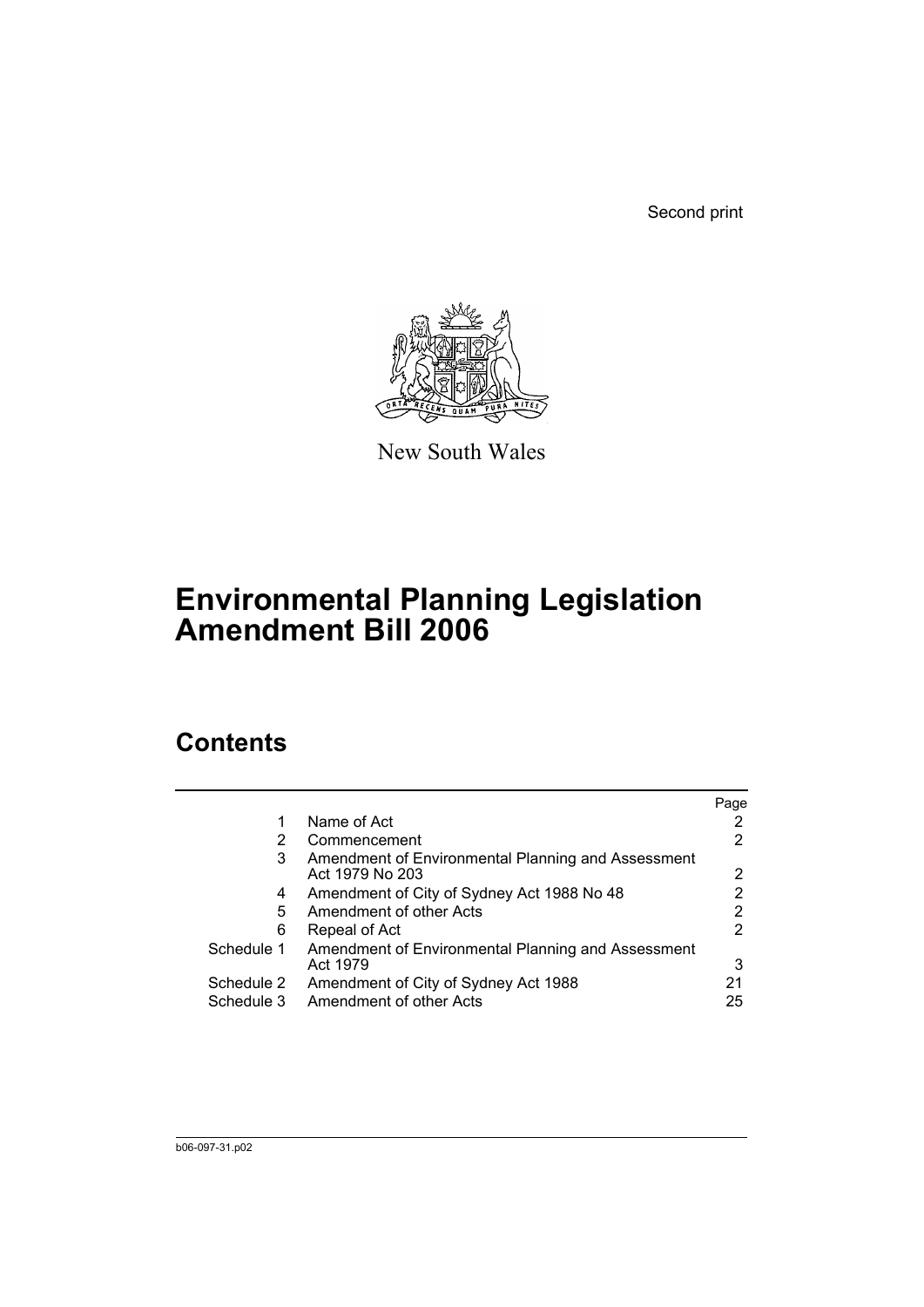Contents

Page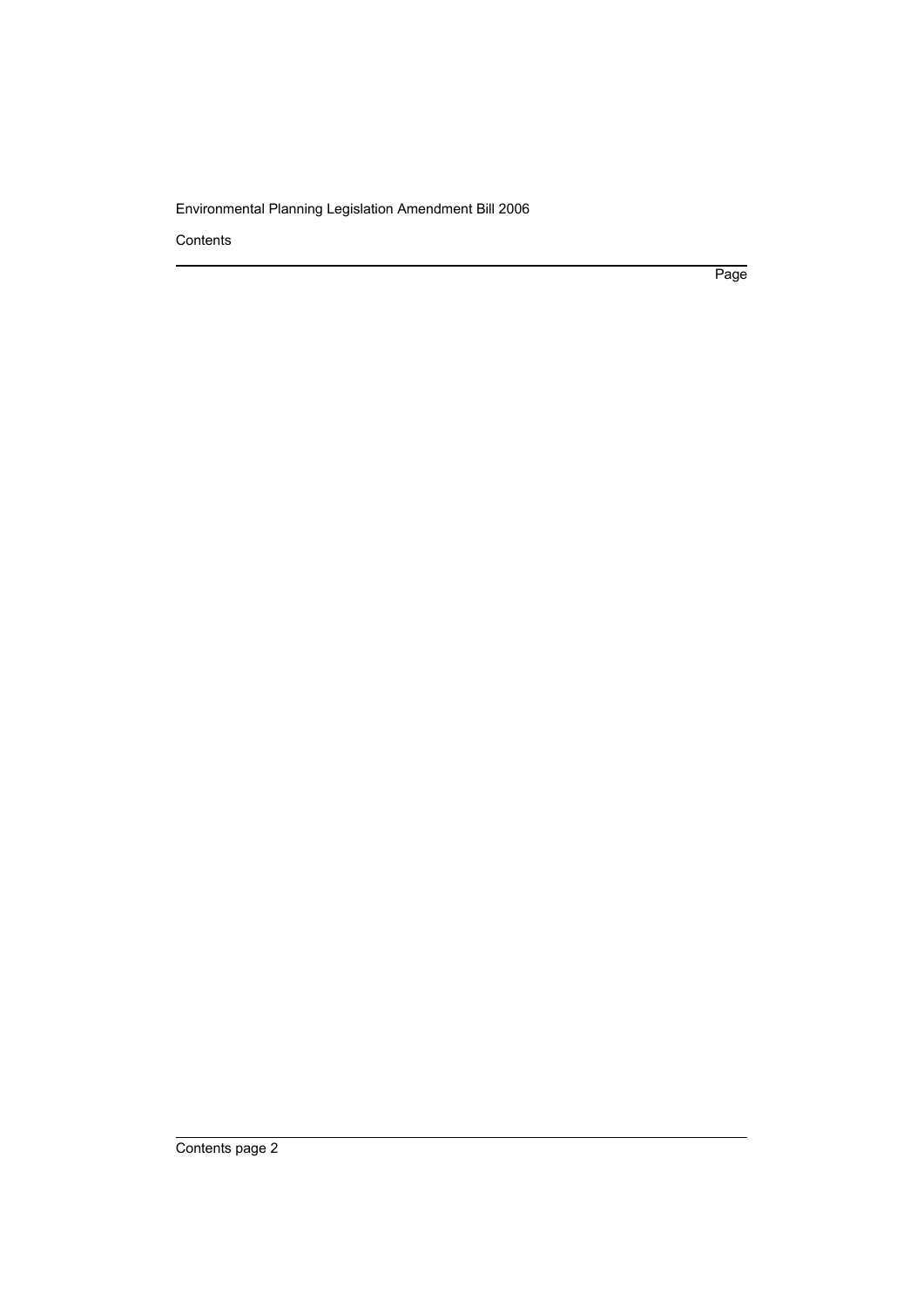*This PUBLIC BILL, originated in the LEGISLATIVE ASSEMBLY and, having this day passed, is now ready for presentation to the LEGISLATIVE COUNCIL for its concurrence.*

> *Clerk of the Legislative Assembly. Legislative Assembly,*



New South Wales

# **Environmental Planning Legislation Amendment Bill 2006**

Act No , 2006

An Act to amend the *Environmental Planning and Assessment Act 1979* with respect to the certification of development, development contributions, major projects and other miscellaneous matters; to amend the *City of Sydney Act 1988* with respect to the Central Sydney Planning Committee; and for other purposes.

*EXAMINED*

*Chairman of Committees*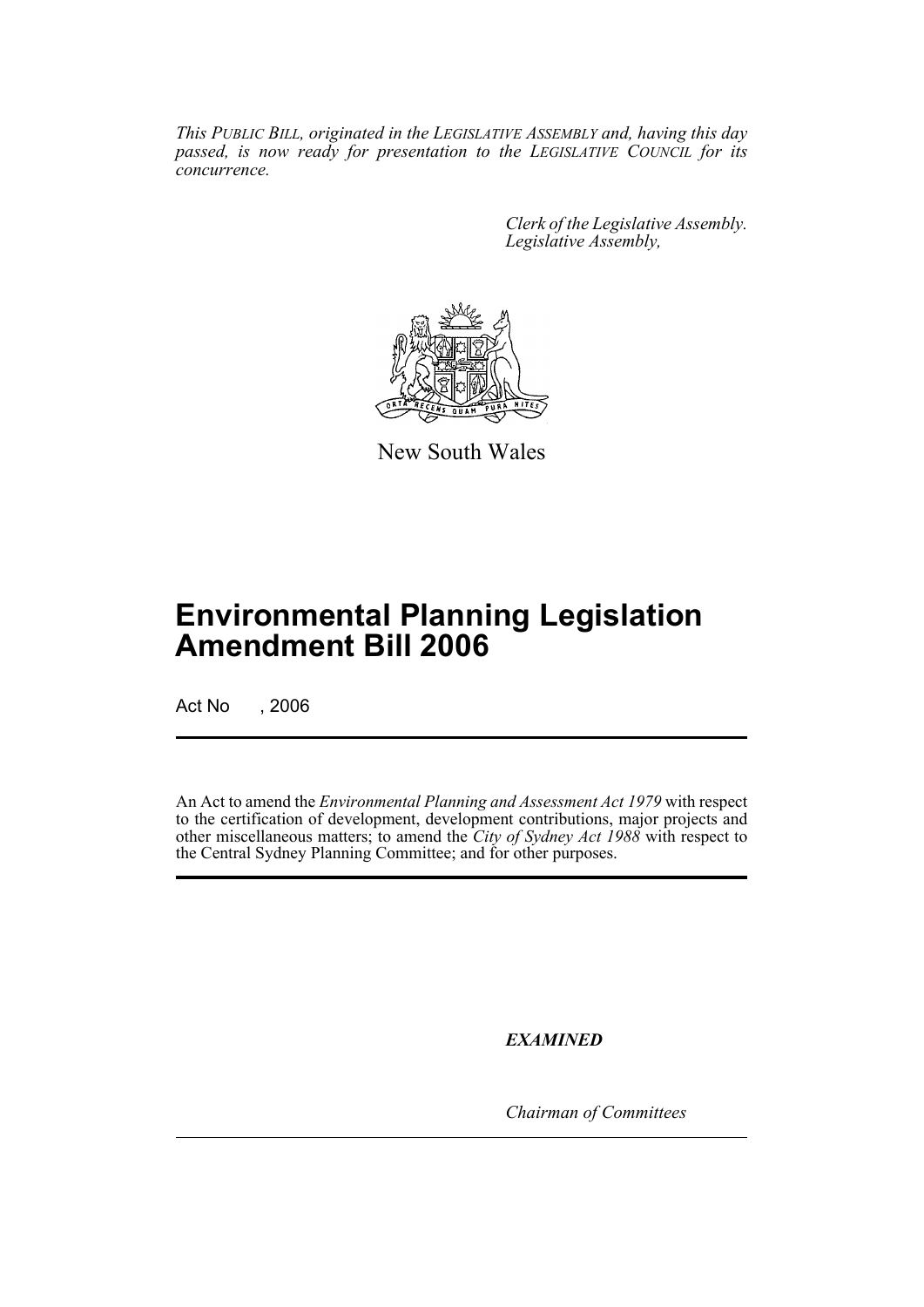<span id="page-3-5"></span><span id="page-3-4"></span><span id="page-3-3"></span><span id="page-3-2"></span><span id="page-3-1"></span><span id="page-3-0"></span>

| The Legislature of New South Wales enacts: |               |                                                                                                                                                           |                     |  |  |
|--------------------------------------------|---------------|-----------------------------------------------------------------------------------------------------------------------------------------------------------|---------------------|--|--|
| 1                                          |               | <b>Name of Act</b>                                                                                                                                        | $\overline{2}$      |  |  |
|                                            |               | This Act is the <i>Environmental Planning Legislation Amendment</i><br>Act 2006.                                                                          | 3<br>$\overline{4}$ |  |  |
| $\mathbf{2}$                               |               | Commencement                                                                                                                                              | 5                   |  |  |
|                                            | (1)           | This Act commences on the date of assent to this Act except as provided<br>in subsection $(2)$ .                                                          | 6<br>$\overline{7}$ |  |  |
|                                            | (2)           | The following provisions of this Act commence on a day or days to be<br>appointed by proclamation:                                                        | 8<br>9              |  |  |
|                                            |               | Schedule 1 [6]-[31] and [42]-[46],<br>(a)                                                                                                                 | 10                  |  |  |
|                                            |               | Schedule 3.3 and 3.4.<br>(b)                                                                                                                              | 11                  |  |  |
| 3                                          | <b>No 203</b> | Amendment of Environmental Planning and Assessment Act 1979                                                                                               | 12<br>13            |  |  |
|                                            |               | The Environmental Planning and Assessment Act 1979 is amended as<br>set out in Schedule 1.                                                                | 14<br>15            |  |  |
| 4                                          |               | Amendment of City of Sydney Act 1988 No 48                                                                                                                | 16                  |  |  |
|                                            |               | The City of Sydney Act 1988 is amended as set out in Schedule 2.                                                                                          | 17                  |  |  |
| 5                                          |               | <b>Amendment of other Acts</b>                                                                                                                            | 18                  |  |  |
|                                            |               | Each Act specified in Schedule 3 is amended as set out in that Schedule.                                                                                  | 19                  |  |  |
| 6                                          |               | <b>Repeal of Act</b>                                                                                                                                      | 20                  |  |  |
|                                            | (1)           | This Act is repealed on the day following the day on which all of the<br>provisions of this Act have commenced.                                           | 21<br>22            |  |  |
|                                            | (2)           | The repeal of this Act does not, because of the operation of section 30<br>of the <i>Interpretation Act 1987</i> , affect any amendment made by this Act. | 23<br>24            |  |  |
|                                            |               |                                                                                                                                                           |                     |  |  |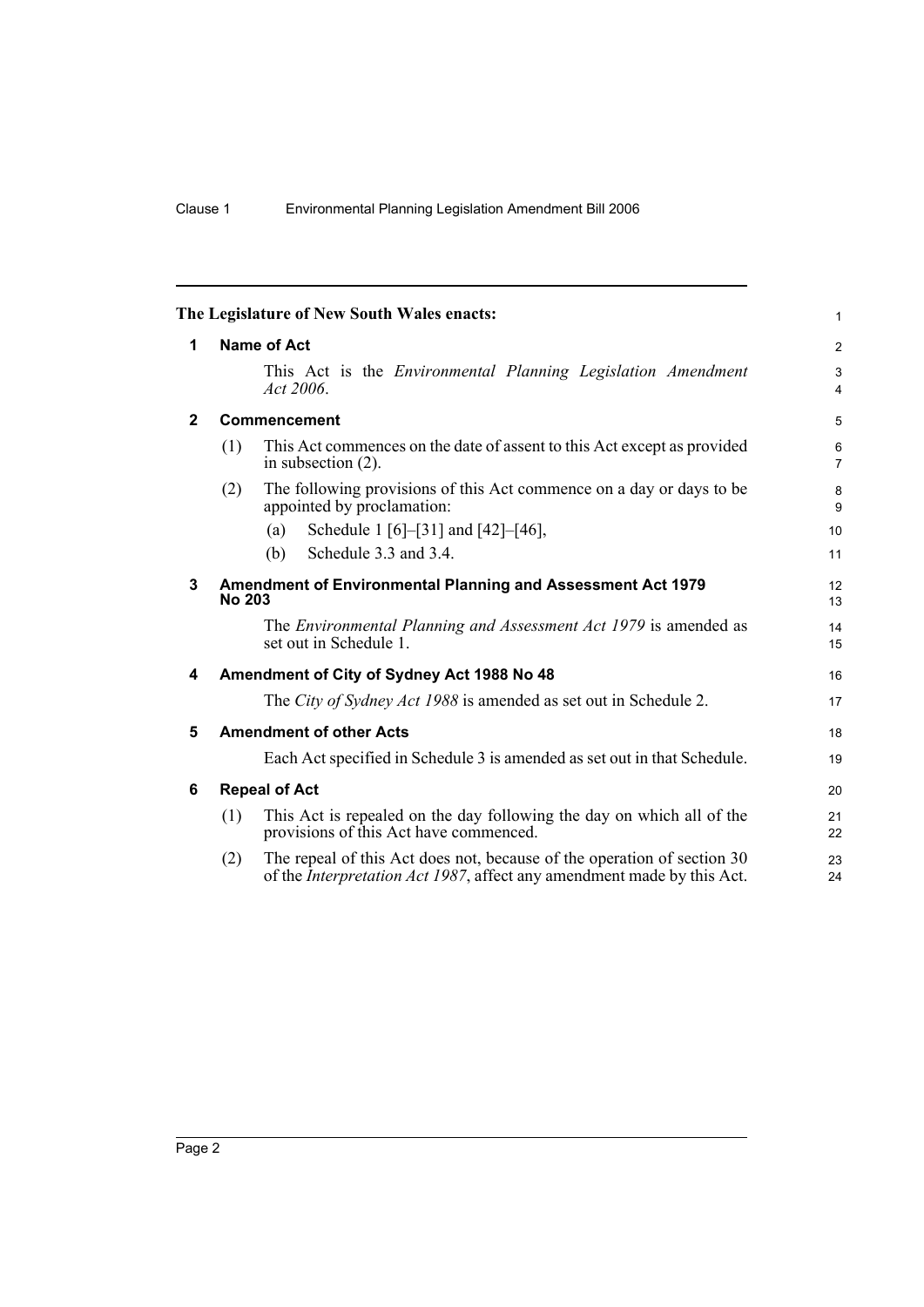Amendment of Environmental Planning and Assessment Act 1979 Schedule 1

<span id="page-4-0"></span>

|     | <b>Schedule 1</b>            |          | <b>Amendment of Environmental Planning</b><br>and Assessment Act 1979                                                                                                                                                                                                                                                                 | $\mathbf{1}$<br>$\overline{2}$   |
|-----|------------------------------|----------|---------------------------------------------------------------------------------------------------------------------------------------------------------------------------------------------------------------------------------------------------------------------------------------------------------------------------------------|----------------------------------|
|     |                              |          | (Section 3)                                                                                                                                                                                                                                                                                                                           | 3                                |
| [1] | <b>Section 4 Definitions</b> |          |                                                                                                                                                                                                                                                                                                                                       | 4                                |
|     |                              |          | Omit the definition of <i>Department</i> from section $4(1)$ . Insert instead:<br><b>Department</b> means the Department of Planning.                                                                                                                                                                                                 | 5<br>6                           |
| [2] |                              |          | <b>Section 75B Projects to which Part applies</b>                                                                                                                                                                                                                                                                                     | $\overline{7}$                   |
|     | section $75B(1)$ (b).        |          | Insert "(including by an order that amends such a policy)" after "Gazette" in                                                                                                                                                                                                                                                         | 8<br>9                           |
| [3] | <b>Section 75B (1)</b>       |          |                                                                                                                                                                                                                                                                                                                                       | 10                               |
|     |                              |          | Insert "or a class of" after "particular".                                                                                                                                                                                                                                                                                            | 11                               |
| [4] | Section 75B (3)              |          |                                                                                                                                                                                                                                                                                                                                       | 12                               |
|     |                              |          | Insert "only" after "If" and "The development is to be dealt with under this<br>Part as a single project." after "applies.".                                                                                                                                                                                                          | 13<br>14                         |
| [5] |                              |          | <b>Section 75C Critical infrastructure projects</b>                                                                                                                                                                                                                                                                                   | 15                               |
|     |                              |          | Insert at the end of the section:                                                                                                                                                                                                                                                                                                     | 16                               |
|     | (2)                          | project. | Section 75B applies to a declaration under this section in the<br>same way as it applies to a declaration under that section. The<br>declaration of a critical infrastructure project under this section<br>may (but need not) be made at the same time or by the same<br>method as the declaration under section 75B relating to the | 17<br>18<br>19<br>20<br>21<br>22 |
| [6] |                              |          | Section 75I Director-General's environmental assessment report                                                                                                                                                                                                                                                                        | 23                               |
|     |                              |          | Insert at the end of section 75I $(2)$ (f):                                                                                                                                                                                                                                                                                           | 24                               |
|     |                              |          | , and                                                                                                                                                                                                                                                                                                                                 | 25                               |
|     |                              | (g)      | a statement relating to compliance with the environmental<br>assessment requirements under this Division with respect<br>to the project.                                                                                                                                                                                              | 26<br>27<br>28                   |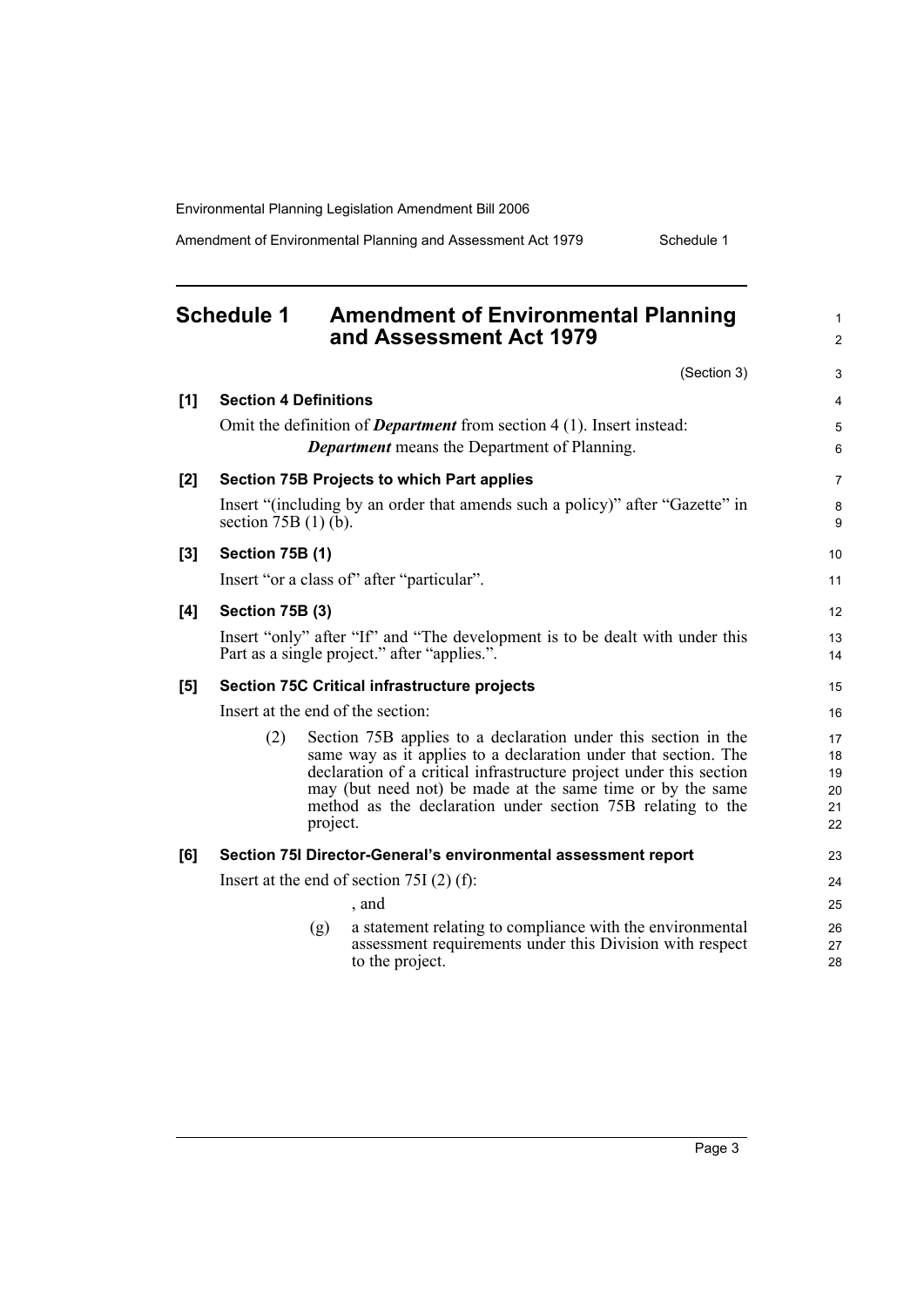Schedule 1 Amendment of Environmental Planning and Assessment Act 1979

| [7]    |                                 |           | Section 75J Giving of approval by Minister to carry out project                                                                                                                                                                                                                                                                                                                                                                                                       | $\mathbf{1}$                                                |
|--------|---------------------------------|-----------|-----------------------------------------------------------------------------------------------------------------------------------------------------------------------------------------------------------------------------------------------------------------------------------------------------------------------------------------------------------------------------------------------------------------------------------------------------------------------|-------------------------------------------------------------|
|        |                                 |           | Omit section 75J (1) (a) and (b). Insert instead:                                                                                                                                                                                                                                                                                                                                                                                                                     | $\overline{c}$                                              |
|        |                                 | (a)       | the proponent makes an application for the approval of the<br>Minister under this Part to carry out a project, and                                                                                                                                                                                                                                                                                                                                                    | 3<br>$\overline{4}$                                         |
|        |                                 | (b)       | the Director-General has given his or her report on the<br>project to the Minister,                                                                                                                                                                                                                                                                                                                                                                                   | $\mathbf 5$<br>6                                            |
| [8]    | Section 75J (2) (a)             |           |                                                                                                                                                                                                                                                                                                                                                                                                                                                                       | $\overline{7}$                                              |
|        |                                 |           | Insert "(and the statement relating to compliance with environmental<br>assessment requirements)" after "recommendations".                                                                                                                                                                                                                                                                                                                                            | 8<br>9                                                      |
| [9]    | Section 75J (3)                 |           |                                                                                                                                                                                                                                                                                                                                                                                                                                                                       | 10                                                          |
|        |                                 |           | Omit the subsection. Insert instead:                                                                                                                                                                                                                                                                                                                                                                                                                                  | 11                                                          |
|        | (3)                             | prohibit. | In deciding whether or not to approve the carrying out of a<br>project, the Minister may (but is not required to) take into account<br>the provisions of any environmental planning instrument that<br>would not (because of section 75R) apply to the project if<br>approved. However, the regulations may preclude approval for<br>the carrying out of a class of project (other than a critical<br>infrastructure project) that such an instrument would otherwise | $12 \overline{ }$<br>13<br>14<br>15<br>16<br>17<br>18<br>19 |
| $[10]$ | <b>Section 75J (5)</b>          |           |                                                                                                                                                                                                                                                                                                                                                                                                                                                                       | 20                                                          |
|        | Insert after section $75J(4)$ : |           |                                                                                                                                                                                                                                                                                                                                                                                                                                                                       | 21                                                          |
|        | (5)                             |           | The conditions of approval for the carrying out of a project may<br>require the proponent to comply with any obligations in a<br>statement of commitments made by the proponent (including by<br>entering into a planning agreement referred to in section 93F).                                                                                                                                                                                                      | 22<br>23<br>24<br>25                                        |
| $[11]$ |                                 |           | Section 75M Application for approval of concept plan for project                                                                                                                                                                                                                                                                                                                                                                                                      | 26                                                          |
|        |                                 |           | Omit "submit a concept plan" from section 75M (1), "The concept plan"<br>(wherever occurring) from section 75M (2) and (3) and "the submission"<br>(wherever occurring) from section 75M (4).                                                                                                                                                                                                                                                                         | 27<br>28<br>29                                              |
|        |                                 |           | Insert instead, respectively, "apply for approval of a concept plan", "The<br>application" and "an application for approval".                                                                                                                                                                                                                                                                                                                                         | 30<br>31                                                    |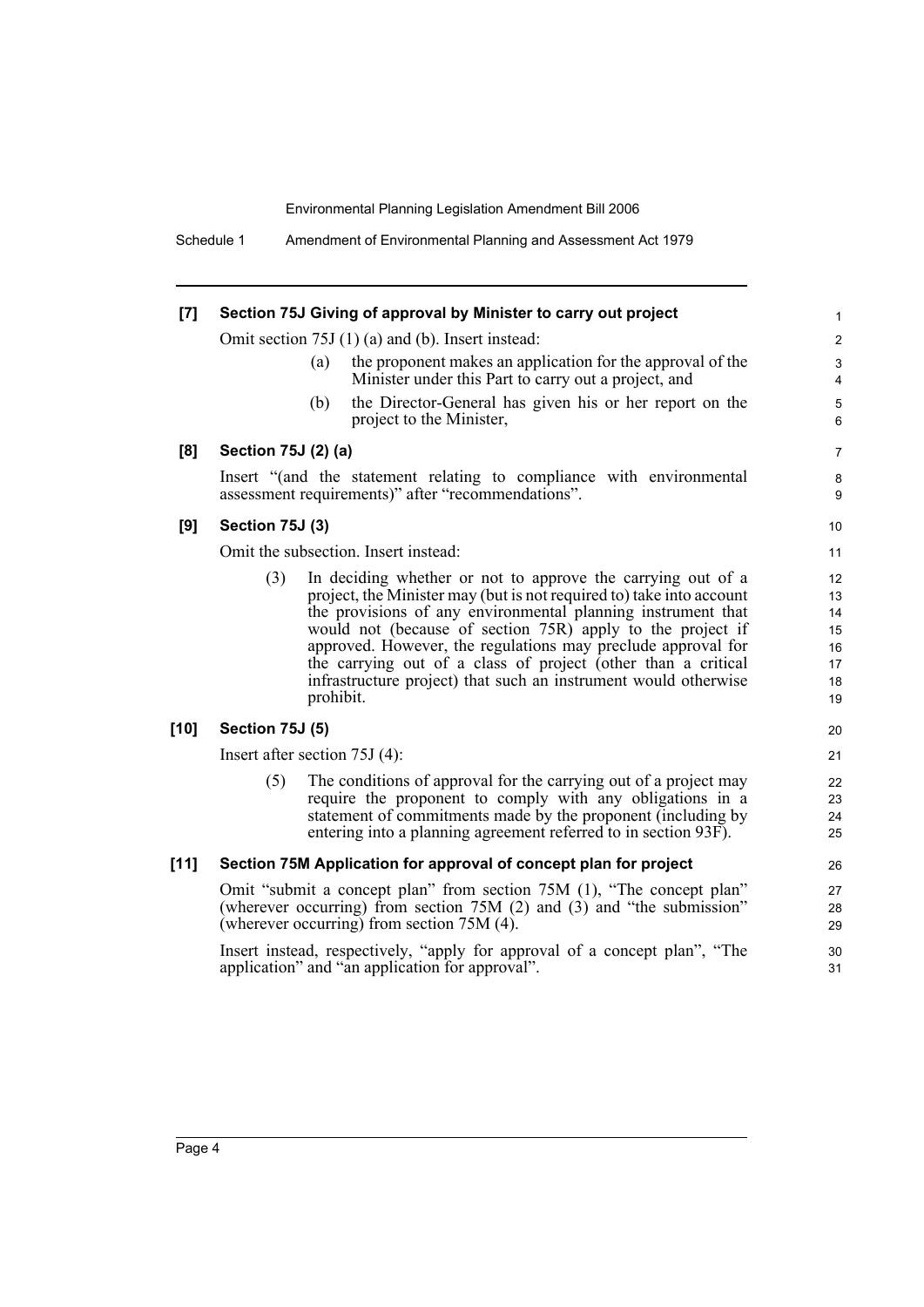Amendment of Environmental Planning and Assessment Act 1979 Schedule 1

| $[12]$ | Section 75M (3A)       |                                                                                                                                                                                                                                                                                                                                                                                                                                                                                                                  | 1                                            |
|--------|------------------------|------------------------------------------------------------------------------------------------------------------------------------------------------------------------------------------------------------------------------------------------------------------------------------------------------------------------------------------------------------------------------------------------------------------------------------------------------------------------------------------------------------------|----------------------------------------------|
|        |                        | Insert after section $75M(3)$ :                                                                                                                                                                                                                                                                                                                                                                                                                                                                                  | $\overline{c}$                               |
|        | (3A)                   | A single application may be made for approval of a concept plan<br>for a project and for approval to carry out any part or aspect of the<br>project. In that case, environmental assessment requirements,<br>public consultation and reports under this Division and Division<br>2 with respect to the project may be combined.                                                                                                                                                                                  | 3<br>4<br>5<br>6<br>7                        |
| $[13]$ |                        | Section 750 Giving of approval for concept plan                                                                                                                                                                                                                                                                                                                                                                                                                                                                  | 8                                            |
|        |                        | Omit section 75O (1) (a) and (b). Insert instead:                                                                                                                                                                                                                                                                                                                                                                                                                                                                | 9                                            |
|        |                        | the proponent makes an application for the approval of the<br>(a)<br>Minister under this Part of a concept plan for a project, and                                                                                                                                                                                                                                                                                                                                                                               | 10<br>11                                     |
|        |                        | the Director-General has given his or her report on the<br>(b)<br>project to the Minister,                                                                                                                                                                                                                                                                                                                                                                                                                       | 12<br>13                                     |
| $[14]$ | Section 750 (2) (a)    |                                                                                                                                                                                                                                                                                                                                                                                                                                                                                                                  | 14                                           |
|        |                        | Insert "(and the statement relating to compliance with environmental<br>assessment requirements)" after "recommendations".                                                                                                                                                                                                                                                                                                                                                                                       | 15<br>16                                     |
| $[15]$ | <b>Section 750 (3)</b> |                                                                                                                                                                                                                                                                                                                                                                                                                                                                                                                  | 17                                           |
|        |                        | Omit the subsection. Insert instead:                                                                                                                                                                                                                                                                                                                                                                                                                                                                             | 18                                           |
|        | (3)                    | In deciding whether or not to give approval for the concept plan<br>for a project, the Minister may (but is not required to) take into<br>account the provisions of any environmental planning instrument<br>that would not (because of section 75R) apply to the project if<br>approved. However, the regulations may preclude approval for a<br>concept plan for the carrying out of a class of project (other than<br>a critical infrastructure project) that such an instrument would<br>otherwise prohibit. | 19<br>20<br>21<br>22<br>23<br>24<br>25<br>26 |
| $[16]$ | <b>Section 750 (4)</b> |                                                                                                                                                                                                                                                                                                                                                                                                                                                                                                                  | 27                                           |
|        |                        | Omit "with such modifications of the project".                                                                                                                                                                                                                                                                                                                                                                                                                                                                   | 28                                           |
|        |                        | Insert instead "with such modifications of the concept plan".                                                                                                                                                                                                                                                                                                                                                                                                                                                    | 29                                           |
| $[17]$ | <b>Section 750 (5)</b> |                                                                                                                                                                                                                                                                                                                                                                                                                                                                                                                  | 30                                           |
|        |                        | Insert after section $75O(4)$ :                                                                                                                                                                                                                                                                                                                                                                                                                                                                                  | 31                                           |
|        | (5)                    | Approval for the concept plan may be given under this Division<br>subject to satisfactory arrangements being made, before final<br>approval is given for the project or any stage of the project under<br>this Part or under the other provisions of this Act, for the purpose                                                                                                                                                                                                                                   | 32<br>33<br>34<br>35                         |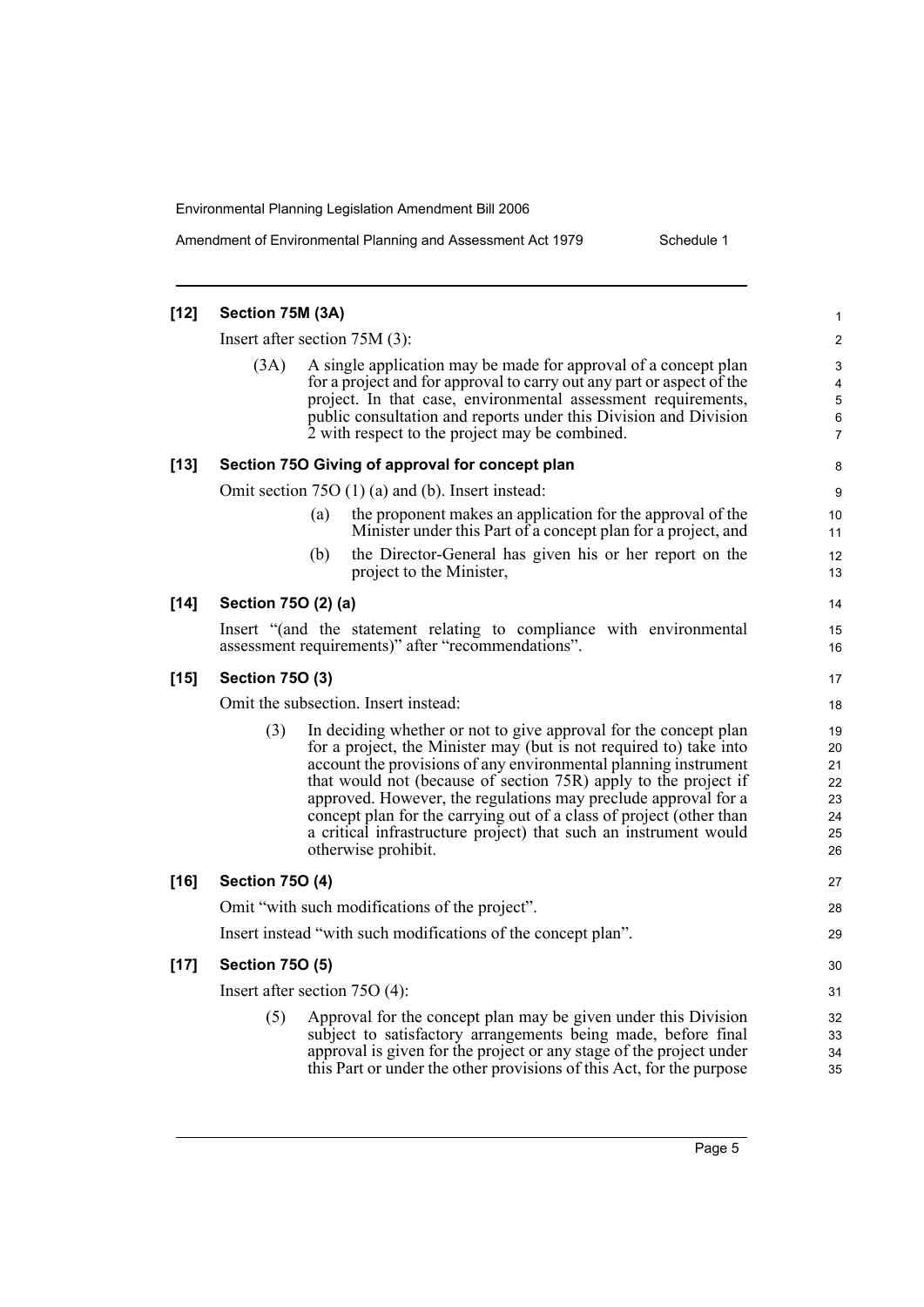Schedule 1 Amendment of Environmental Planning and Assessment Act 1979

of fulfilling the obligations in a statement of commitments made by the proponent (including by entering into a planning agreement referred to in section 93F).

#### **[18] Section 75P Determinations with respect to project for which concept plan approved**

Insert after section 75P (1):

(1A) The further requirements for approval to carry out the project or any part of the project that the Minister may determine under subsection  $(1)$   $(a)$  are not limited to matters that the Director-General may require under Division 2.

**Note.** The Minister may, for example, require a design competition for any building that is part of the project.

### **[19] Section 75P (2) (a1)**

Insert after section 75P (2) (a):

(a1) any consent granted for the project or that stage of the project under Part 4 is to be subject to such conditions as the Minister directs for the purpose of fulfilling the obligations in a statement of commitments submitted by the proponent (in which case those conditions cannot be modified without the approval of the Minister and a person cannot appeal to the Court under this Act in respect of the direction or any such conditions imposed by the consent authority),

Insert after section 75P (2) (c):

(c1) a provision of an environmental planning instrument prohibiting or restricting the carrying out of the project or that stage of the project under Part  $\overline{4}$  (other than a project of a class prescribed by the regulations) does not have effect if the Minister so directs,

#### **[21] Section 75Q Appeal by proponent**

Omit "a concept plan has been submitted" from section 75Q (1).

Insert instead "an application for approval of a concept plan has been made".

#### **[22] Section 75R Application of other provisions of Act**

Omit the note to section 75R (3). Insert instead:

**Note.** See sections 75J (3) and 75O (3) in relation to the application of such instruments when an application for approval of a project or a concept plan is being considered.

13 14 15

1 2 3

24 25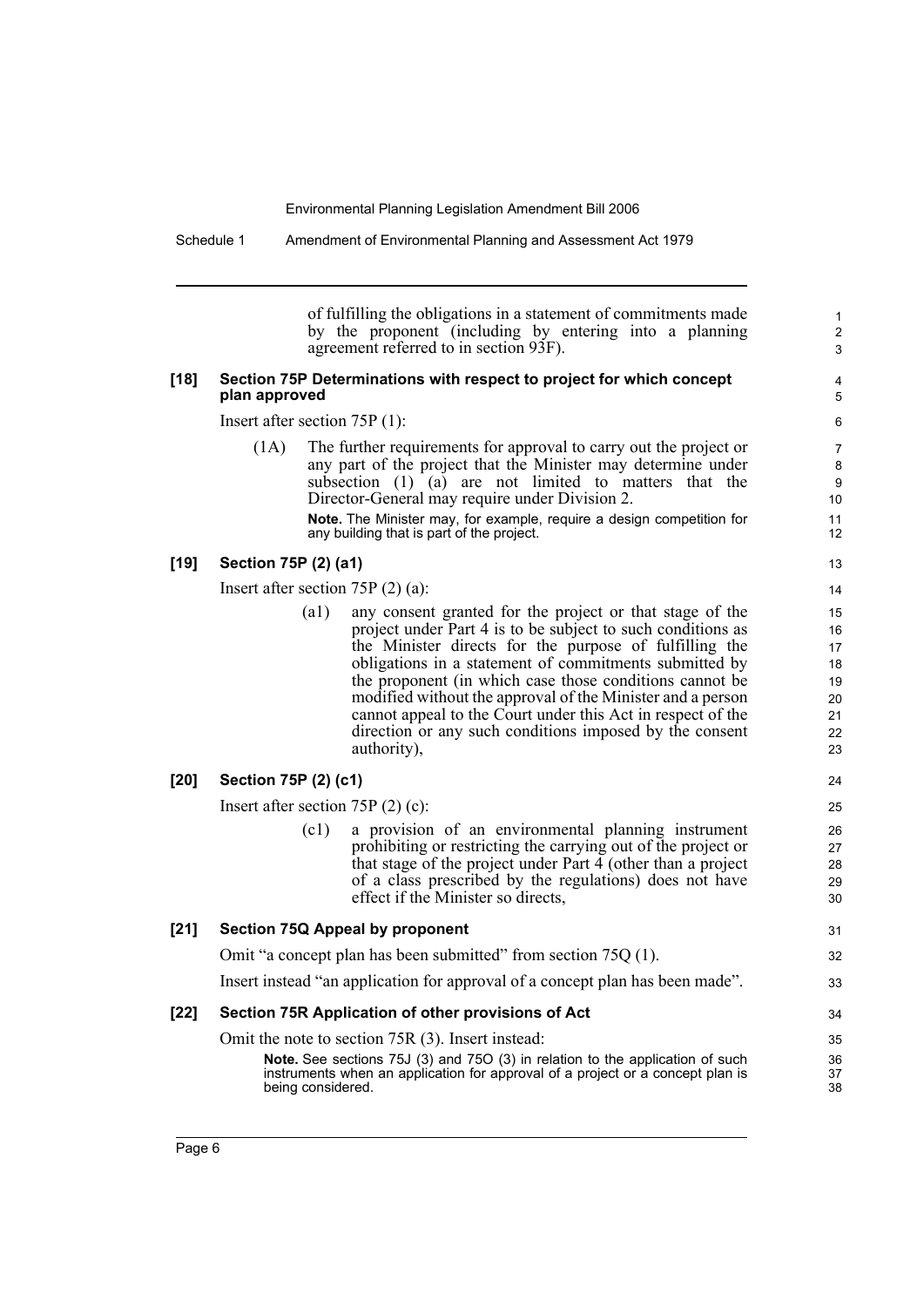Amendment of Environmental Planning and Assessment Act 1979 Schedule 1

| $[23]$ | Section 75R (3A)                     |     |                                                                                                                                                                                                                                                                                                                                    | 1                                  |  |
|--------|--------------------------------------|-----|------------------------------------------------------------------------------------------------------------------------------------------------------------------------------------------------------------------------------------------------------------------------------------------------------------------------------------|------------------------------------|--|
|        | Insert after section $75R(3)$ :      |     |                                                                                                                                                                                                                                                                                                                                    | $\overline{c}$                     |  |
|        | (3A)                                 |     | The Minister may, by order published in the Gazette, amend an<br>environmental planning instrument to authorise the carrying out<br>of any of the following development (or to remove or modify any<br>provisions of the instrument that purport to prohibit or restrict the<br>carrying out of any of the following development): | 3<br>4<br>5<br>6<br>$\overline{7}$ |  |
|        |                                      | (a) | development that is an approved project,                                                                                                                                                                                                                                                                                           | 8                                  |  |
|        |                                      | (b) | development that is a project for which a concept plan has<br>been approved (whether or not approval for carrying out<br>the project or any part of the project is subject to this Part).                                                                                                                                          | 9<br>10<br>11                      |  |
| $[24]$ | land                                 |     | Section 75S Erection and occupation of buildings and subdivision of                                                                                                                                                                                                                                                                | 12<br>13                           |  |
|        |                                      |     | Insert before section $75S(1)$ :                                                                                                                                                                                                                                                                                                   | 14                                 |  |
|        | (1A)                                 |     | For the purposes of this section, a relevant provision is section<br>81A, section 109M or any other provision of this Act relating to<br>the issue of subdivision certificates.                                                                                                                                                    | 15<br>16<br>17                     |  |
| $[25]$ | <b>Section 75S (1)</b>               |     |                                                                                                                                                                                                                                                                                                                                    | 18                                 |  |
|        |                                      |     | Omit "Section 81A". Insert instead "A relevant provision".                                                                                                                                                                                                                                                                         | 19                                 |  |
| $[26]$ | <b>Section 75S (2)</b>               |     |                                                                                                                                                                                                                                                                                                                                    | 20                                 |  |
|        | Omit the subsection. Insert instead: |     |                                                                                                                                                                                                                                                                                                                                    |                                    |  |
|        | (2)                                  |     | However:                                                                                                                                                                                                                                                                                                                           | 22                                 |  |
|        |                                      | (a) | a relevant provision does not apply unless that provision<br>would have applied if this Part did not apply to the project,<br>and                                                                                                                                                                                                  | 23<br>24<br>25                     |  |
|        |                                      | (b) | a relevant provision applies to a critical infrastructure<br>project if the Minister when giving approval under this<br>Part makes it a condition of that approval that the provision<br>applies.                                                                                                                                  | 26<br>27<br>28<br>29               |  |
| $[27]$ |                                      |     | Section 75U Approvals etc legislation that does not apply                                                                                                                                                                                                                                                                          | 30                                 |  |
|        | 75U $(1)$ (e).                       |     | Insert "or State protected land" after "clear native vegetation" in section                                                                                                                                                                                                                                                        | 31<br>32                           |  |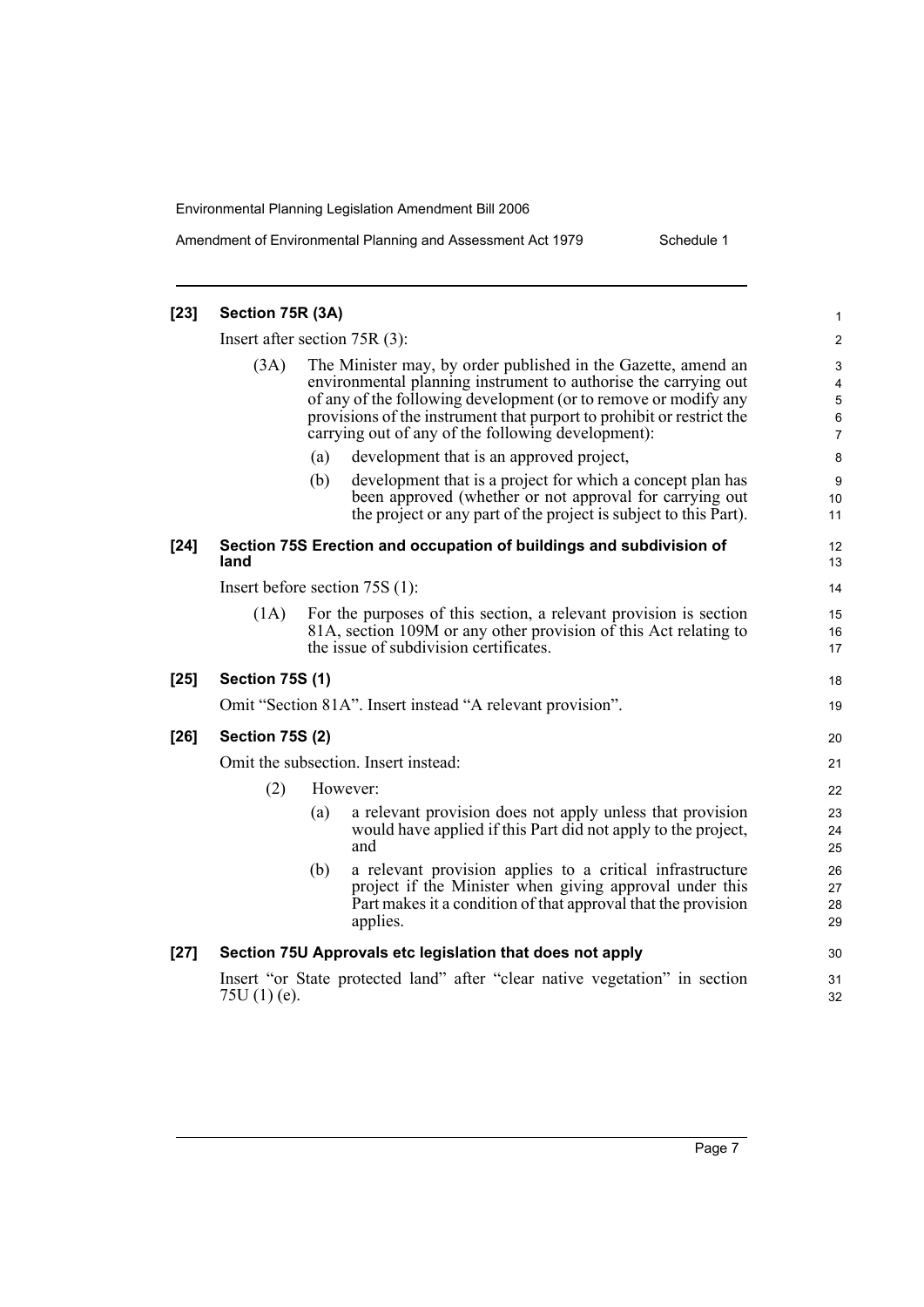Schedule 1 Amendment of Environmental Planning and Assessment Act 1979

| $[28]$                                      | Section 75U (4)                                                                                                                                                                                                |     |                                                                                                                                                                                                                                                                                                                                                                               | 1                                                                    |  |  |
|---------------------------------------------|----------------------------------------------------------------------------------------------------------------------------------------------------------------------------------------------------------------|-----|-------------------------------------------------------------------------------------------------------------------------------------------------------------------------------------------------------------------------------------------------------------------------------------------------------------------------------------------------------------------------------|----------------------------------------------------------------------|--|--|
|                                             |                                                                                                                                                                                                                |     | Insert after section $75U(3)$ (after the note):                                                                                                                                                                                                                                                                                                                               | $\overline{2}$                                                       |  |  |
|                                             |                                                                                                                                                                                                                | (4) | A reference in this section to an approved project includes a<br>reference to any investigative or other activities that are required<br>to be carried out for the purpose of complying with any<br>environmental assessment requirements under this Part in<br>connection with an application for approval to carry out the<br>project or of a concept plan for the project. | 3<br>$\overline{4}$<br>$\mathbf 5$<br>$\,6\,$<br>$\overline{7}$<br>8 |  |  |
| $[29]$                                      | Part                                                                                                                                                                                                           |     | Section 75X Miscellaneous provisions relating to approvals under this                                                                                                                                                                                                                                                                                                         | 9<br>10                                                              |  |  |
|                                             | $75X(2)$ (e).                                                                                                                                                                                                  |     | Omit "concept plans submitted for the Minister's approval" from section                                                                                                                                                                                                                                                                                                       | 11<br>12                                                             |  |  |
|                                             |                                                                                                                                                                                                                |     | Insert instead "applications for the Minister's approval of concept plans".                                                                                                                                                                                                                                                                                                   | 13                                                                   |  |  |
| $[30]$                                      | <b>Section 75YA</b>                                                                                                                                                                                            |     |                                                                                                                                                                                                                                                                                                                                                                               | 14                                                                   |  |  |
|                                             |                                                                                                                                                                                                                |     | Insert after section 75Y:                                                                                                                                                                                                                                                                                                                                                     | 15                                                                   |  |  |
| 75YA<br>Surrender of approvals and consents |                                                                                                                                                                                                                |     |                                                                                                                                                                                                                                                                                                                                                                               |                                                                      |  |  |
|                                             |                                                                                                                                                                                                                | (1) | An approval under this Part may be surrendered, subject to and in<br>accordance with the regulations, by any person entitled to act on<br>the approval.                                                                                                                                                                                                                       | 17<br>18<br>19                                                       |  |  |
|                                             |                                                                                                                                                                                                                | (2) | A condition of the approval of a project under this Part may<br>require any one or more of the following:                                                                                                                                                                                                                                                                     | 20<br>21                                                             |  |  |
|                                             |                                                                                                                                                                                                                |     | the surrender under subsection (1) of any other approval<br>(a)<br>under this Part relating to the project or the land concerned,                                                                                                                                                                                                                                             | 22<br>23                                                             |  |  |
|                                             |                                                                                                                                                                                                                |     | the surrender under section 104A of any development<br>(b)<br>consent relating to the project or the land concerned,                                                                                                                                                                                                                                                          | 24<br>25                                                             |  |  |
|                                             |                                                                                                                                                                                                                |     | the surrender, subject to and in accordance with the<br>(c)<br>regulations, of a right conferred by Division 10 of Part 4<br>relating to the project or the land concerned.                                                                                                                                                                                                   | 26<br>27<br>28                                                       |  |  |
| $[31]$                                      |                                                                                                                                                                                                                |     | Section 75ZA Savings, transitional and other provisions                                                                                                                                                                                                                                                                                                                       | 29                                                                   |  |  |
|                                             |                                                                                                                                                                                                                |     | Omit section 75ZA (2) and (3). Insert instead:                                                                                                                                                                                                                                                                                                                                | 30                                                                   |  |  |
|                                             | The regulations may make provision for or with respect to the<br>(2)<br>effect of any such action under Part 4 or Part $\overline{5}$ after the<br>declaration is made or to the effect of the revocation of a |     |                                                                                                                                                                                                                                                                                                                                                                               |                                                                      |  |  |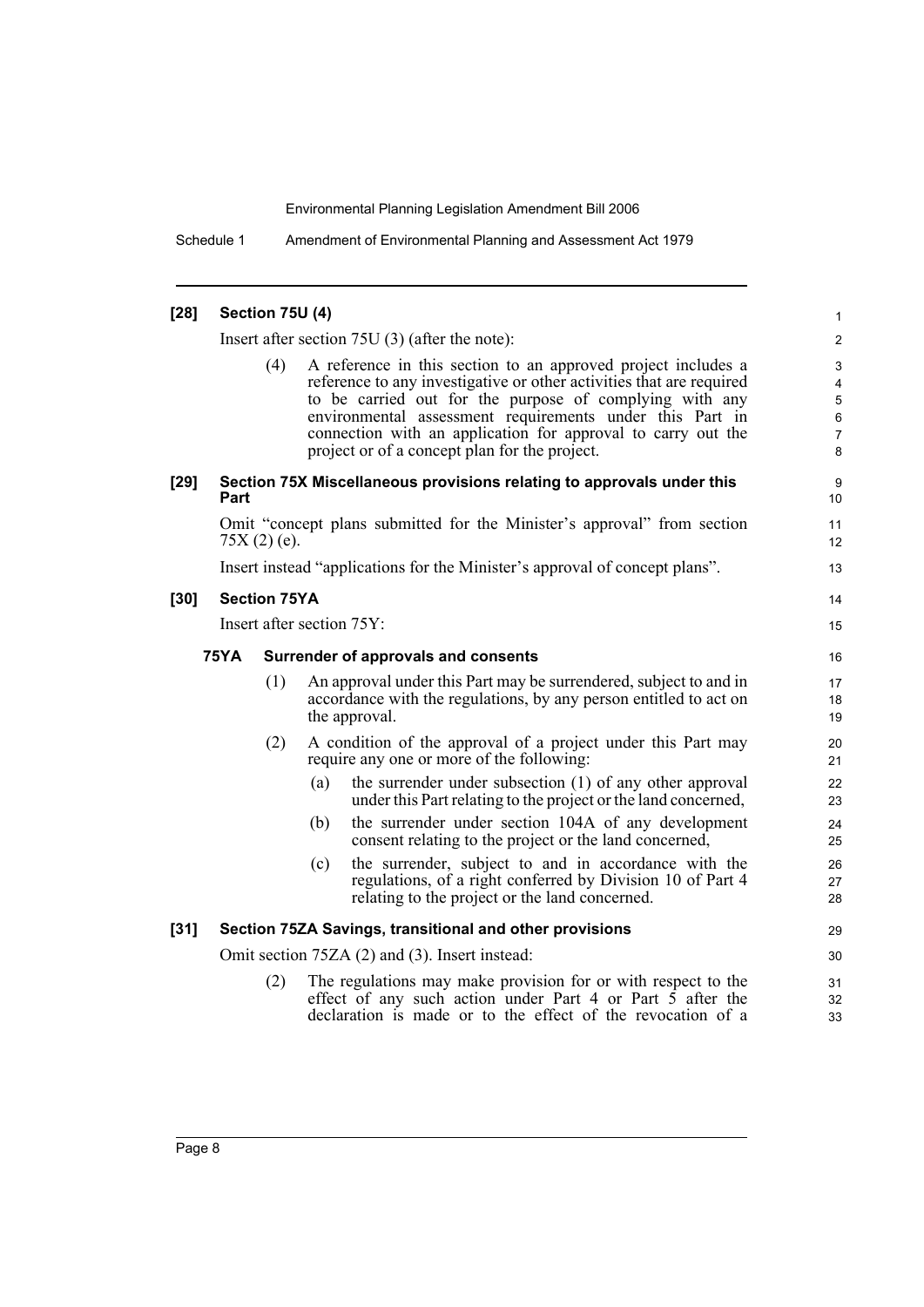declaration after an approval has been given under this Part. In particular, the regulations may make provision for or with respect to: (a) the termination or consolidation of consents or approvals under Part 4 or Part 5, and (b) the revival of consents or approvals under Part 4 or Part 5 or the preservation of the effect of approvals under this Part, and (c) the recognition of any environmental assessment under Part 4 or Part 5 for the purposes of this Part or of any environmental assessment under this Part for the purposes of Part 4 or Part 5. (3) Any development that has been approved by the Minister under this Part (at any time after the commencement of this Part) is taken to be a project to which this Part applies, and to have been such a project for the purposes of any application, concept plan or other matter under this Part in relation to the development. (4) Subsection (3) extends to things that purport to be done under this Part. **[32] Section 78A Application** Omit "1–6, 8, 9" from section 78A (3). Insert instead "1–5". **[33] Section 78A (3), note** Omit the note to the subsection. **[34] Section 93D Relationship to planning instruments** Omit "(other than section 93I)". **[35] Section 93F Planning agreements** Insert after section 93F (3): (3A) A planning agreement cannot exclude the application of section 94 or 94A in respect of development unless the consent authority for the development or the Minister is a party to the agreement. **[36] Section 93I Circumstances in which planning agreements can or cannot be required to be made** Omit "application." from section 93I (3) (b). Insert instead: application, or that is in the terms of a commitment made by the proponent in a statement of commitments made under Part 3A. 1 2 3 4 5 6 7 8 9 10 11 12 13 14 15 16 17 18 19 20 21 22 23 24 25 26 27 28 29 30 31 32 33 34 35 36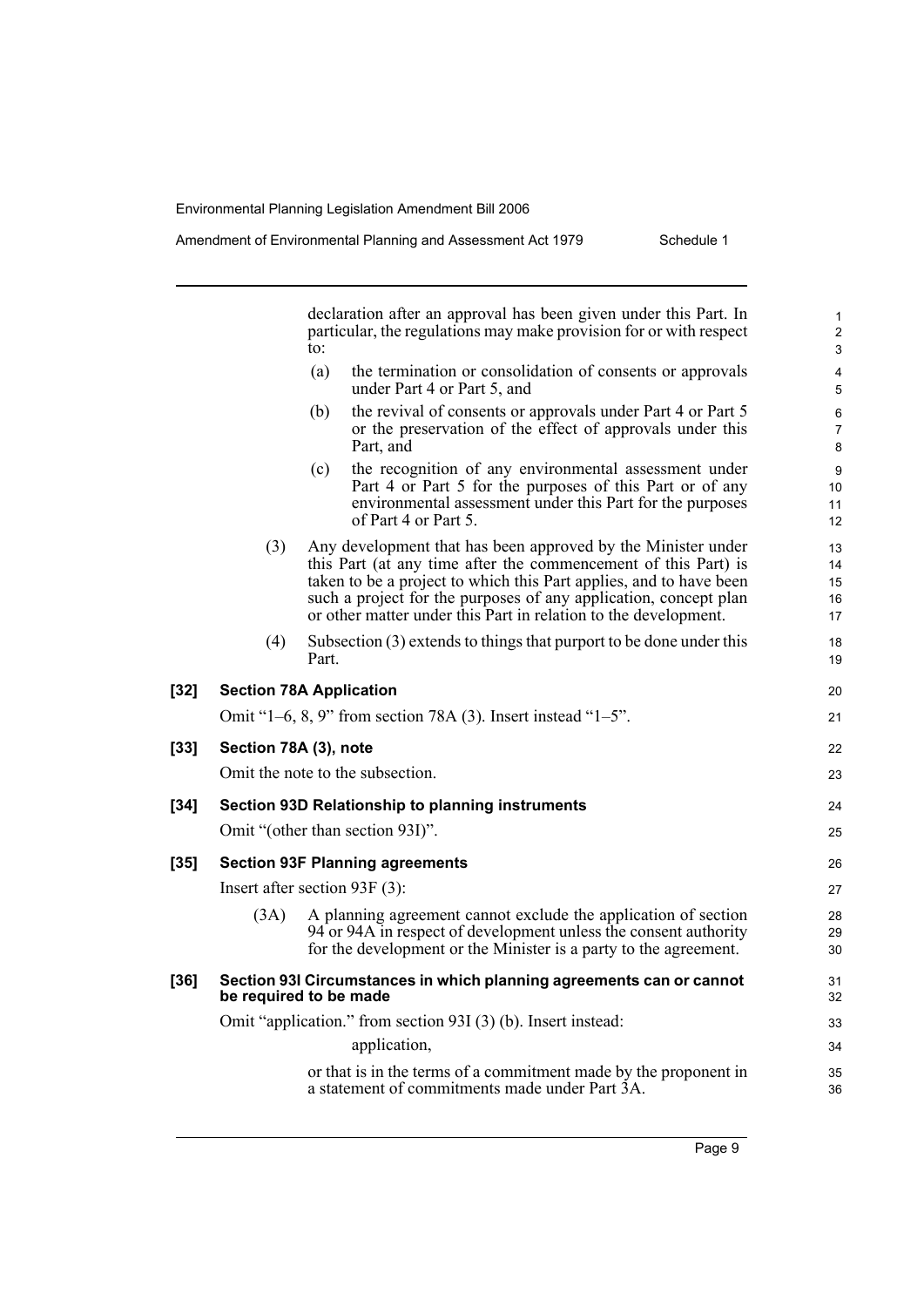Schedule 1 Amendment of Environmental Planning and Assessment Act 1979

| $[37]$ | <b>Section 94CA</b> |                                                                                                                                                                                                                                                                                                                                       | 1                           |
|--------|---------------------|---------------------------------------------------------------------------------------------------------------------------------------------------------------------------------------------------------------------------------------------------------------------------------------------------------------------------------------|-----------------------------|
|        |                     | Insert after section 94C:                                                                                                                                                                                                                                                                                                             | 2                           |
|        | 94CA                | Public service or public amenity may be provided outside NSW                                                                                                                                                                                                                                                                          | 3                           |
|        |                     | A condition may, with the written approval of the Minister, be<br>imposed under section 94 or 94A for the provision of a public<br>amenity or public service on land in another State or Territory if<br>the area in which the development the subject of the condition is<br>to be carried out adjoins the other State or Territory. | 4<br>5<br>$\,6\,$<br>7<br>8 |
| $[38]$ |                     | <b>Section 94ED Provision of infrastructure</b>                                                                                                                                                                                                                                                                                       | 9                           |
|        |                     | Insert at the end of section $94ED(1)(c)$ :                                                                                                                                                                                                                                                                                           | 10                          |
|        |                     | and                                                                                                                                                                                                                                                                                                                                   | 11                          |
|        |                     | (d)<br>the Minister, corporation, Department or Director-General<br>doing any one or more of the following:                                                                                                                                                                                                                           | 12<br>13                    |
|        |                     | carrying out of any research or investigation,<br>(i)                                                                                                                                                                                                                                                                                 | 14                          |
|        |                     | (ii)<br>preparing any report, study or instrument,                                                                                                                                                                                                                                                                                    | 15                          |
|        |                     | doing any other matter or thing in connection with<br>(iii)<br>the exercise of any statutory function under this Act,                                                                                                                                                                                                                 | 16<br>17                    |
| $[39]$ | Section 94ED (2)    |                                                                                                                                                                                                                                                                                                                                       | 18                          |
|        |                     | Insert "or within New South Wales" after "contributions area".                                                                                                                                                                                                                                                                        | 19                          |
| $[40]$ |                     | Section 94EE Minister to determine development contributions                                                                                                                                                                                                                                                                          | 20                          |
|        |                     | Insert after section 94EE (3):                                                                                                                                                                                                                                                                                                        | 21                          |
|        | (3A)                | The determination of the Minister is to identify what part (if any)<br>of a development contribution, that is to be imposed as a<br>condition under this Subdivision, is for the provision of<br>infrastructure by a council or for any one or more of the matters<br>set out in section $94ED(1)(d)$ .                               | 22<br>23<br>24<br>25<br>26  |
|        | (3B)                | Any part of a development contribution identified in accordance<br>with subsection $(3A)$ :                                                                                                                                                                                                                                           | 27<br>28                    |
|        |                     | is, for the purposes of Subdivision 5, taken not to be<br>(a)<br>received by the consent authority under this Subdivision,<br>and                                                                                                                                                                                                     | 29<br>30<br>31              |
|        |                     | (b)<br>is not to be taken into account in calculating the cost of<br>infrastructure for the purposes of subsection $(2)$ (b), and                                                                                                                                                                                                     | 32<br>33                    |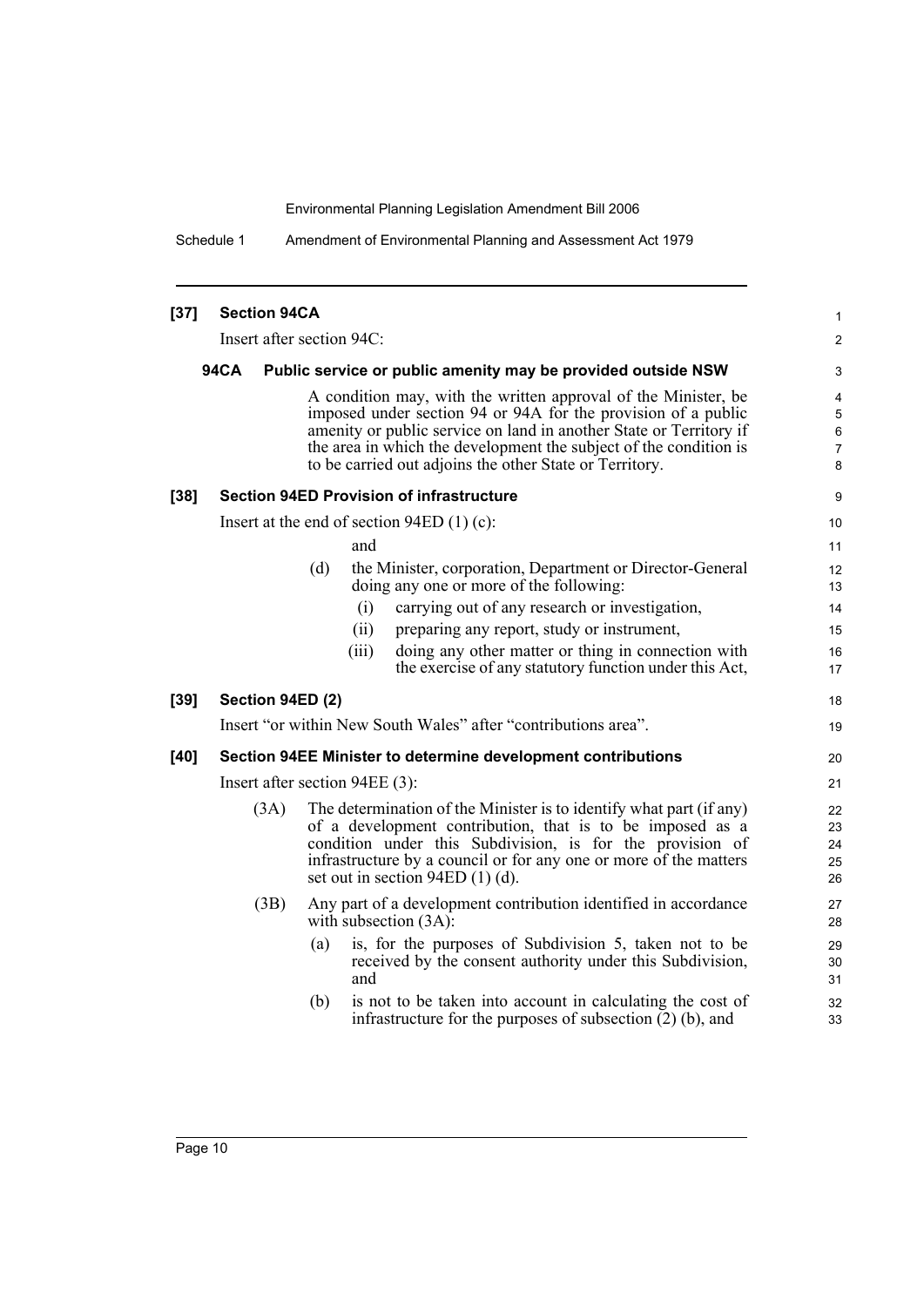Amendment of Environmental Planning and Assessment Act 1979 Schedule 1

|      |                                | (c) | is, if the part is identified as being for the provision of<br>infrastructure by a council, to be provided to the council<br>and is to be held and applied by the council in accordance<br>with section 93E, and                                                                                                                                                                                                        | $\mathbf{1}$<br>$\overline{\mathbf{c}}$<br>3<br>$\overline{\mathbf{4}}$ |
|------|--------------------------------|-----|-------------------------------------------------------------------------------------------------------------------------------------------------------------------------------------------------------------------------------------------------------------------------------------------------------------------------------------------------------------------------------------------------------------------------|-------------------------------------------------------------------------|
|      |                                | (d) | is, if the part is identified as being for any one or more of<br>the matters set out in section $94ED(1)$ (d), to be provided<br>to the Department and is to be held and applied by the<br>Department in accordance with section 93E.                                                                                                                                                                                   | 5<br>$\,6\,$<br>$\overline{7}$<br>8                                     |
| [41] |                                |     | <b>Section 95 Lapsing of consent</b>                                                                                                                                                                                                                                                                                                                                                                                    | 9                                                                       |
|      | Insert after section $95(5)$ : |     |                                                                                                                                                                                                                                                                                                                                                                                                                         | 10                                                                      |
|      | (6)                            |     | Despite any other provision of this section, a development<br>consent that is subject to a deferred commencement condition<br>under section $80$ (3) lapses if the applicant fails to satisfy the<br>consent authority as to the matter specified in the condition<br>within 5 years from the grant of the consent or, if a shorter period<br>is specified by the consent authority, within the period so<br>specified. | 11<br>12<br>13<br>14<br>15<br>16<br>17                                  |
| [42] |                                |     | <b>Section 109E Principal certifying authorities</b>                                                                                                                                                                                                                                                                                                                                                                    | 18                                                                      |
|      |                                |     | Insert after section $109E(1)$ :                                                                                                                                                                                                                                                                                                                                                                                        | 19                                                                      |
|      | (1AA)                          |     | The council must, if appointed under subsection (1), accept that<br>appointment.                                                                                                                                                                                                                                                                                                                                        | 20<br>21                                                                |
| [43] |                                |     | Section 109EA Replacement of principal certifying authorities                                                                                                                                                                                                                                                                                                                                                           | 22                                                                      |
|      |                                |     | Insert after section 109EA (1):                                                                                                                                                                                                                                                                                                                                                                                         | 23                                                                      |
|      | (1A)                           |     | If the relevant authority approves the appointment of the council<br>to replace another person as the principal certifying authority, the<br>council must accept that appointment.                                                                                                                                                                                                                                      | 24<br>25<br>26                                                          |
| [44] |                                |     | <b>Sections 109F (1) and 109G</b>                                                                                                                                                                                                                                                                                                                                                                                       | 27                                                                      |
|      |                                |     | Omit "the certifying authority is satisfied that" wherever occurring.                                                                                                                                                                                                                                                                                                                                                   | 28                                                                      |
|      |                                |     |                                                                                                                                                                                                                                                                                                                                                                                                                         |                                                                         |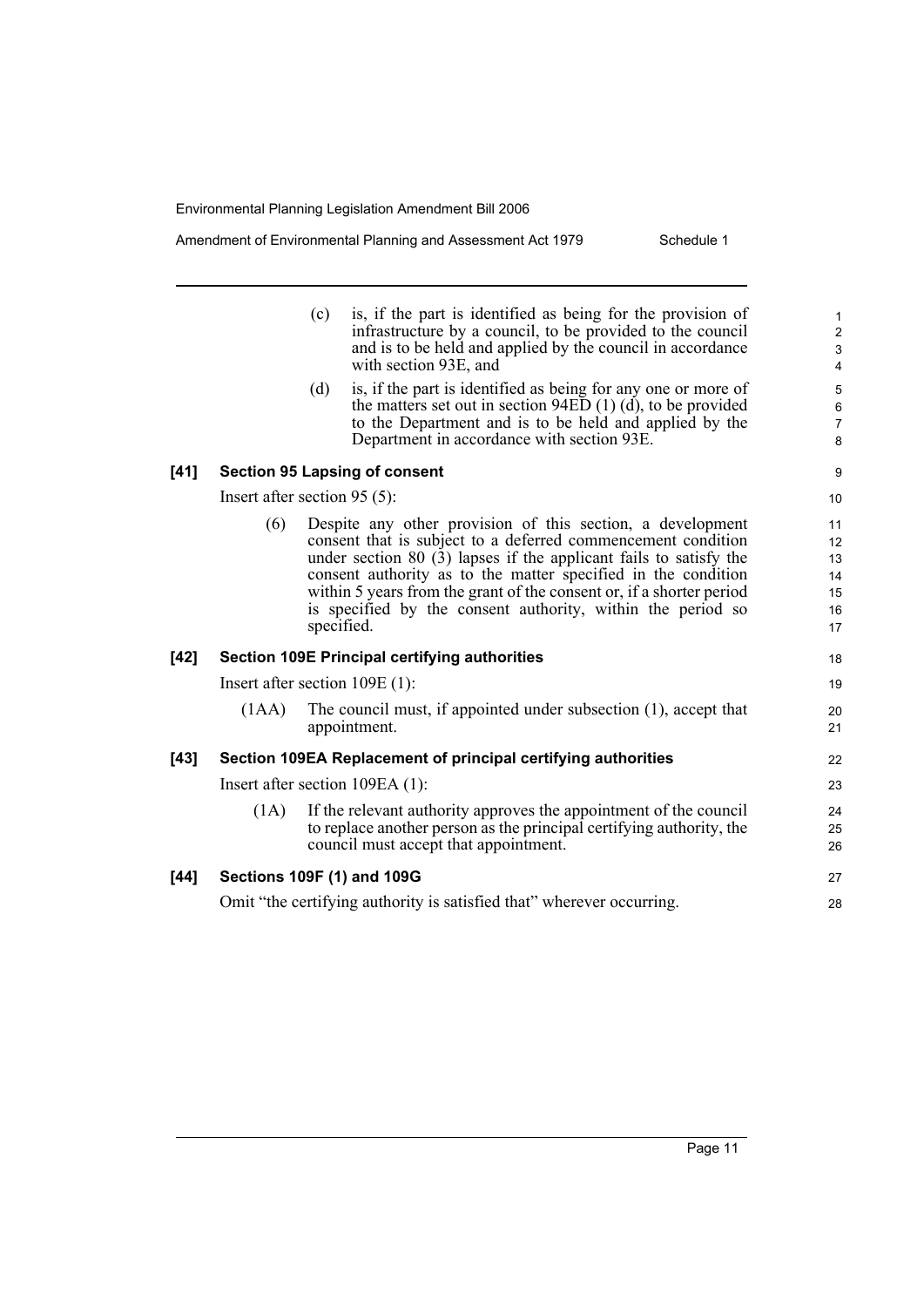Schedule 1 Amendment of Environmental Planning and Assessment Act 1979

| $[45]$ | <b>Section 109H</b>                                      |     |     |                                                                                                                                                                                                                                                                     |                                 |  |
|--------|----------------------------------------------------------|-----|-----|---------------------------------------------------------------------------------------------------------------------------------------------------------------------------------------------------------------------------------------------------------------------|---------------------------------|--|
|        | Omit the section. Insert instead:                        |     |     |                                                                                                                                                                                                                                                                     |                                 |  |
|        | 109H<br>Restrictions on issue of occupation certificates |     |     |                                                                                                                                                                                                                                                                     |                                 |  |
|        |                                                          | (1) |     | There are two kinds of occupation certificates, as follows:                                                                                                                                                                                                         | 4                               |  |
|        |                                                          |     | (a) | an <i>interim occupation certificate</i> that authorises a person<br>to commence occupation or use of a partially completed<br>new building, or to commence a new use of part of a<br>building resulting from a change of building use for an<br>existing building, | $\mathbf 5$<br>6<br>7<br>8<br>9 |  |
|        |                                                          |     | (b) | a <i>final occupation certificate</i> that authorises a person to<br>commence occupation or use of a new building, or to<br>commence a new use of a building resulting from a change<br>of building use for an existing building.                                   | 10<br>11<br>12<br>13            |  |
|        |                                                          |     |     | It is not necessary for an interim occupation certificate to be<br>issued before a final occupation certificate is issued with respect<br>to the same building.                                                                                                     | 14<br>15<br>16                  |  |
|        |                                                          | (2) |     | An occupation certificate must not be issued unless any<br>preconditions to the issue of the certificate that are specified in a<br>development consent or complying development certificate have<br>been met.                                                      | 17<br>18<br>19<br>20            |  |
|        |                                                          | (3) |     | An interim occupation certificate must not be issued to authorise<br>a person to commence to occupy or use a partially completed new<br>building unless:                                                                                                            | 21<br>22<br>23                  |  |
|        |                                                          |     | (a) | a development consent or complying development<br>certificate is in force with respect to the building, and                                                                                                                                                         | 24<br>25                        |  |
|        |                                                          |     | (b) | in the case of a building erected pursuant to a development<br>consent but not a complying development certificate, a<br>construction certificate has been issued with respect to the<br>plans and specifications for the building, and                             | 26<br>27<br>28<br>29            |  |
|        |                                                          |     | (c) | the partially completed building is suitable for occupation<br>or use in accordance with its classification under the<br>Building Code of Australia, and                                                                                                            | 30<br>31<br>32                  |  |
|        |                                                          |     | (d) | such other requirements as are required by the regulations<br>to be complied with before such a certificate may be issued<br>have been complied with.                                                                                                               | 33<br>34<br>35                  |  |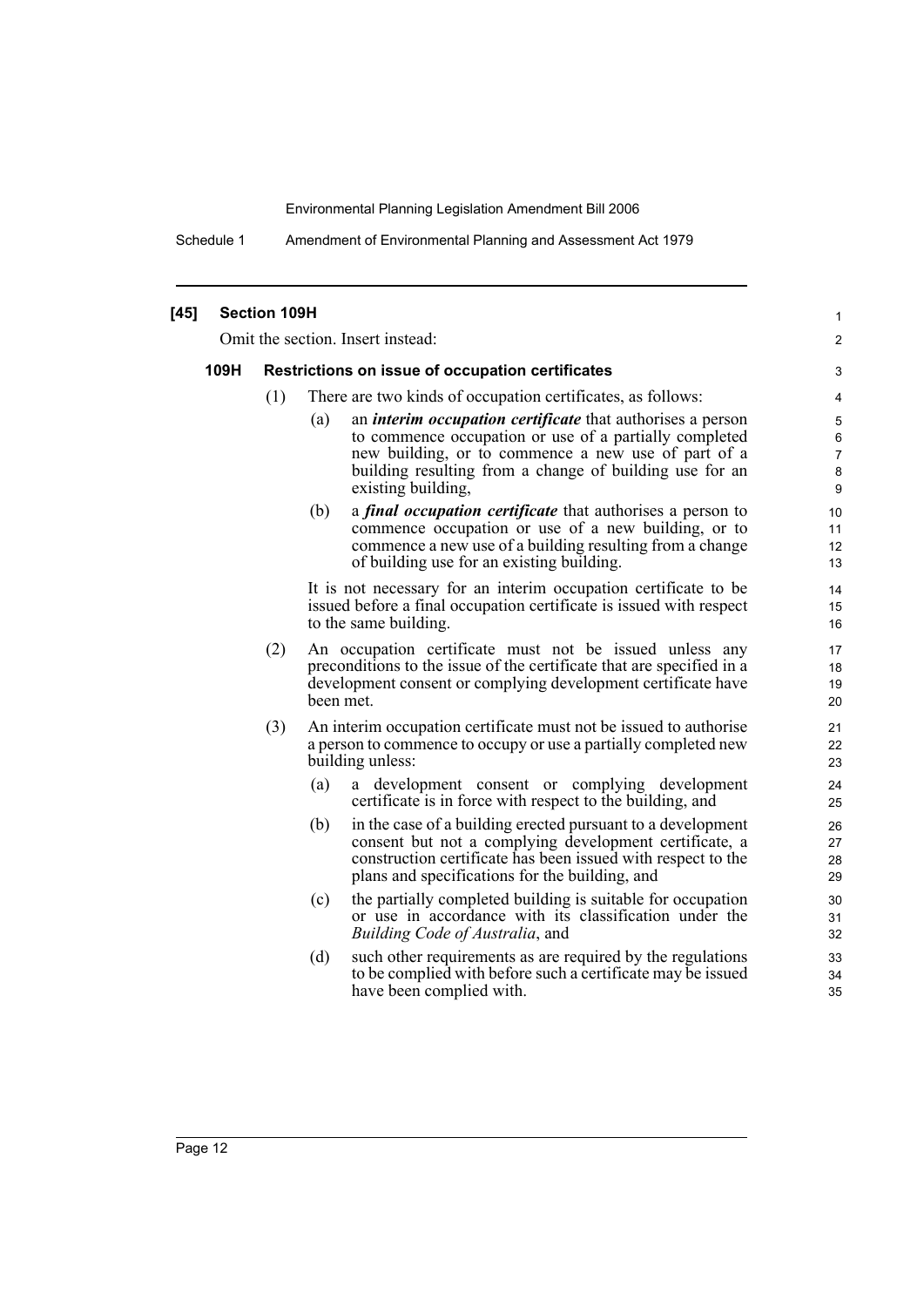### Amendment of Environmental Planning and Assessment Act 1979 Schedule 1

| (4) |                                                                                                                                    | An interim occupation certificate must not be issued to authorise<br>a person to commence a new use of part of a building resulting<br>from a change of building use for an existing building unless:                                   | 1<br>$\overline{\mathbf{c}}$<br>3                 |  |  |  |  |
|-----|------------------------------------------------------------------------------------------------------------------------------------|-----------------------------------------------------------------------------------------------------------------------------------------------------------------------------------------------------------------------------------------|---------------------------------------------------|--|--|--|--|
|     | (a)                                                                                                                                | a development consent or complying development<br>certificate is in force with respect to the change of building<br>use, and                                                                                                            | 4<br>5<br>6                                       |  |  |  |  |
|     | (b)                                                                                                                                | the part of the building is suitable for occupation or use in<br>accordance with its classification under the Building Code<br>of Australia, and                                                                                        | $\overline{\mathcal{I}}$<br>8<br>$\boldsymbol{9}$ |  |  |  |  |
|     | (c)                                                                                                                                | such other requirements as are required by the regulations<br>to be complied with before such a certificate may be issued<br>have been complied with.                                                                                   | 10<br>11<br>12                                    |  |  |  |  |
| (5) | A final occupation certificate must not be issued to authorise a<br>person to commence occupation or use of a new building unless: |                                                                                                                                                                                                                                         |                                                   |  |  |  |  |
|     | (a)                                                                                                                                | development consent or complying development<br>a -<br>certificate is in force with respect to the building, and                                                                                                                        | 15<br>16                                          |  |  |  |  |
|     | (b)                                                                                                                                | in the case of a building erected pursuant to a development<br>consent but not a complying development certificate, a<br>construction certificate has been issued with respect to the<br>plans and specifications for the building, and | 17<br>18<br>19<br>20                              |  |  |  |  |
|     | (c)                                                                                                                                | the building is suitable for occupation or use in accordance<br>with its classification under the <i>Building Code of</i><br>Australia, and                                                                                             | 21<br>22<br>23                                    |  |  |  |  |
|     | (d)                                                                                                                                | such other matters as are required by the regulations to be<br>complied with before such a certificate may be issued have<br>been complied with.                                                                                        | 24<br>25<br>26                                    |  |  |  |  |
| (6) |                                                                                                                                    | A final occupation certificate must not be issued to authorise a<br>person to commence a new use of a building resulting from a<br>change of building use for an existing building unless:                                              | 27<br>28<br>29                                    |  |  |  |  |
|     | (a)                                                                                                                                | a development consent or complying development<br>certificate is in force with respect to the change of building<br>use, and                                                                                                            | 30<br>31<br>32                                    |  |  |  |  |
|     | (b)                                                                                                                                | the building is suitable for occupation or use in accordance<br>with its classification under the Building Code of<br><i>Australia</i> , and                                                                                            | 33<br>34<br>35                                    |  |  |  |  |
|     | (c)                                                                                                                                | such other matters as are required by the regulations to be<br>complied with before such a certificate may be issued have<br>been complied with.                                                                                        | 36<br>37<br>38                                    |  |  |  |  |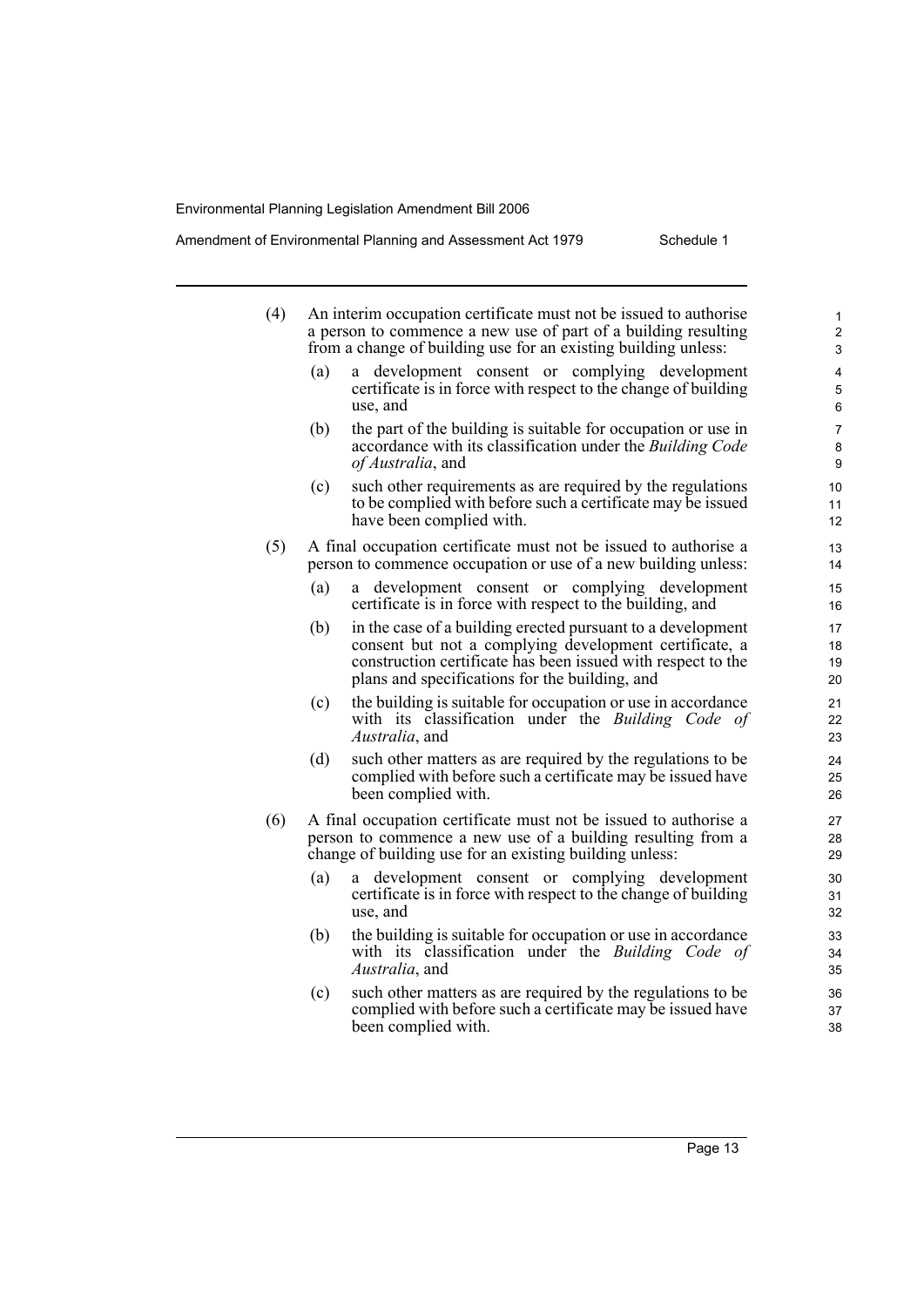Schedule 1 Amendment of Environmental Planning and Assessment Act 1979

|        |      | (7)                 |         | In this section:<br><i>new building</i> includes an altered portion of, or an extension to,                                                                                                                                                                                                            | 1<br>2                     |
|--------|------|---------------------|---------|--------------------------------------------------------------------------------------------------------------------------------------------------------------------------------------------------------------------------------------------------------------------------------------------------------|----------------------------|
|        |      |                     |         | an existing building.                                                                                                                                                                                                                                                                                  | 3                          |
| $[46]$ |      | <b>Section 109J</b> |         |                                                                                                                                                                                                                                                                                                        | 4                          |
|        |      |                     |         | Omit the section. Insert instead:                                                                                                                                                                                                                                                                      | 5                          |
|        | 109J |                     |         | <b>Restriction on issue of subdivision certificates</b>                                                                                                                                                                                                                                                | 6                          |
|        |      | (1)                 | unless: | A subdivision certificate must not be issued for a subdivision                                                                                                                                                                                                                                         | 7<br>8                     |
|        |      |                     | (a)     | the subdivision is not prohibited by or under this Act, and                                                                                                                                                                                                                                            | 9                          |
|        |      |                     | (b)     | in the case of subdivision that may not be carried out<br>except with development consent, a development consent<br>(or, in the case of complying development, a complying<br>development certificate) is in force with respect to the<br>subdivision, and                                             | 10<br>11<br>12<br>13<br>14 |
|        |      |                     | (c)     | in the case of subdivision for which a development consent<br>has been granted, the applicant has complied with all<br>conditions of the consent that, by its terms, are required to<br>be complied with before a subdivision certificate may be<br>issued in relation to the plan of subdivision, and | 15<br>16<br>17<br>18<br>19 |
|        |      |                     | (d)     | in the case of subdivision for which a "deferred<br>commencement" consent under section 80 (3) has been<br>granted, the applicant has satisfied the consent authority<br>concerning all matters as to which the consent authority<br>must be satisfied before the consent can operate, and             | 20<br>21<br>22<br>23<br>24 |
|        |      |                     | (e)     | in the case of subdivision that relates to land within a water<br>supply authority's area of operations, the applicant has<br>obtained a certificate of compliance from the water supply<br>authority with respect to the subdivision of the land, and                                                 | 25<br>26<br>27<br>28       |
|        |      |                     | (f)     | in the case of subdivision the subject of an order made by<br>the Court under section 40 of the Land and Environment<br>Court Act 1979 concerning the provision of drainage<br>easements, all such drainage easements have been<br>acquired by the council as referred to in that section, and         | 29<br>30<br>31<br>32<br>33 |
|        |      |                     | (g)     | in the case of subdivision the subject of a development<br>consent for which the consent authority is required by the<br>regulations to notify any objector:<br>at least 28 days have elapsed since the objector was<br>(i)                                                                            | 34<br>35<br>36             |
|        |      |                     |         | notified, or                                                                                                                                                                                                                                                                                           | 37<br>38                   |
|        |      |                     |         | if an appeal has been made by the objector within<br>(i)<br>that time, the appeal has been finally determined.                                                                                                                                                                                         | 39<br>40                   |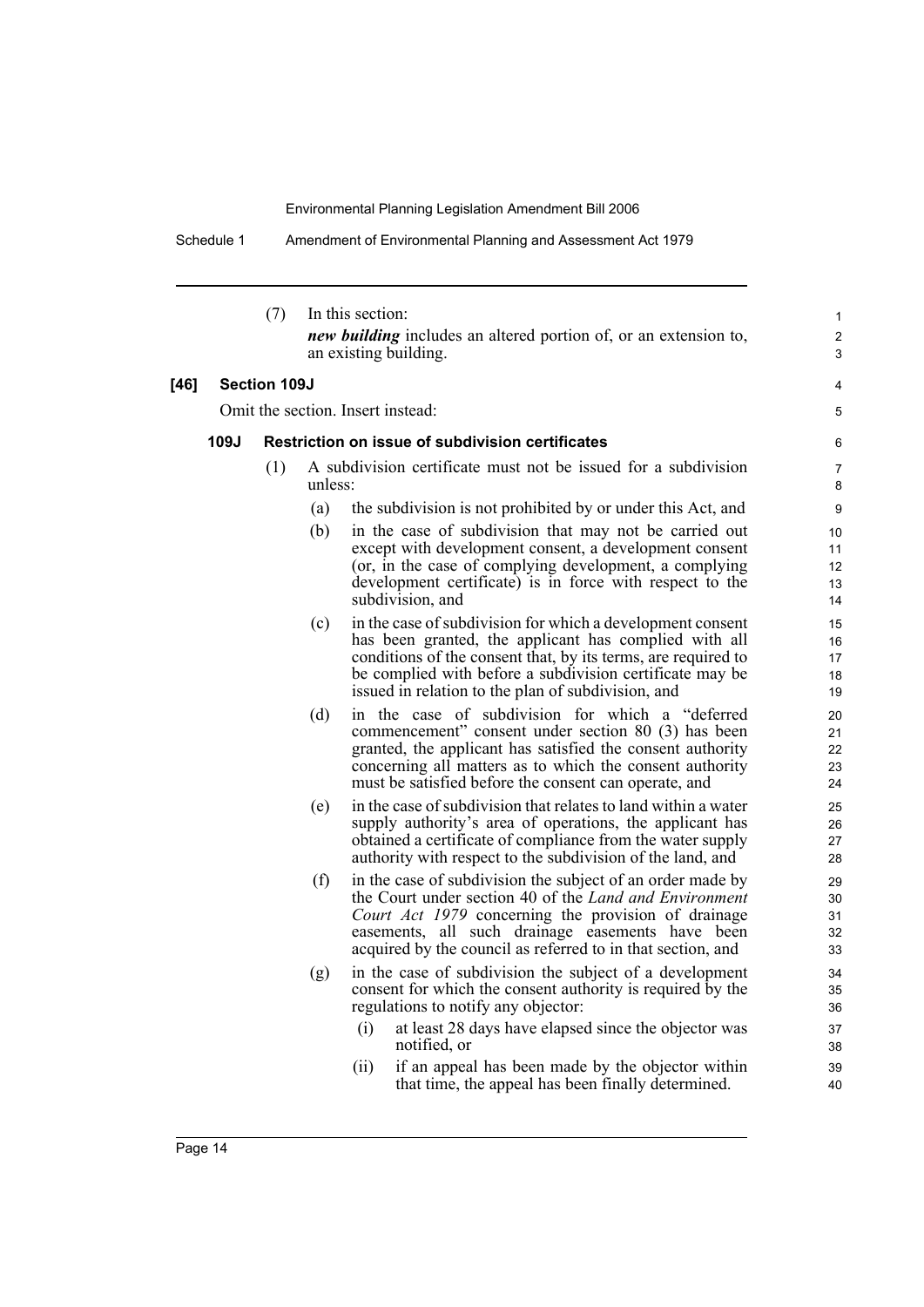Amendment of Environmental Planning and Assessment Act 1979 Schedule 1

|      | (2)                                      | unless: |                  | Without limiting subsection (1), a subdivision certificate must<br>not be issued for a subdivision that involves subdivision work                                                                                                                                          | $\mathbf{1}$<br>$\overline{c}$<br>3 |
|------|------------------------------------------|---------|------------------|----------------------------------------------------------------------------------------------------------------------------------------------------------------------------------------------------------------------------------------------------------------------------|-------------------------------------|
|      |                                          | (a)     |                  | the work has been completed, or                                                                                                                                                                                                                                            | 4                                   |
|      |                                          | (b)     |                  | agreement has been reached between the applicant for the<br>certificate and the consent authority:                                                                                                                                                                         | 5<br>6                              |
|      |                                          |         | (i)              | as to the payment by the applicant to the consent<br>authority of the cost of carrying out the work, and                                                                                                                                                                   | $\overline{7}$<br>8                 |
|      |                                          |         | (ii)             | as to when the work will be completed by the<br>consent authority, or                                                                                                                                                                                                      | 9<br>10                             |
|      |                                          | (c)     |                  | agreement has been reached between the applicant for the<br>certificate and the consent authority:                                                                                                                                                                         | 11<br>12                            |
|      |                                          |         | (i)              | as to the security to be given by the applicant to the<br>consent authority with respect to the work to be<br>completed, and                                                                                                                                               | 13<br>14<br>15                      |
|      |                                          |         | (ii)             | as to when the work will be completed by the<br>applicant.                                                                                                                                                                                                                 | 16<br>17                            |
|      | (3)                                      |         |                  | Subsection (2) does not prohibit the issue of a subdivision<br>certificate for part only of land that may be subdivided in<br>accordance with a development consent as long as the<br>requirements of that subsection have been complied with in<br>relation to that part. | 18<br>19<br>20<br>21<br>22          |
|      | (4)                                      |         | In this section: |                                                                                                                                                                                                                                                                            | 23                                  |
|      |                                          |         | constituted.     | <i>certificate of compliance</i> , in relation to a water supply authority,<br>means a certificate of compliance issued by the water supply<br>authority under the Act under which the water supply authority is                                                           | 24<br>25<br>26<br>27                |
|      |                                          |         |                  | water supply authority means:                                                                                                                                                                                                                                              | 28                                  |
|      |                                          | (a)     |                  | the Sydney Water Corporation, the Hunter Water<br>Corporation or a water supply authority within the<br>meaning of the <i>Water Management Act 2000</i> , or                                                                                                               | 29<br>30<br>31                      |
|      |                                          | (b)     |                  | a council or county council exercising water supply,<br>sewerage or stormwater drainage functions under Division<br>2 of Part 3 of Chapter 6 of the Local Government Act 1993.                                                                                             | 32<br>33<br>34                      |
| [47] | certificate                              |         |                  | Section 109M Occupation and use of new building requires occupation                                                                                                                                                                                                        | 35<br>36                            |
|      | Omit " $(4)$ " from section 109M $(1)$ . |         |                  |                                                                                                                                                                                                                                                                            | 37                                  |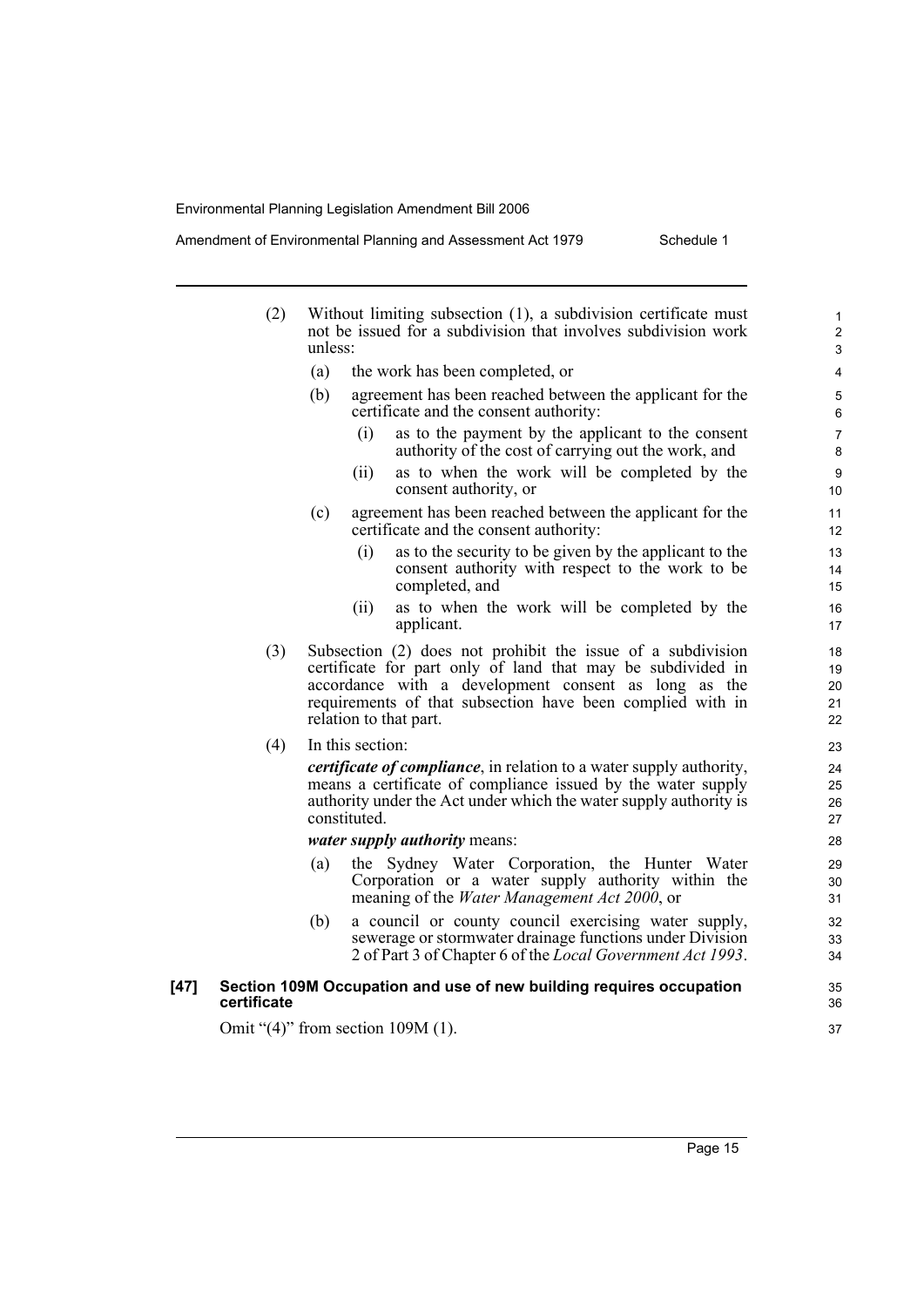Schedule 1 Amendment of Environmental Planning and Assessment Act 1979

| $[48]$ | <b>Section 110E</b><br>1                                        |          |     |                                                                                                                                                                                                                                                                            |                      |  |
|--------|-----------------------------------------------------------------|----------|-----|----------------------------------------------------------------------------------------------------------------------------------------------------------------------------------------------------------------------------------------------------------------------------|----------------------|--|
|        |                                                                 |          |     | Insert after section 110D:                                                                                                                                                                                                                                                 | $\overline{2}$       |  |
|        | 110E                                                            |          |     | <b>Exemptions for certain activities</b>                                                                                                                                                                                                                                   | 3                    |  |
|        |                                                                 |          |     | Sections 111 and 112 do not apply to or in respect of the<br>following (despite the terms of those sections):                                                                                                                                                              | 4<br>5               |  |
|        |                                                                 |          | (a) | a modification of an activity, whose environmental impact<br>has already been considered, that will reduce its overall<br>environmental impact,                                                                                                                            | 6<br>7<br>8          |  |
|        |                                                                 |          | (b) | a routine activity (such as the maintenance<br><sub>of</sub><br>infrastructure) that the Minister determines has a low<br>environmental impact and that is carried out in accordance<br>with a code approved by the Minister,                                              | 9<br>10<br>11<br>12  |  |
|        |                                                                 |          | (c) | an activity (or part of an activity) that has been approved,<br>or is to be carried out, by another determining authority<br>after environmental assessment in accordance with this<br>Part.                                                                               | 13<br>14<br>15<br>16 |  |
| $[49]$ |                                                                 |          |     | <b>Section 111A Exemption</b>                                                                                                                                                                                                                                              | 17                   |  |
|        | Omit the section                                                |          |     |                                                                                                                                                                                                                                                                            |                      |  |
| [50]   | Section 116D Reference of undetermined applications to Minister |          |     |                                                                                                                                                                                                                                                                            |                      |  |
|        | Omit "60 days" from section 116D (1). Insert instead "40 days". |          |     |                                                                                                                                                                                                                                                                            |                      |  |
| $[51]$ |                                                                 |          |     | Section 116E Negotiating determination of development application                                                                                                                                                                                                          | 21                   |  |
|        |                                                                 |          |     | Omit "40 days" from section $116E(4)$ (c) and "40-day" from section $116E(5)$ .                                                                                                                                                                                            | 22                   |  |
|        |                                                                 |          |     | Insert instead, respectively, "21 days" and "21-day".                                                                                                                                                                                                                      | 23                   |  |
| $[52]$ |                                                                 |          |     | Section 122J Powers of authorised officers to enter premises                                                                                                                                                                                                               | 24                   |  |
|        |                                                                 |          |     | Omit "or police officers" from section 122J (3).                                                                                                                                                                                                                           | 25                   |  |
|        |                                                                 |          |     | Insert instead ", police officers or other persons".                                                                                                                                                                                                                       | 26                   |  |
| $[53]$ |                                                                 | evidence |     | Section 122S Power of authorised officers to require answers and record                                                                                                                                                                                                    | 27<br>28             |  |
|        |                                                                 |          |     | Insert after section 122S (2):                                                                                                                                                                                                                                             | 29                   |  |
|        |                                                                 | (3)      |     | An authorised officer may, by notice in writing, require a person<br>to attend at a specified place and time to answer questions under<br>this section if attendance at that place is reasonably required in<br>order that the questions can be properly put and answered. | 30<br>31<br>32<br>33 |  |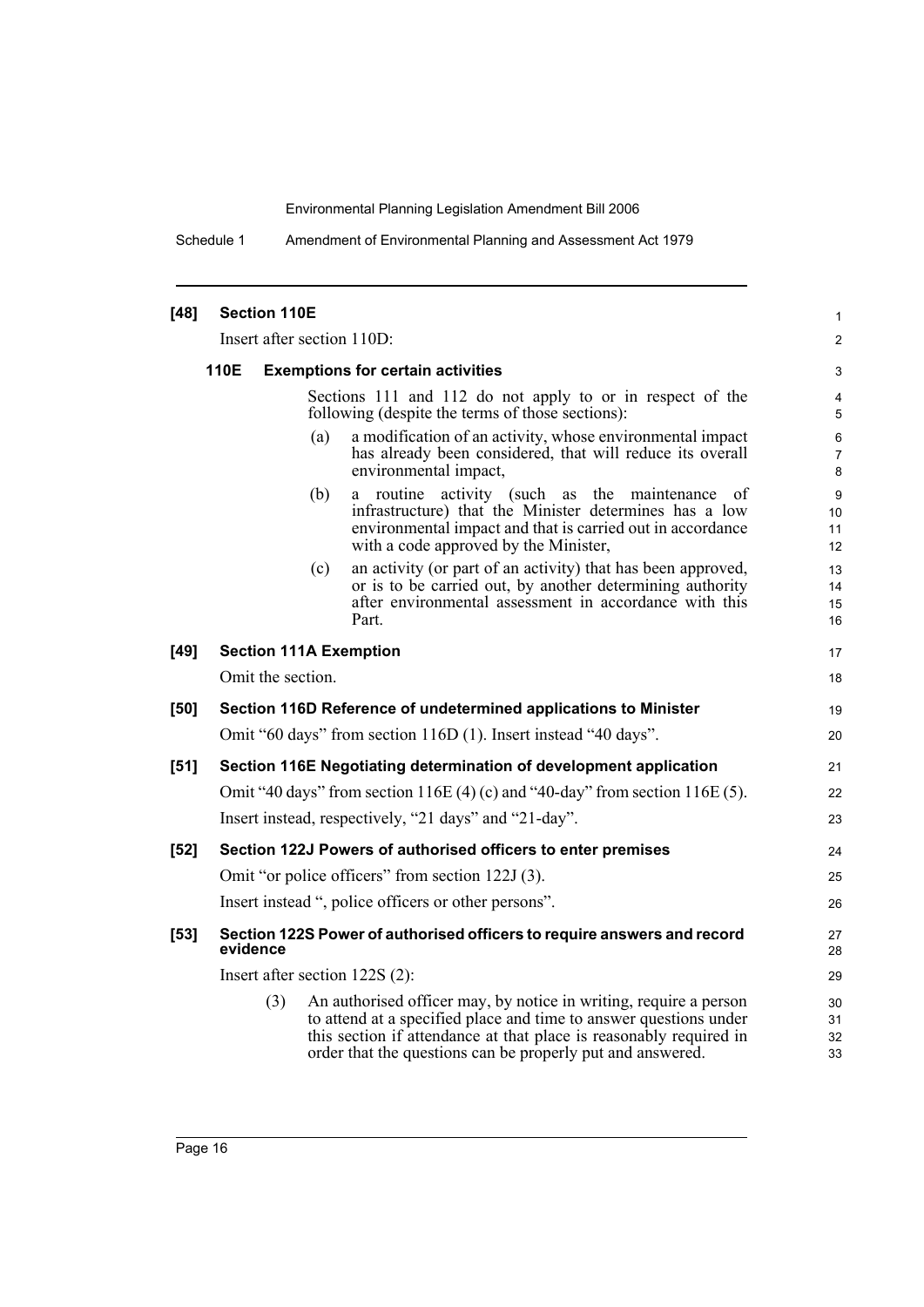Amendment of Environmental Planning and Assessment Act 1979 Schedule 1

- (4) The place and time at which a person may be required to attend under subsection (3) is to be: (a) a place or time nominated by the person, or (b) if the place and time nominated is not reasonable in the circumstances or a place and time is not nominated by the person, a place and time nominated by the authorised officer that is reasonable in the circumstances. (5) An authorised officer may cause any questions and answers to questions given under this section to be recorded if the officer has informed the person who is to be questioned that the record is to be made. (6) A record may be made using sound recording apparatus or audio visual apparatus, or any other method determined by the authorised officer. (7) A copy of any such record must be provided by the authorised officer to the person who is questioned as soon as practicable after it is made. (8) A record may be made under this section despite the provisions of any other law. **[54] Section 127 Proceedings for offences** Insert after section 127 (5): (5A) However, proceedings for any such offence may also be commenced within, but not later than, 2 years after the date on which evidence of the alleged offence first came to the attention of an authorised officer within the meaning of Division 2C of Part 6. (5B) If subsection (5A) is relied on for the purpose of commencing proceedings for an offence, the information or application must contain particulars of the date on which evidence of the offence first came to the attention of an authorised officer and need not contain particulars of the date on which the offence was committed. The date on which evidence first came to the attention of an authorised officer is the date specified in the information or application, unless the contrary is established.  $10$ 11 12 13 14 15 16 17 18 19 21 22 23 24 25 26 27 28 29 30 31 32 33 34
	- (5C) This section applies despite anything in the *Criminal Procedure Act 1986* or any other Act.

Page 17

20

35 36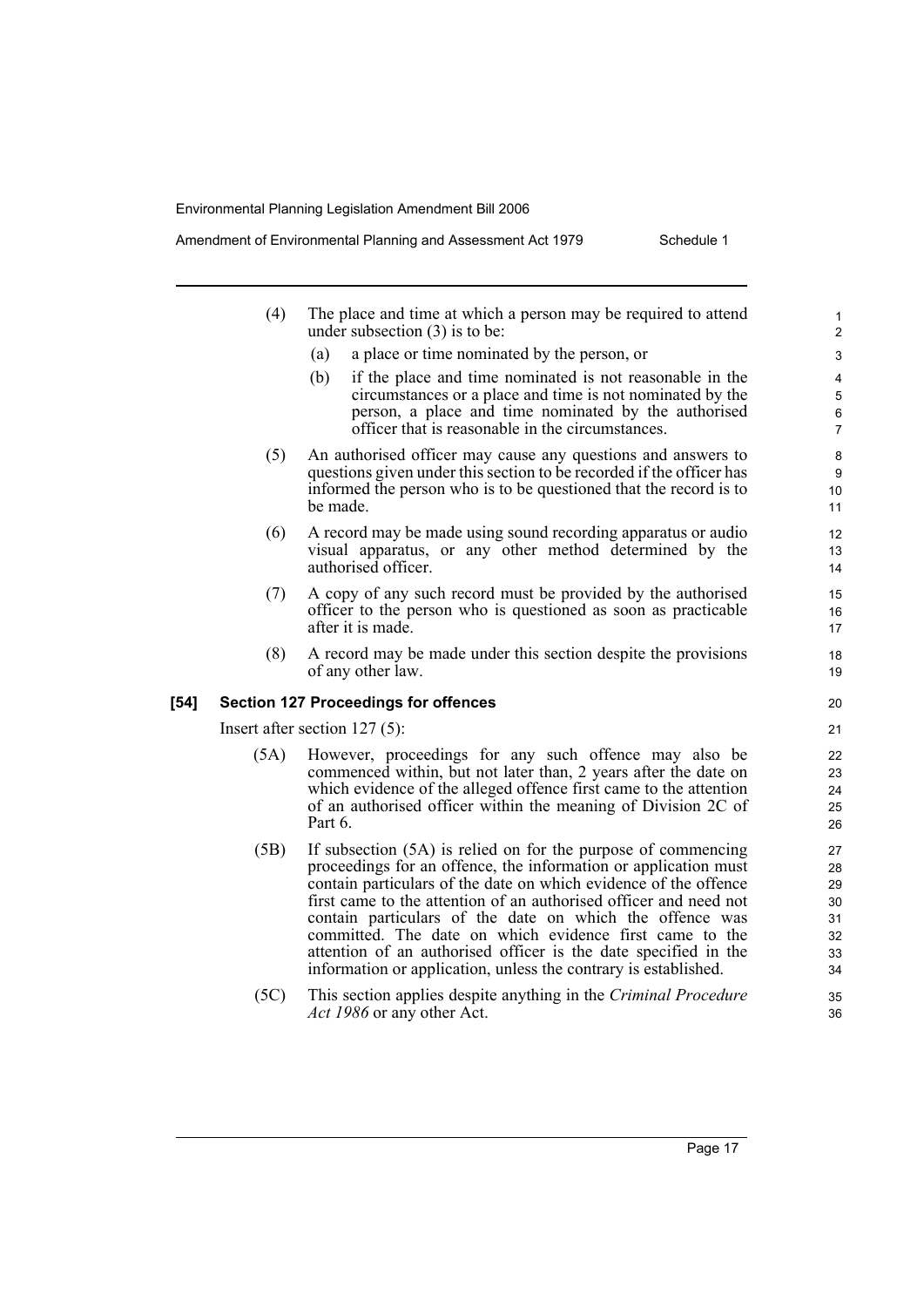| $[55]$ |                                                                             | Section 137 Charges and fees fixed by regulation                                                                                                                                                                                                                                                                                                                                                                                                                                                                                                                                                                | 1                                                 |  |  |  |  |
|--------|-----------------------------------------------------------------------------|-----------------------------------------------------------------------------------------------------------------------------------------------------------------------------------------------------------------------------------------------------------------------------------------------------------------------------------------------------------------------------------------------------------------------------------------------------------------------------------------------------------------------------------------------------------------------------------------------------------------|---------------------------------------------------|--|--|--|--|
|        |                                                                             | Insert after section $137(1)$ :                                                                                                                                                                                                                                                                                                                                                                                                                                                                                                                                                                                 | $\overline{\mathbf{c}}$                           |  |  |  |  |
|        | (1A)                                                                        | The regulations may prescribe charges or fees, and prescribe the<br>circumstances in which a person or body becomes liable for any<br>such charge or fee, if the Minister, corporation, Department or<br>Director-General carries out any research or investigation,<br>prepares any report, study or instrument or does any other matter<br>or thing in connection with the exercise of any statutory function<br>under this Act, either at the request of the person or body or for<br>the benefit of the person or body.<br>Note. Such functions may include making an environmental planning<br>instrument. | 3<br>4<br>5<br>6<br>7<br>8<br>9<br>10<br>11<br>12 |  |  |  |  |
| $[56]$ |                                                                             | Schedule 6 Savings, transitional and other provisions                                                                                                                                                                                                                                                                                                                                                                                                                                                                                                                                                           | 13                                                |  |  |  |  |
|        |                                                                             | Insert at the end of clause $1(1)$ :                                                                                                                                                                                                                                                                                                                                                                                                                                                                                                                                                                            | 14                                                |  |  |  |  |
|        |                                                                             | <b>Environmental Planning Legislation Amendment Act 2006</b>                                                                                                                                                                                                                                                                                                                                                                                                                                                                                                                                                    | 15                                                |  |  |  |  |
| $[57]$ | <b>Schedule 6</b>                                                           |                                                                                                                                                                                                                                                                                                                                                                                                                                                                                                                                                                                                                 | 16                                                |  |  |  |  |
|        | Insert at the end of the Schedule with appropriate Part and clause numbers: |                                                                                                                                                                                                                                                                                                                                                                                                                                                                                                                                                                                                                 |                                                   |  |  |  |  |
|        | <b>Part</b>                                                                 | <b>Environmental Planning Legislation</b><br><b>Amendment Act 2006</b>                                                                                                                                                                                                                                                                                                                                                                                                                                                                                                                                          |                                                   |  |  |  |  |
|        |                                                                             | <b>Definition</b>                                                                                                                                                                                                                                                                                                                                                                                                                                                                                                                                                                                               |                                                   |  |  |  |  |
|        |                                                                             | In this Part:<br>amending Act means the Environmental Planning Legislation<br>Amendment Act 2006.                                                                                                                                                                                                                                                                                                                                                                                                                                                                                                               | 21<br>22<br>23                                    |  |  |  |  |
|        |                                                                             | Savings and transitional regulations                                                                                                                                                                                                                                                                                                                                                                                                                                                                                                                                                                            |                                                   |  |  |  |  |
|        |                                                                             | Regulations made under Part 1 of this Schedule have effect<br>despite anything to the contrary in this Part.                                                                                                                                                                                                                                                                                                                                                                                                                                                                                                    | 25<br>26                                          |  |  |  |  |
|        |                                                                             | <b>Part 3A matters</b>                                                                                                                                                                                                                                                                                                                                                                                                                                                                                                                                                                                          | 27                                                |  |  |  |  |
|        | (1)                                                                         | The amendments made by Schedule 1 $[3]$ , $[4]$ and $[5]$ to the<br>amending Act apply to declarations made (or purporting to be<br>made) before the commencement of those amendments.                                                                                                                                                                                                                                                                                                                                                                                                                          | 28<br>29<br>30                                    |  |  |  |  |
|        |                                                                             |                                                                                                                                                                                                                                                                                                                                                                                                                                                                                                                                                                                                                 |                                                   |  |  |  |  |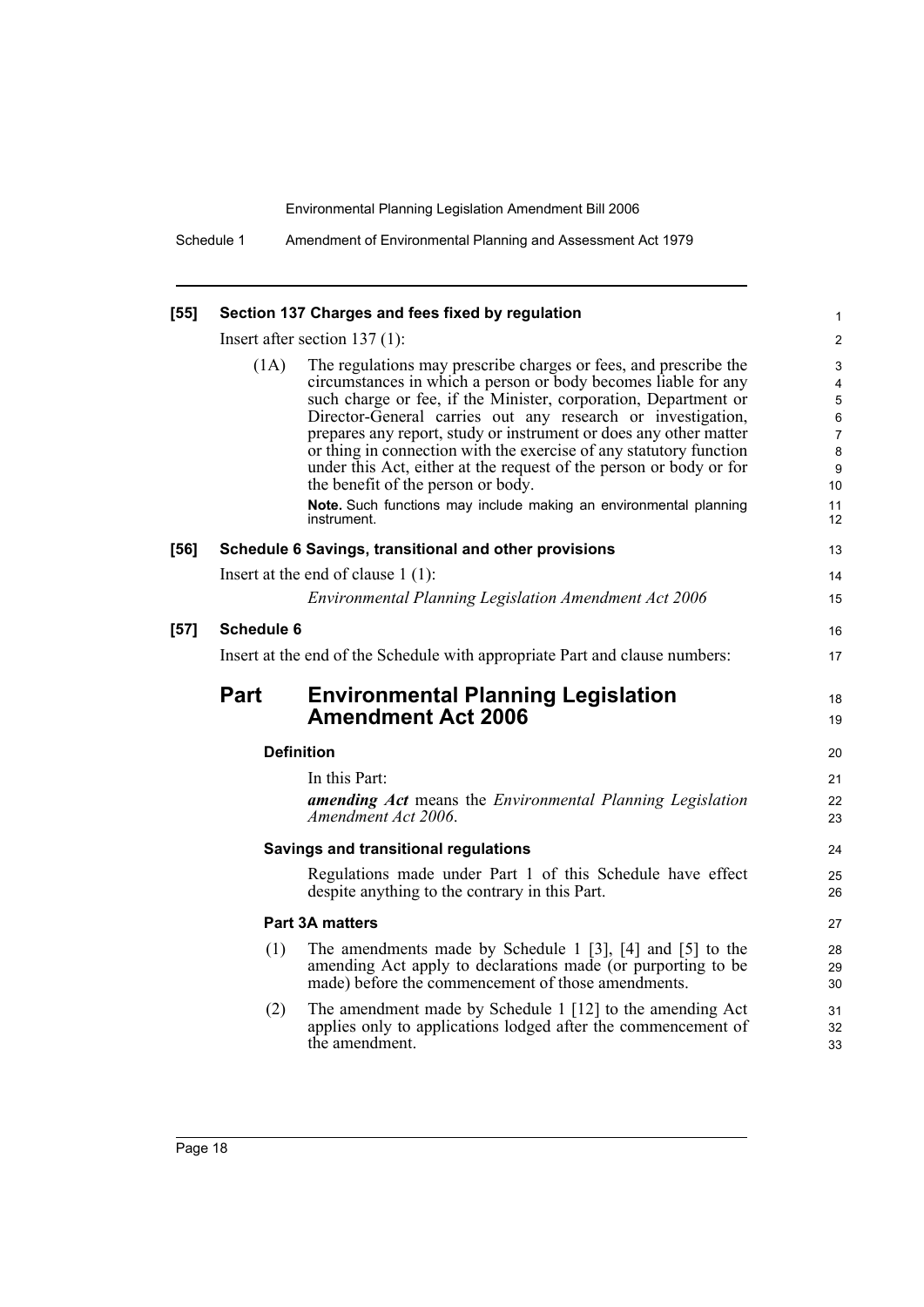Amendment of Environmental Planning and Assessment Act 1979 Schedule 1

- (3) The other amendments to Part 3A of this Act made by Schedule 1 to the amending Act extend to matters pending under Part 3A on the commencement of those amendments.
- (4) A concept plan that was submitted before the commencement of the amendments made by Schedule 1 [11], [18] and [25] to the amending Act may continue to be dealt with after that commencement as if it were an application for approval of a concept plan.

#### **Planning agreements—exclusion of section 94 or 94A**

Section 93F (3A), as inserted by the amending Act, applies only to a planning agreement that is entered into after the commencement of that subsection and that was the subject of public notice under section 93G after that commencement.

#### **Contributions for public service or amenity outside NSW**

Section 94CA, as inserted by the amending Act, extends to permit contributions provided for a public amenity or service, as a result of a condition allowed under a contributions plan that is in force before the commencement of that section, to be applied, with the written approval of the Minister, to an equivalent, similar or related public amenity or service.

#### **Lapsing of consent**

A development consent granted before the commencement of section  $9\overline{5}$  (6), as inserted by the amending Act, that is subject to a deferred commencement condition under section 80 (3), lapses if the applicant fails to satisfy the consent authority as to the matter specified in the condition within:

- (a) 5 years after the date consent was granted, or
- (b) 2 years after the date of the commencement of section 95 (6),

whichever is the later.

#### **Occupation certificates**

Section 109H, as substituted by the amending Act, does not apply to or in respect of an application for an occupation certificate made, but not determined, before that substitution and that section, as in force immediately before that substitution, continues to apply to and in respect of any such application.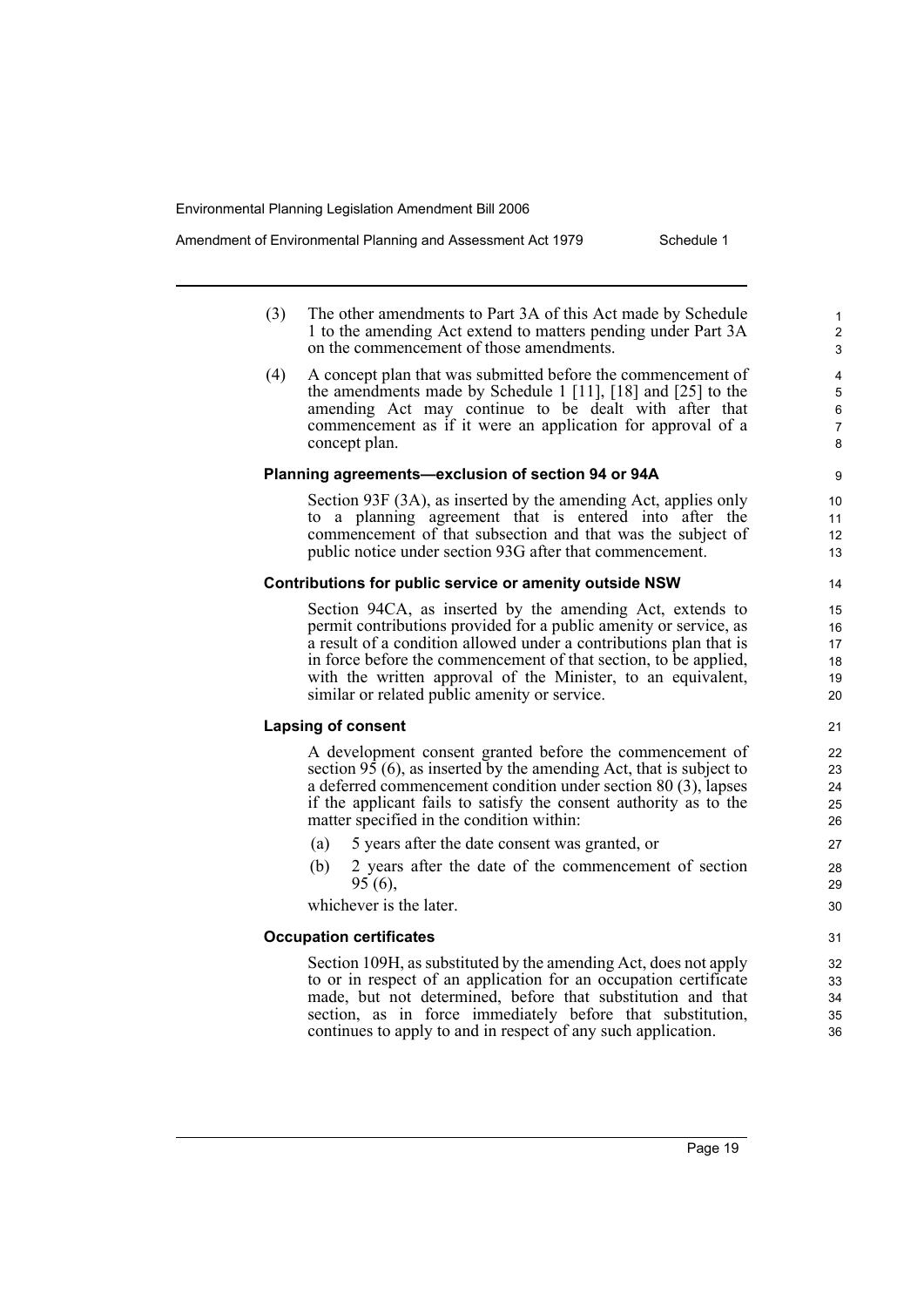Schedule 1 Amendment of Environmental Planning and Assessment Act 1979

#### **Subdivision certificates**

Section 109J, as substituted by the amending Act, does not apply to or in respect of an application for a subdivision certificate made, but not determined, before that substitution and that section, as in force immediately before that substitution, continues to apply to and in respect of any such application.

#### **Reference of undetermined applications to the Minister**

Section 116D, as amended by the amending Act, does not apply to an application made, but not determined, before that amendment and that section, as in force immediately before that amendment, continues to apply to any such application.

#### **Negotiating determination of development application**

Section 116E, as amended by the amending Act, does not apply to an application made, but not determined, before that amendment and that section, as in force immediately before that amendment, continues to apply to any such application.

#### **Time limit for bringing proceedings**

Section 127 (5A)–(5C), as inserted by the amending Act, apply only in respect of offences alleged to have been committed after the commencement of those subsections.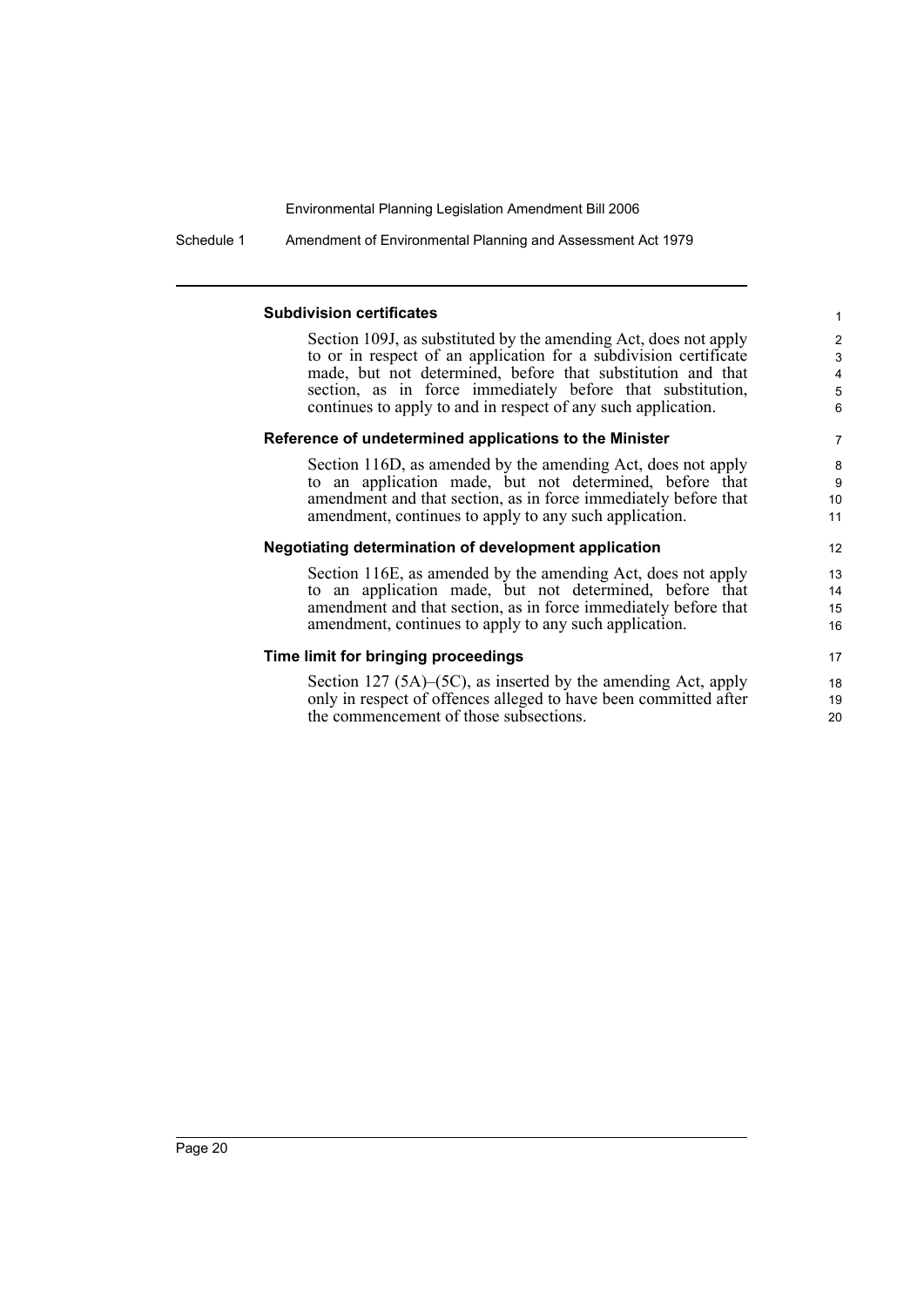Amendment of City of Sydney Act 1988 Schedule 2

<span id="page-22-0"></span>

|     | <b>Schedule 2</b>            | <b>Amendment of City of Sydney Act 1988</b>                                                                                                                                                                                                                                                                                                                                      | 1                                      |
|-----|------------------------------|----------------------------------------------------------------------------------------------------------------------------------------------------------------------------------------------------------------------------------------------------------------------------------------------------------------------------------------------------------------------------------|----------------------------------------|
|     |                              | (Section 4)                                                                                                                                                                                                                                                                                                                                                                      | $\overline{c}$                         |
| [1] | <b>Section 4 Definitions</b> |                                                                                                                                                                                                                                                                                                                                                                                  | 3                                      |
|     |                              | Insert after section $4(2)$ :                                                                                                                                                                                                                                                                                                                                                    | 4                                      |
|     | (3)                          | Notes included in this Act do not form part of this Act.                                                                                                                                                                                                                                                                                                                         | 5                                      |
| [2] |                              | <b>Section 31 Definitions</b>                                                                                                                                                                                                                                                                                                                                                    | 6                                      |
|     |                              | Insert in alphabetical order:                                                                                                                                                                                                                                                                                                                                                    | 7                                      |
|     |                              | <b>RailCorp</b> means Rail Corporation New South Wales.                                                                                                                                                                                                                                                                                                                          | 8                                      |
| [3] |                              | Section 32 Relationship of this Part and other provisions to Planning Act                                                                                                                                                                                                                                                                                                        | 9                                      |
|     |                              | Omit "This Part and Schedule 1 shall be" from section 32 (1).                                                                                                                                                                                                                                                                                                                    | 10                                     |
|     |                              | Insert instead "This Part, section 61 and Schedule 1 are to be".                                                                                                                                                                                                                                                                                                                 | 11                                     |
| [4] | <b>Section 34</b>            |                                                                                                                                                                                                                                                                                                                                                                                  | 12                                     |
|     |                              | Omit the section. Insert instead:                                                                                                                                                                                                                                                                                                                                                | 13                                     |
|     | 34                           | <b>Members of Planning Committee</b>                                                                                                                                                                                                                                                                                                                                             | 14                                     |
|     | (1)                          | The Planning Committee is to consist of the following 7<br>members:                                                                                                                                                                                                                                                                                                              | 15<br>16                               |
|     |                              | the Lord Mayor of Sydney,<br>(a)                                                                                                                                                                                                                                                                                                                                                 | 17                                     |
|     |                              | 2 councillors of the City of Sydney elected by the City<br>(b)<br>Council,                                                                                                                                                                                                                                                                                                       | 18<br>19                               |
|     |                              | 4 persons (2 of whom are senior State government<br>(c)<br>employees and 2 of whom are not State or local<br>government employees) appointed by the Minister<br>administering Part 4 of the Planning Act, each having<br>expertise in at least one of architecture, building, civic<br>design, construction, engineering, transport, tourism, the<br>arts, planning or heritage. | 20<br>21<br>22<br>23<br>24<br>25<br>26 |
|     | (2)                          | The Minister administering Part 4 of the Planning Act is to obtain<br>the concurrence of the Minister administering the <i>Public Works</i><br>Act 1912 before appointing a senior State government employee<br>under subsection $(1)$ (c) if the employee is appointed because of<br>his or her expertise in architecture or civic design.                                      | 27<br>28<br>29<br>30<br>31             |
| [5] |                              | Section 41 Consultation with Minister or public authority                                                                                                                                                                                                                                                                                                                        | 32                                     |
|     |                              | Insert "or RailCorp" after "City Council" in section 41 (1).                                                                                                                                                                                                                                                                                                                     | 33                                     |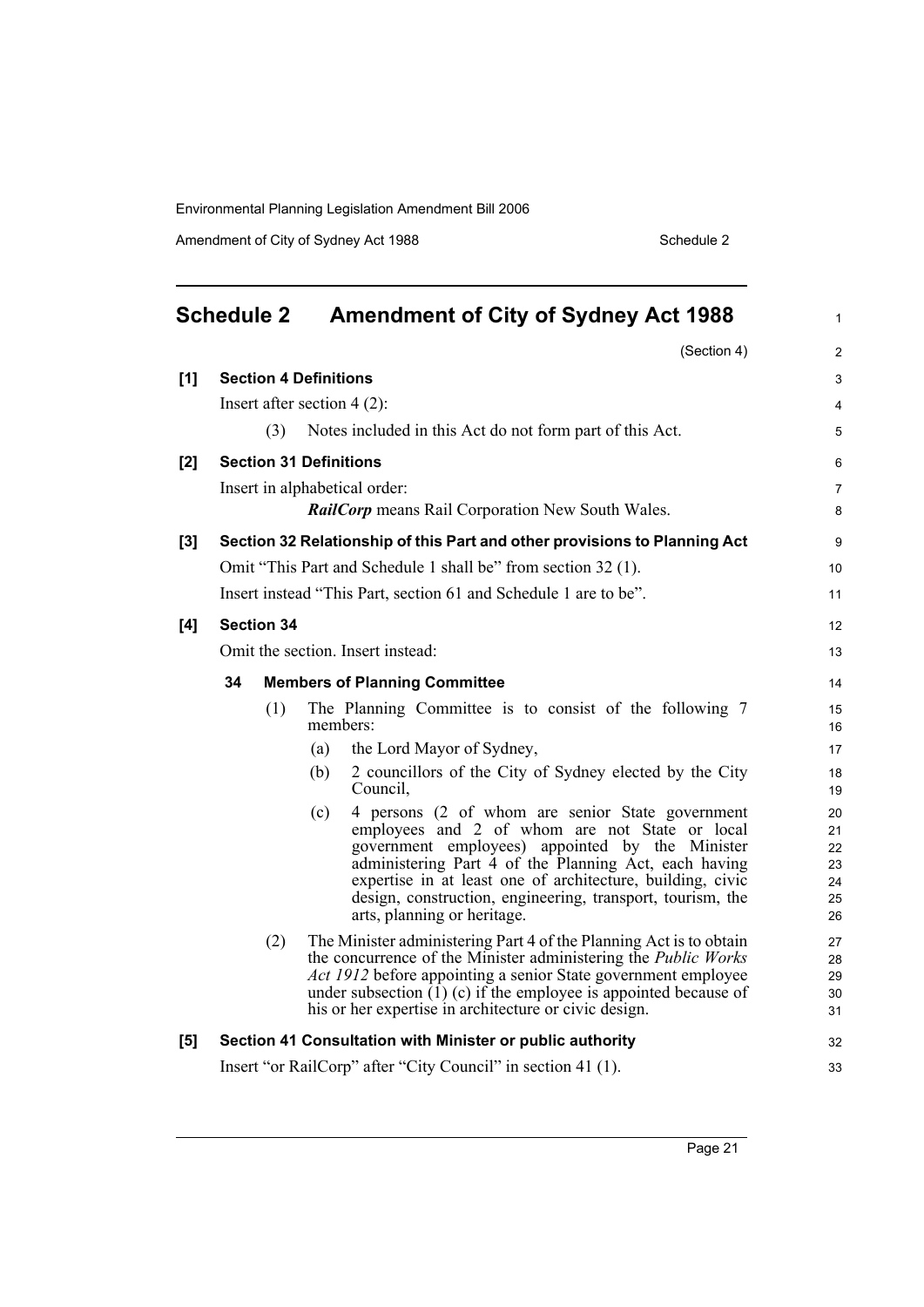| <b>Section 41 (2)</b><br>Omit "section 84". Insert instead "section 79C".<br>Section 42 Minister or public authority may make representations<br>Insert "(other than RailCorp)" after "A Minister or public authority" in section<br>Section 43 Representations to be taken into consideration<br>Omit "section 90 (1)" from section 43 (1). Insert instead "section 79C".<br>Omit the section. Insert instead:<br>Section 79B of the Planning Act not to apply<br>Section 79B of the Planning Act does not apply to or in respect<br>of major development except in respect of a requirement in an | $\mathbf{1}$<br>2<br>3<br>4<br>5<br>6<br>$\overline{7}$<br>8<br>9<br>10<br>11 |
|-----------------------------------------------------------------------------------------------------------------------------------------------------------------------------------------------------------------------------------------------------------------------------------------------------------------------------------------------------------------------------------------------------------------------------------------------------------------------------------------------------------------------------------------------------------------------------------------------------|-------------------------------------------------------------------------------|
|                                                                                                                                                                                                                                                                                                                                                                                                                                                                                                                                                                                                     |                                                                               |
|                                                                                                                                                                                                                                                                                                                                                                                                                                                                                                                                                                                                     |                                                                               |
|                                                                                                                                                                                                                                                                                                                                                                                                                                                                                                                                                                                                     |                                                                               |
|                                                                                                                                                                                                                                                                                                                                                                                                                                                                                                                                                                                                     |                                                                               |
|                                                                                                                                                                                                                                                                                                                                                                                                                                                                                                                                                                                                     |                                                                               |
|                                                                                                                                                                                                                                                                                                                                                                                                                                                                                                                                                                                                     |                                                                               |
|                                                                                                                                                                                                                                                                                                                                                                                                                                                                                                                                                                                                     |                                                                               |
|                                                                                                                                                                                                                                                                                                                                                                                                                                                                                                                                                                                                     |                                                                               |
|                                                                                                                                                                                                                                                                                                                                                                                                                                                                                                                                                                                                     |                                                                               |
| the development without the consent, permission, approval or<br>concurrence of RailCorp.                                                                                                                                                                                                                                                                                                                                                                                                                                                                                                            | 12<br>13<br>14<br>15                                                          |
| <b>Section 61 Development contributions</b>                                                                                                                                                                                                                                                                                                                                                                                                                                                                                                                                                         | 16                                                                            |
| Insert at the end of the section:                                                                                                                                                                                                                                                                                                                                                                                                                                                                                                                                                                   | 17                                                                            |
| Note. Section 32 (1) provides that this section is to be construed with,<br>and as if it formed part of, the Planning Act.                                                                                                                                                                                                                                                                                                                                                                                                                                                                          | 18<br>19                                                                      |
| <b>Schedule 1 The Planning Committee</b>                                                                                                                                                                                                                                                                                                                                                                                                                                                                                                                                                            | 20                                                                            |
| Omit "(e)" from the definition of <i>appointed member</i> in clause 1.                                                                                                                                                                                                                                                                                                                                                                                                                                                                                                                              | 21                                                                            |
| Insert instead "(c)".                                                                                                                                                                                                                                                                                                                                                                                                                                                                                                                                                                               | 22                                                                            |
| Schedule 1, clause 1, definition of "elected member"                                                                                                                                                                                                                                                                                                                                                                                                                                                                                                                                                | 23                                                                            |
| Omit "(c)". Insert instead "(b)".                                                                                                                                                                                                                                                                                                                                                                                                                                                                                                                                                                   | 24                                                                            |
| Schedule 1, clause 4 (2)-(5)                                                                                                                                                                                                                                                                                                                                                                                                                                                                                                                                                                        | 25                                                                            |
| Omit the subclauses. Insert instead:                                                                                                                                                                                                                                                                                                                                                                                                                                                                                                                                                                | 26                                                                            |
| The City Council may appoint an alternate for each of the elected<br>members of the Planning Committee.                                                                                                                                                                                                                                                                                                                                                                                                                                                                                             | 27<br>28                                                                      |
| The Minister administering Part 4 of the Planning Act may<br>appoint alternates for the appointed members of the Planning<br>Committee and the appointment of any such alternate may<br>specify the circumstances in which the person so appointed is to<br>act as an alternate.                                                                                                                                                                                                                                                                                                                    | 29<br>30<br>31<br>32<br>33                                                    |
|                                                                                                                                                                                                                                                                                                                                                                                                                                                                                                                                                                                                     | environmental planning instrument that consent not be granted to              |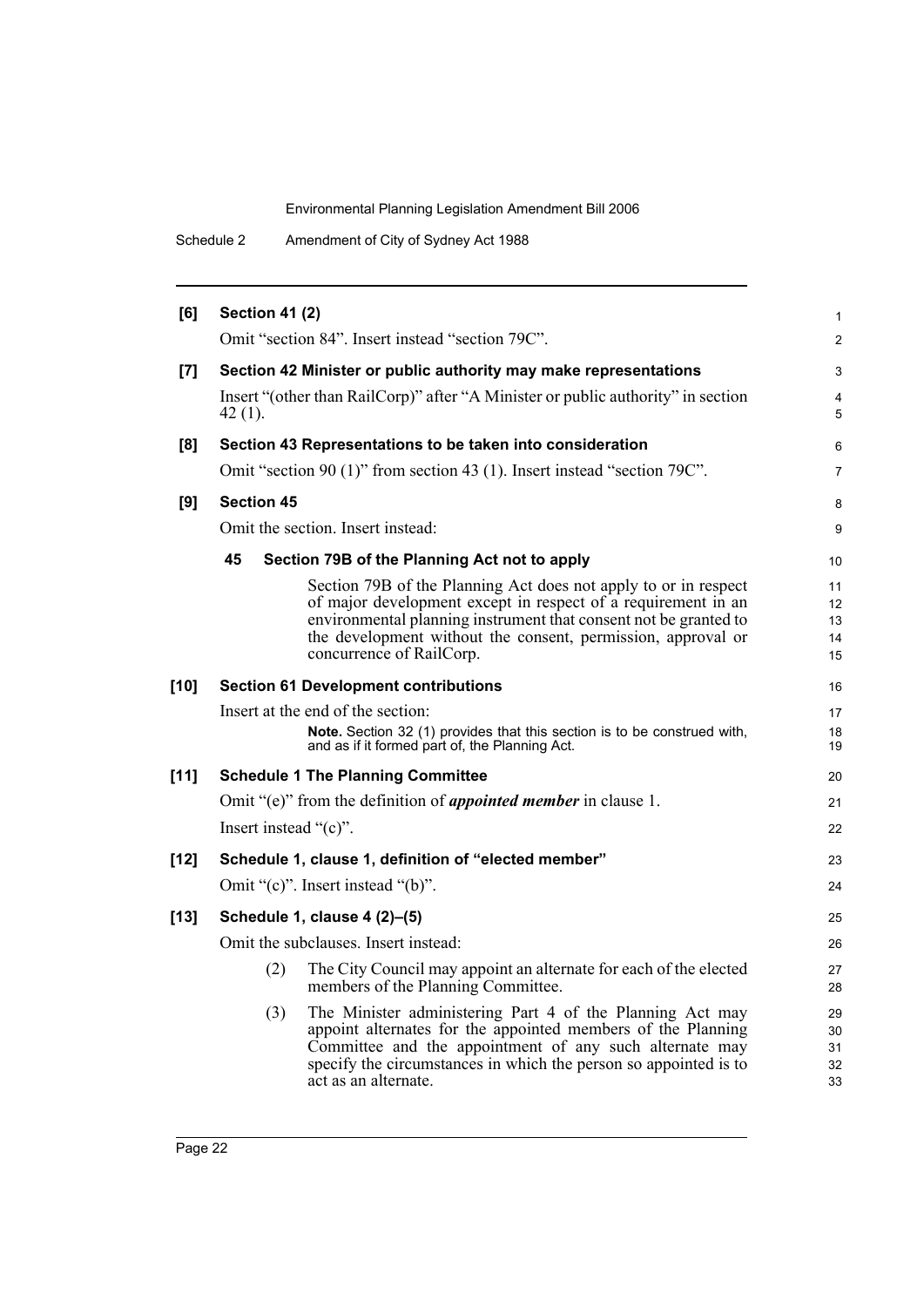Amendment of City of Sydney Act 1988 Schedule 2

|      |                                 | (4) | A person, other than a person appointed under subclause (3), may<br>not be an alternate member for more than one member of the<br>Planning Committee at the same time. | $\mathbf{1}$<br>$\overline{c}$<br>3 |  |  |
|------|---------------------------------|-----|------------------------------------------------------------------------------------------------------------------------------------------------------------------------|-------------------------------------|--|--|
|      |                                 | (5) | A person may not act in the office of more than one member of<br>the Planning Committee at the same time.                                                              | 4<br>5                              |  |  |
| [14] |                                 |     | Schedule 1, clause 6                                                                                                                                                   | 6                                   |  |  |
|      |                                 |     | Insert ", or alternate," after "An appointed member".                                                                                                                  | $\overline{7}$                      |  |  |
| [15] |                                 |     | Schedule 1, clause 6                                                                                                                                                   | 8                                   |  |  |
|      |                                 |     | Omit "the appointed member". Insert instead "the member or alternate".                                                                                                 | 9                                   |  |  |
| [16] |                                 |     | Schedule 1, clause 6 (2)                                                                                                                                               | 10                                  |  |  |
|      |                                 |     | Insert at the end of the clause:                                                                                                                                       | 11                                  |  |  |
|      |                                 | (2) | Remuneration under this clause is not to be paid to an appointed                                                                                                       | 12                                  |  |  |
|      |                                 |     | member, or alternate, who is a State government employee.                                                                                                              | 13                                  |  |  |
| [17] |                                 |     | Schedule 1, clauses 15A and 16                                                                                                                                         | 14                                  |  |  |
|      | Omit clause 16. Insert instead: |     |                                                                                                                                                                        |                                     |  |  |
|      | <b>15A</b>                      |     | Inclusion of items in agenda for meeting                                                                                                                               | 16                                  |  |  |
|      |                                 |     | Any 2 members of the Planning Committee may notify the                                                                                                                 | 17                                  |  |  |
|      |                                 |     | Chairperson of a matter or topic to be included in the agenda for<br>a meeting of the Committee and the Chairperson is to ensure that                                  | 18                                  |  |  |
|      |                                 |     | the matter or topic is included in the agenda.                                                                                                                         | 19<br>20                            |  |  |
|      | 16                              |     | Application of Local Government Act 1993 to meetings                                                                                                                   | 21                                  |  |  |
|      |                                 |     | The following provisions apply to and in respect of the members                                                                                                        | 22                                  |  |  |
|      |                                 |     | of the Planning Committee in the same way as they apply to and                                                                                                         | 23                                  |  |  |
|      |                                 |     | in respect of councillors of a council, except in so far as provision<br>is otherwise made by or under this Act:                                                       | 24<br>25                            |  |  |
|      |                                 |     | Part 1 of Chapter 4 and Division 2 of Part 2 of Chapter 12<br>(a)                                                                                                      | 26                                  |  |  |
|      |                                 |     | of the Local Government Act 1993,                                                                                                                                      | 27                                  |  |  |
|      |                                 |     | the regulations made under that Act (but only in so far as<br>(b)                                                                                                      | 28                                  |  |  |
|      |                                 |     | those regulations apply to the conduct of council meetings                                                                                                             | 29                                  |  |  |
|      |                                 |     | and the conduct of councillors in respect of such<br>meetings).                                                                                                        | 30<br>31                            |  |  |
|      |                                 |     |                                                                                                                                                                        |                                     |  |  |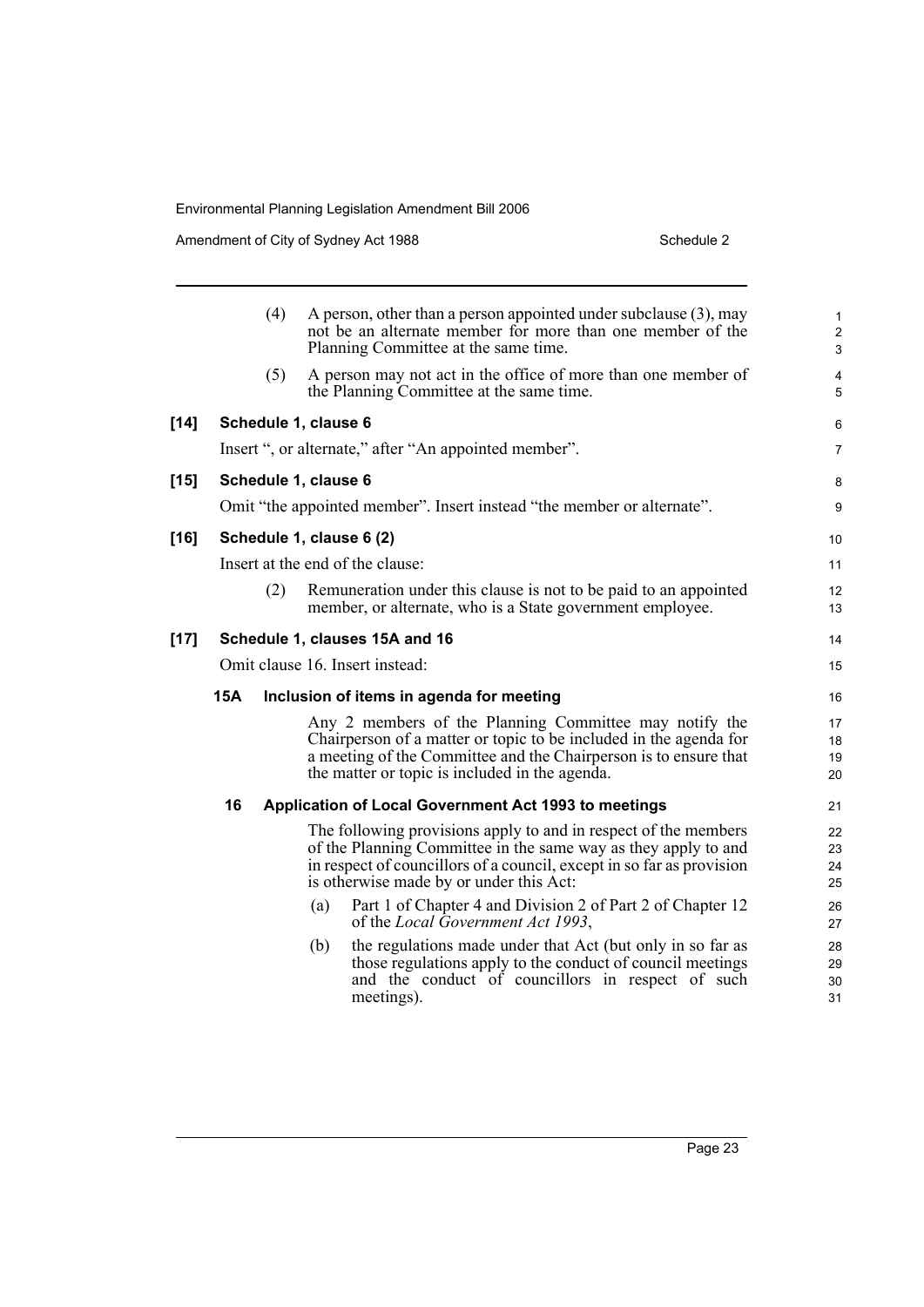| $[18]$ |               |     | Schedule 3 Savings, transitional and other provisions                                                                                                                                                                                                                                                                                                                                                           | 1                                |  |  |
|--------|---------------|-----|-----------------------------------------------------------------------------------------------------------------------------------------------------------------------------------------------------------------------------------------------------------------------------------------------------------------------------------------------------------------------------------------------------------------|----------------------------------|--|--|
|        |               |     | Omit clause 29 (1). Insert instead:                                                                                                                                                                                                                                                                                                                                                                             | $\overline{c}$                   |  |  |
|        |               | (1) | The regulations may contain provisions of a savings or<br>transitional nature consequent on the enactment of the following<br>Acts:                                                                                                                                                                                                                                                                             | 3<br>4<br>5                      |  |  |
|        |               |     | this Act                                                                                                                                                                                                                                                                                                                                                                                                        | 6                                |  |  |
|        |               |     | City of Sydney Amendment Act 1997                                                                                                                                                                                                                                                                                                                                                                               | 7                                |  |  |
|        |               |     | Local Government Legislation Amendment (Elections) Act 1998                                                                                                                                                                                                                                                                                                                                                     | 8                                |  |  |
|        |               |     | Environmental Planning Legislation Amendment Act 2006 (but<br>only to the extent that it amends this Act)                                                                                                                                                                                                                                                                                                       | 9<br>10                          |  |  |
| $[19]$ |               |     | Schedule 3, Part 10                                                                                                                                                                                                                                                                                                                                                                                             | 11                               |  |  |
|        |               |     | Insert after Part 9:                                                                                                                                                                                                                                                                                                                                                                                            |                                  |  |  |
|        | Part 10<br>32 |     | Provisions consequent on enactment of<br><b>Environmental Planning Legislation</b><br><b>Amendment Act 2006</b>                                                                                                                                                                                                                                                                                                 |                                  |  |  |
|        |               |     | <b>Definition</b>                                                                                                                                                                                                                                                                                                                                                                                               | 16                               |  |  |
|        |               |     | In this Part:<br><b>amending Act</b> means the <i>Environmental Planning Legislation</i><br>Amendment Act 2006.                                                                                                                                                                                                                                                                                                 | 17<br>18<br>19                   |  |  |
|        | 33            |     | <b>Members of Planning Committee</b>                                                                                                                                                                                                                                                                                                                                                                            | 20                               |  |  |
|        |               |     | A person who was a member of the Planning Committee<br>immediately before the substitution of section 34 by the<br>amending Act continues to be a member despite that substitution<br>until such time as the person ceases to be a member in accordance<br>with this Act.                                                                                                                                       | 21<br>22<br>23<br>24<br>25       |  |  |
|        | 34            |     | <b>Concurrence of RailCorp</b>                                                                                                                                                                                                                                                                                                                                                                                  | 26                               |  |  |
|        |               |     | Sections 41 $(1)$ and 42 $(1)$ , as amended by the amending Act, and<br>section 45, as substituted by that Act, do not apply to or in respect<br>of a development application lodged, but not determined, before<br>the commencement of Schedule 2 to the amending Act and those<br>sections, as in force immediately before that commencement,<br>continue to apply to and in respect of any such application. | 27<br>28<br>29<br>30<br>31<br>32 |  |  |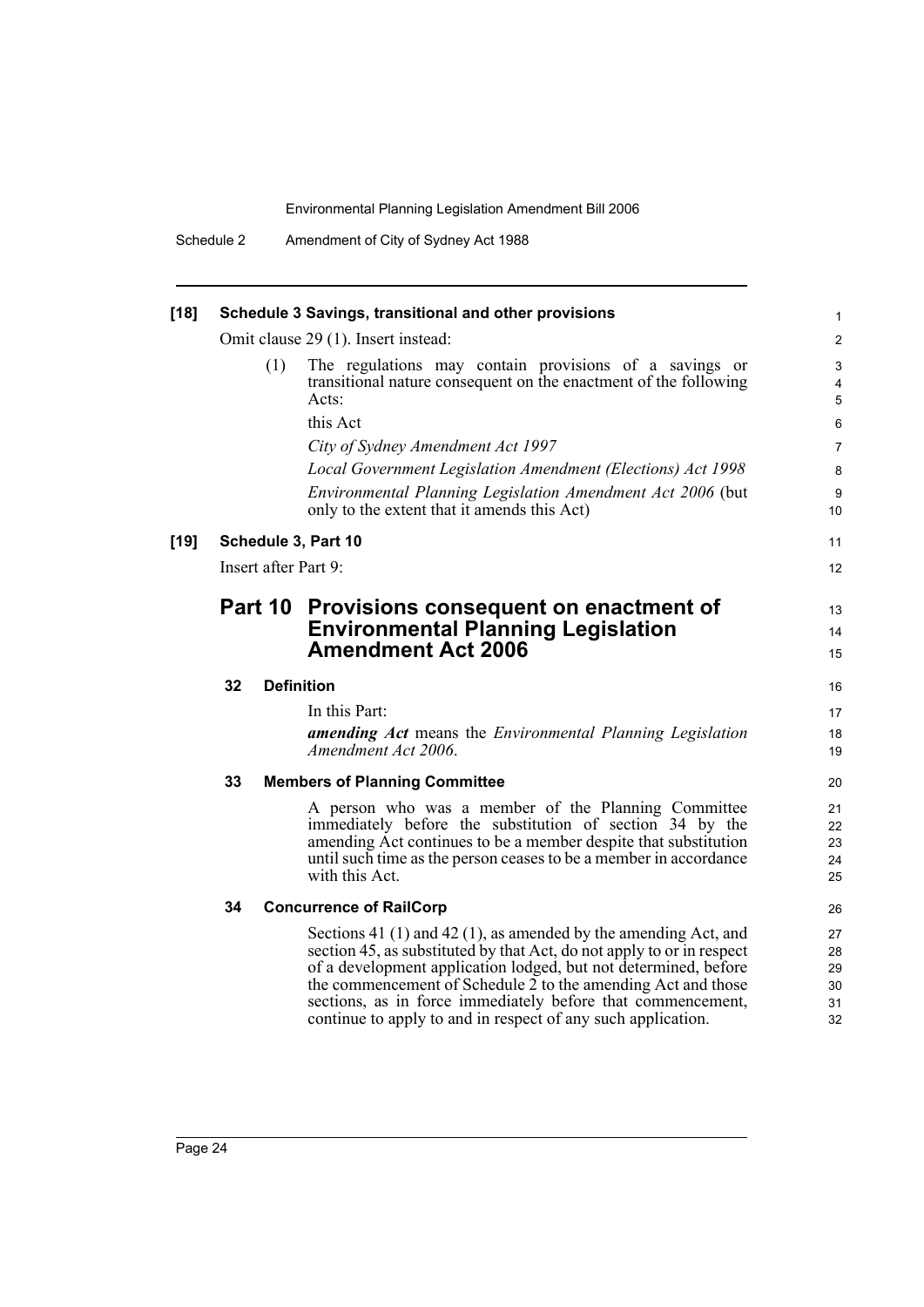Amendment of other Acts Schedule 3

<span id="page-26-0"></span>

|       |                                                                           | <b>Schedule 3 Amendment of other Acts</b>                                                                                                                                                                                                        | 1                             |  |  |  |
|-------|---------------------------------------------------------------------------|--------------------------------------------------------------------------------------------------------------------------------------------------------------------------------------------------------------------------------------------------|-------------------------------|--|--|--|
|       |                                                                           | (Section 5)                                                                                                                                                                                                                                      | 2                             |  |  |  |
| 3.1   |                                                                           | <b>Building Professionals Act 2005 No 115</b>                                                                                                                                                                                                    | 3                             |  |  |  |
|       |                                                                           | <b>Schedule 3 Amendment of Acts and regulation</b>                                                                                                                                                                                               | 4                             |  |  |  |
|       |                                                                           | Insert after proposed section 109EA $(2)$ in Schedule 3.2 [11]:                                                                                                                                                                                  | 5                             |  |  |  |
|       |                                                                           | If the Building Professionals Board approves the appointment of<br>(3)<br>the relevant council to replace another person as the principal<br>certifying authority under subsection $(1)$ $(a)$ , the council must<br>accept that appointment.    | 6<br>$\overline{7}$<br>8<br>9 |  |  |  |
| 3.2   | <b>No 93</b>                                                              | <b>Local Government and Environmental Planning and</b><br><b>Assessment Amendment (Transfer of Functions) Act 2001</b>                                                                                                                           | 10<br>11<br>12                |  |  |  |
| [1]   | Schedule 2 Amendment of Environmental Planning and Assessment Act<br>1979 |                                                                                                                                                                                                                                                  |                               |  |  |  |
|       | in item $[1]$ .                                                           | Omit "an approved amusement device (within the meaning of the <i>Liquor Act</i><br>1982) or poker machine (within the meaning of the Registered Clubs Act<br>1976)" from paragraph (b) of the definition of <i>place of public entertainment</i> | 15<br>16<br>17<br>18          |  |  |  |
|       |                                                                           | Insert instead "an approved gaming machine within the meaning of the<br>Gaming Machines Act 2001".                                                                                                                                               | 19<br>20                      |  |  |  |
| [2]   |                                                                           | Schedule 2, item [5]                                                                                                                                                                                                                             | 21                            |  |  |  |
|       |                                                                           | Omit "1–6, 8, 9". Insert instead "1–5".                                                                                                                                                                                                          | 22                            |  |  |  |
| $[3]$ | Schedule 2, item [5]                                                      |                                                                                                                                                                                                                                                  |                               |  |  |  |
|       | Omit "5, 6, 8, 9". Insert instead "5".                                    |                                                                                                                                                                                                                                                  |                               |  |  |  |
| [4]   | Schedule 2, item [6]                                                      |                                                                                                                                                                                                                                                  |                               |  |  |  |
|       | Omit the item.                                                            |                                                                                                                                                                                                                                                  |                               |  |  |  |
| [5]   |                                                                           | Schedule 2, items [10A] and [10B]                                                                                                                                                                                                                | 27                            |  |  |  |
|       |                                                                           | Insert after item $[10]$ :                                                                                                                                                                                                                       | 28                            |  |  |  |
|       | [10A]                                                                     | <b>Section 157 Regulations</b>                                                                                                                                                                                                                   | 29                            |  |  |  |
|       |                                                                           | Insert after section 157 $(1)$ $(d)$ :                                                                                                                                                                                                           | 30                            |  |  |  |
|       |                                                                           | (d1)<br>temporary structures, or                                                                                                                                                                                                                 | 31                            |  |  |  |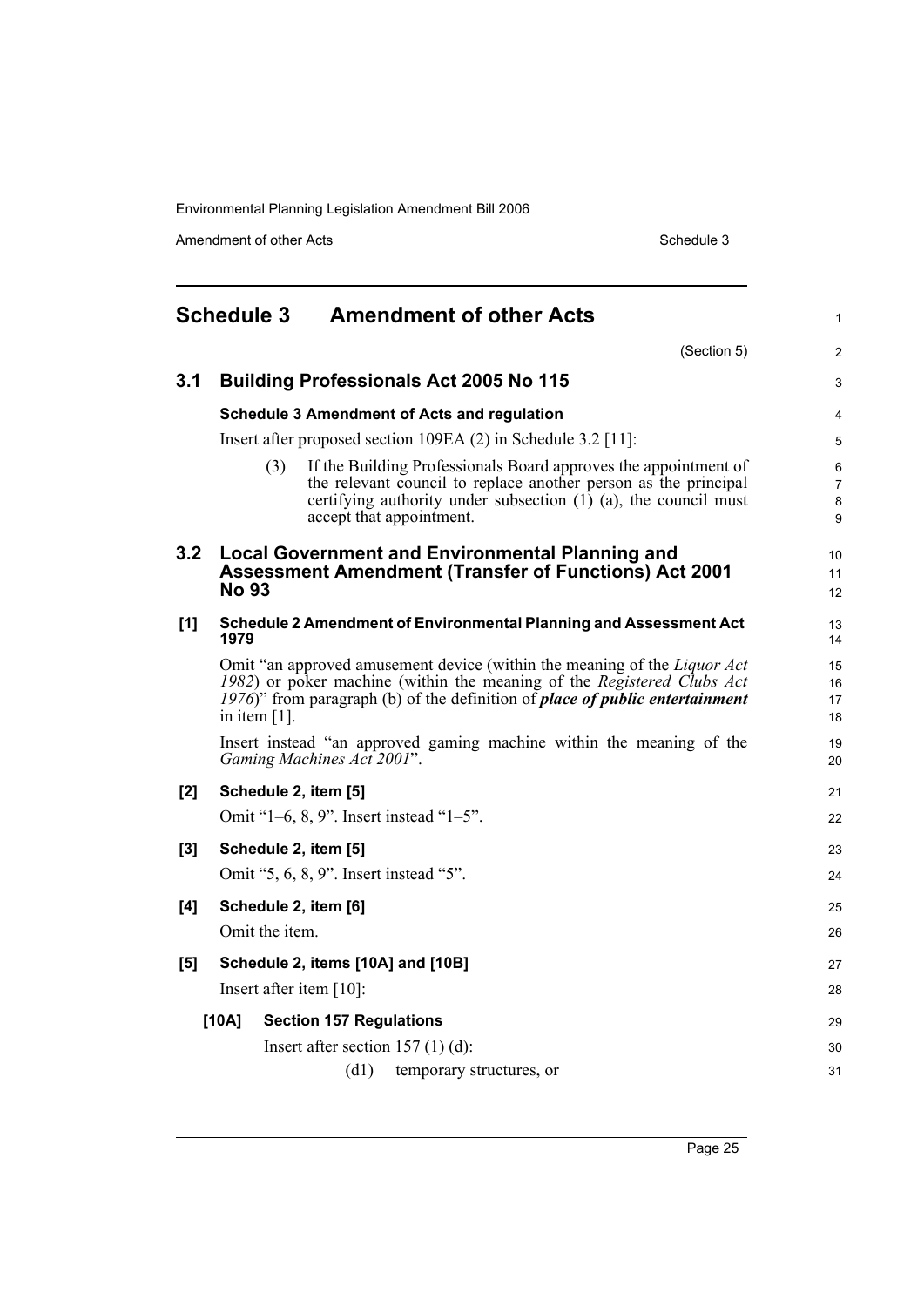|                    |                                              |                       |                      | (d2)          | places of public entertainment, or                                                                                                                                                                                                                                        | $\mathbf{1}$               |
|--------------------|----------------------------------------------|-----------------------|----------------------|---------------|---------------------------------------------------------------------------------------------------------------------------------------------------------------------------------------------------------------------------------------------------------------------------|----------------------------|
|                    | [10B]                                        |                       | Section 157 (1) (d3) |               |                                                                                                                                                                                                                                                                           | 2                          |
|                    |                                              |                       |                      |               | Insert after section 157 (1) (d2) (as inserted by item [10A]):                                                                                                                                                                                                            | 3                          |
|                    |                                              |                       |                      | (d3)          | domestic oil or solid fuel heating appliances (other<br>than portable appliances), or                                                                                                                                                                                     | $\overline{4}$<br>5        |
| [6]                |                                              | Schedule 2, item [15] |                      |               |                                                                                                                                                                                                                                                                           | 6                          |
|                    |                                              |                       |                      |               | Omit proposed clause 40 (4). Insert instead:                                                                                                                                                                                                                              | $\overline{7}$             |
|                    |                                              | (4)                   |                      | it commences. | This clause ceases to have effect 2 years after the date on which                                                                                                                                                                                                         | 8<br>9                     |
| $\left[ 7 \right]$ |                                              | Schedule 2, item [15] |                      |               |                                                                                                                                                                                                                                                                           | 10                         |
|                    | Omit proposed clause 41 (3). Insert instead: |                       |                      |               |                                                                                                                                                                                                                                                                           |                            |
|                    |                                              | (3)                   |                      | it commences. | This clause ceases to have effect 2 years after the date on which                                                                                                                                                                                                         | 12<br>13                   |
| 3.3                |                                              |                       |                      |               | Strata Schemes (Freehold Development) Act 1973 No 68                                                                                                                                                                                                                      | 14                         |
| [1]                |                                              |                       |                      |               | Section 37 Approval of proposed strata plans, certain subdivisions and<br>conversions of lots into common property                                                                                                                                                        | 15<br>16                   |
|                    |                                              |                       |                      |               | Omit section 37 (1) and (1A). Insert instead:                                                                                                                                                                                                                             | 17                         |
|                    |                                              | (1)                   |                      |               | Subject to this Division, a local council must, on application<br>made to it for a strata certificate in respect of a proposed strata<br>plan that does not include a development lot or lots, issue to the<br>applicant a strata certificate in respect of that plan if: | 18<br>19<br>20<br>21       |
|                    |                                              |                       | (a)                  |               | where the land proposed to be subdivided is situated within<br>a water supply authority's area of operations—the water<br>supply authority has issued a certificate of compliance for<br>the proposed subdivision, and                                                    | 22<br>23<br>24<br>25       |
|                    |                                              |                       | (b)                  |               | the requirements of subparagraphs (i), (ii) and (iii) or the<br>requirements of subparagraphs (iv), (v), (vi), (vii) and<br>(viii) are satisfied:                                                                                                                         | 26<br>27<br>28             |
|                    |                                              |                       |                      | (i)           | a construction certificate has been issued under the<br>Environmental Planning and Assessment Act 1979<br>with respect to the erection of any building<br>containing any proposed lots to which the strata plan<br>relates,                                               | 29<br>30<br>31<br>32<br>33 |
|                    |                                              |                       |                      | (ii)          | the proposed lots illustrated by that<br>plan<br>substantially correspond with parts of any such<br>building shown in the building plans accompanying                                                                                                                     | 34<br>35<br>36             |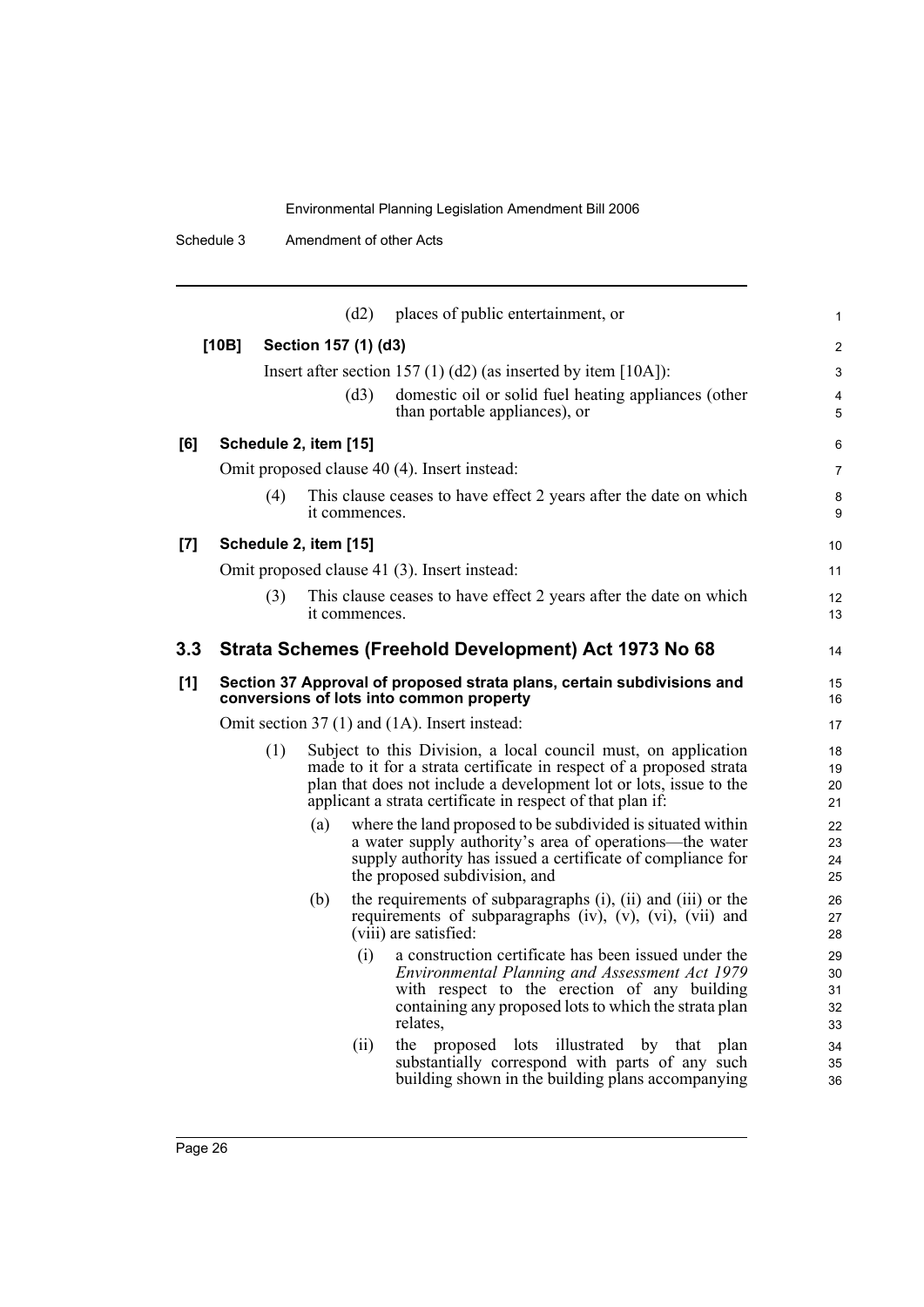Amendment of other Acts **Schedule 3** and the 3 schedule 3

the construction certificate and designated in those building plans as being intended for separate occupation,

- (iii) any such building was completed not more than 12 months, or such longer period as the local council may in any particular case fix, before the application for the strata certificate under this subsection was made to the certifier,
- (iv) separate occupation of the proposed lots illustrated by the strata plan will not contravene the provisions of the *Environmental Planning and Assessment Act 1979* or of any environmental planning instrument within the meaning of that Act,
- (v) any consent required under that Act or instrument has been given in relation to the separate occupation of the proposed lots illustrated by that plan,
- (vi) having regard to the circumstances of the case and the public interest, the local council is satisfied that the subdivision to which the plan relates will not interfere with the existing or likely future amenity of the neighbourhood,
- (vii) the land proposed to be subdivided is not the subject of any outstanding order, requirement or notice of a kind referred to in, or given under, a provision referred to in subsection (1B),
- (viii) if the local council has made an order of the kind referred to in Order No 6 in the Table to section 121B of the *Environmental Planning and Assessment Act 1979* in relation to the land proposed to be subdivided—the order has been complied with or an appeal against the order has been made under section 121ZK of that Act and the Land and Environment Court has refused to confirm the order.
- (1A) Subject to this Division, a local council must, on application made to it for a strata certificate in respect of a proposed strata plan that includes a development lot or lots, or of a proposed strata plan of subdivision of a development lot, issue to the applicant a strata certificate in respect of that plan if:
	- (a) the requirements of subsection  $(1)$  (a) and (b) are satisfied, and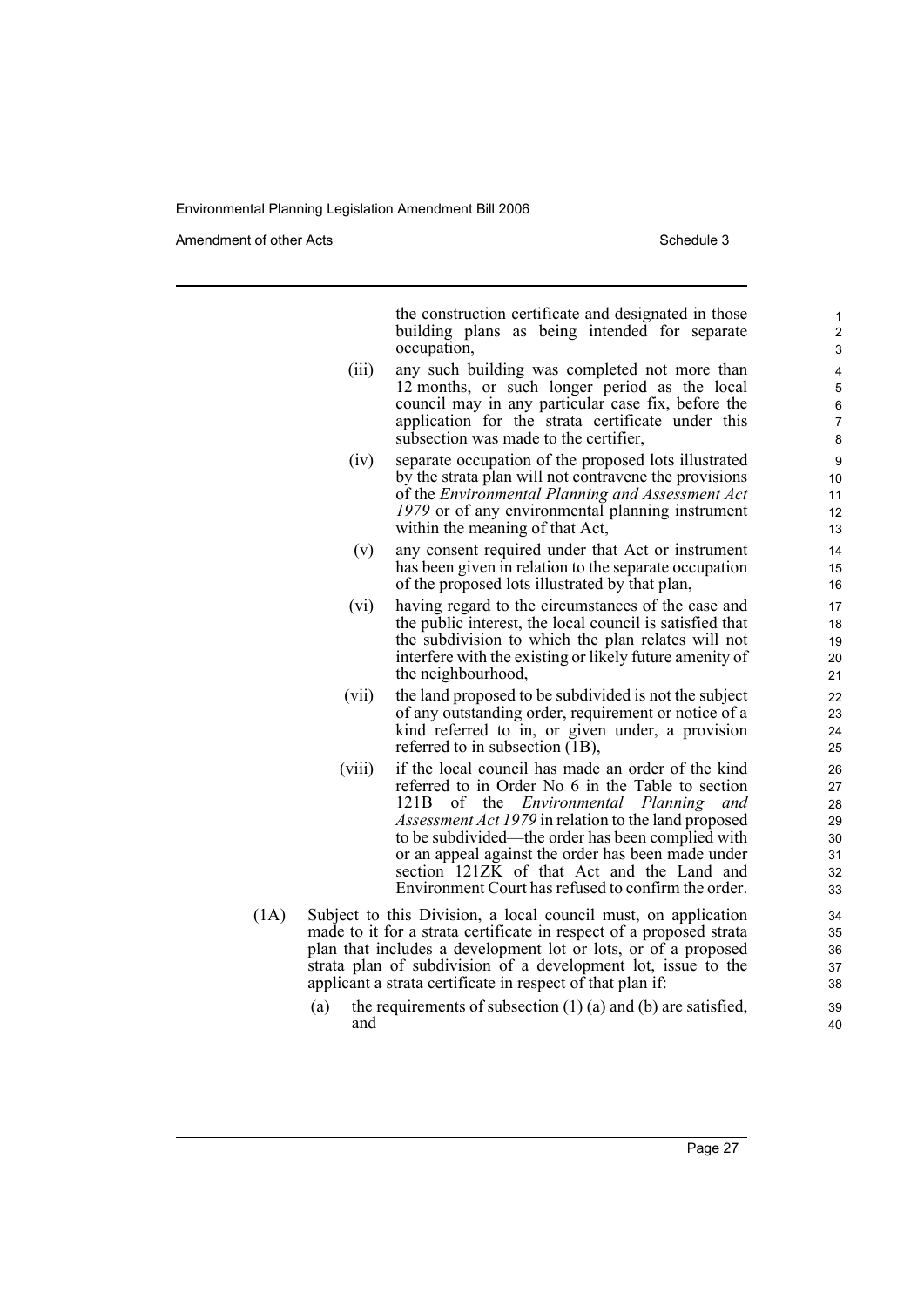Schedule 3 Amendment of other Acts

|     |     |                        | (b)          |                                   | which the plan relates:                                                              | the plan and any building containing proposed lots to                                                                                                                                                    | $\mathbf{1}$<br>$\overline{2}$ |
|-----|-----|------------------------|--------------|-----------------------------------|--------------------------------------------------------------------------------------|----------------------------------------------------------------------------------------------------------------------------------------------------------------------------------------------------------|--------------------------------|
|     |     |                        |              | (i)                               | satisfy any applicable<br>conditions, and                                            | development<br>consent                                                                                                                                                                                   | $\mathbf{3}$<br>$\overline{4}$ |
|     |     |                        |              | (i)                               | contract to which they relate.                                                       | give effect to the stage of the strata development                                                                                                                                                       | 5<br>6                         |
| [2] |     | <b>Section 37 (1B)</b> |              |                                   |                                                                                      |                                                                                                                                                                                                          | $\overline{7}$                 |
|     |     |                        |              |                                   | Omit "subsection $(1)$ (b) $(iv)$ ". Insert instead "subsection $(1)$ (b) $(vii)$ ". |                                                                                                                                                                                                          | 8                              |
| [3] |     |                        |              | Section 37 (3) (c) and (4) (b)    |                                                                                      |                                                                                                                                                                                                          | 9                              |
|     |     |                        |              | $(1)$ (b)" wherever occurring.    |                                                                                      | Omit "subsection $(1)$ $(b)$ $(i)$ , $(ii)$ and $(iii)$ , as if the reference in subsection                                                                                                              | 10<br>11                       |
|     |     | subsection $(1)$ ".    |              |                                   |                                                                                      | Insert instead "subsection $(1)$ $(b)$ $(iv)$ , $(v)$ and $(vi)$ , as if the reference in                                                                                                                | 12<br>13                       |
| [4] |     | Section 37 (6) (a)     |              |                                   |                                                                                      |                                                                                                                                                                                                          | 14                             |
|     |     |                        |              |                                   | Omit "subsection $(1)$ (b) $(iii)$ ". Insert instead "subsection $(1)$ (b) $(vi)$ ". |                                                                                                                                                                                                          | 15                             |
| [5] |     | <b>Section 37A</b>     |              |                                   |                                                                                      |                                                                                                                                                                                                          | 16                             |
|     |     |                        |              | Omit the section. Insert instead: |                                                                                      |                                                                                                                                                                                                          | 17                             |
|     | 37A |                        |              |                                   | Approvals by accredited certifiers                                                   |                                                                                                                                                                                                          | 18                             |
|     |     | (1)                    |              |                                   |                                                                                      | An accredited certifier may issue a strata certificate in respect of<br>a proposed strata plan, proposed strata plan of subdivision or<br>proposed notice of conversion in accordance with this section. | 19<br>20<br>21                 |
|     |     | (2)                    | $\log i f$ : |                                   |                                                                                      | An accredited certifier must issue a strata certificate in respect of<br>a proposed strata plan that does not include a development lot or                                                               | 22<br>23<br>24                 |
|     |     |                        | (a)          |                                   | there is a relevant development consent in force, and                                |                                                                                                                                                                                                          | 25                             |
|     |     |                        | (b)          |                                   |                                                                                      | all conditions of the development consent that, by its<br>terms, are required to be complied with before a strata<br>certificate may be issued have been complied with, and                              | 26<br>27<br>28                 |
|     |     |                        | (c)          |                                   | the proposed subdivision, and                                                        | where the land proposed to be subdivided is situated within<br>a water supply authority's area of operations-the water<br>supply authority has issued a certificate of compliance for                    | 29<br>30<br>31<br>32           |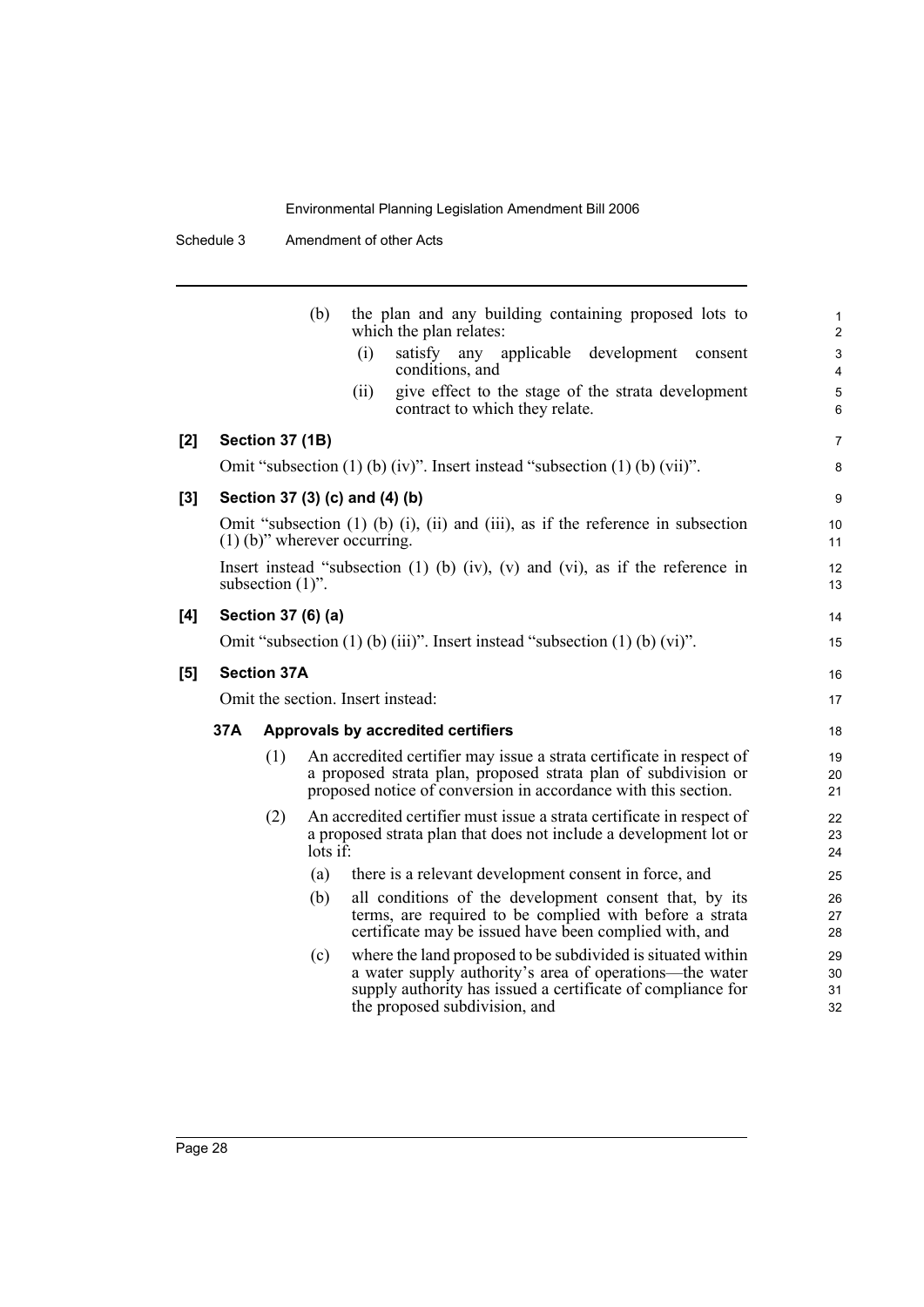Amendment of other Acts **Schedule 3** and the 3 schedule 3

| (d) | the requirements of subparagraphs (i), (ii) and (iii) or the          |
|-----|-----------------------------------------------------------------------|
|     | requirements of subparagraphs $(iv)$ , $(v)$ , $(vi)$ and $(vii)$ are |
|     | satisfied:                                                            |

- (i) a construction certificate has been issued under the *Environmental Planning and Assessment Act 1979* with respect to the erection of any building containing any proposed lots to which the strata plan relates,
- (ii) the proposed lots illustrated by that plan substantially correspond with parts of any such building shown in the building plans accompanying the construction certificate and designated in those building plans as being intended for separate occupation,
- (iii) any such building was completed not more than 12 months, or such longer period as the relevant local council may in any particular case fix, before the application for the strata certificate under this subsection was made to the certifier,
- (iv) separate occupation of the proposed lots illustrated by the strata plan will not contravene the provisions of the *Environmental Planning and Assessment Act 1979* or of any environmental planning instrument within the meaning of that Act,
- (v) any consent required under that Act or instrument has been given in relation to the separate occupation of the proposed lots illustrated by that plan,
- (vi) the land proposed to be subdivided is not the subject of any outstanding order, requirement or notice of a kind referred to in, or given under, a provision referred to in section 37 (1B),
- (vii) if the relevant local council has made an order of the kind referred to in Order No 6 in the Table to section 121B of the *Environmental Planning and Assessment Act 1979* in relation to the land proposed to be subdivided—the order has been complied with or an appeal against the order has been made under section  $121Z\overline{K}$  of that Act and the Land and Environment Court has refused to confirm the order.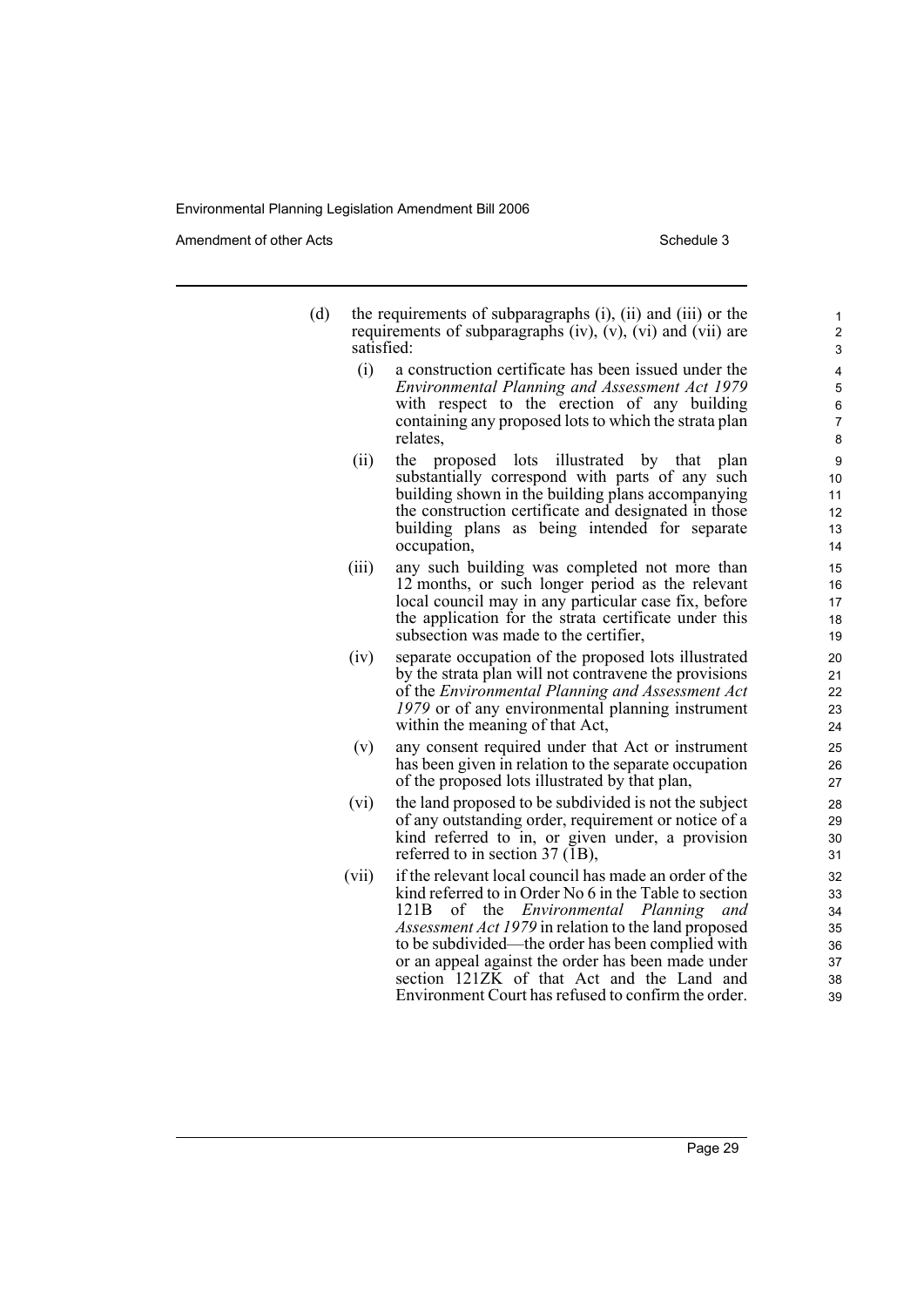Schedule 3 Amendment of other Acts

| (3) |     | An accredited certifier must issue a strata certificate in respect of<br>a proposed strata plan that includes a development lot or<br>development lots, or in respect of a proposed strata plan of<br>subdivision of a development lot, if:                        | 1<br>$\overline{2}$<br>3<br>4 |
|-----|-----|--------------------------------------------------------------------------------------------------------------------------------------------------------------------------------------------------------------------------------------------------------------------|-------------------------------|
|     | (a) | the requirements of subsection $(2)$ (a)–(d) are satisfied, and                                                                                                                                                                                                    | 5                             |
|     | (b) | the plan and any building containing proposed lots to<br>which the plan relates:                                                                                                                                                                                   | 6<br>7                        |
|     |     | applicable<br>development<br>(i)<br>satisfy any<br>consent<br>conditions, and                                                                                                                                                                                      | 8<br>9                        |
|     |     | give effect to the stage of the strata development<br>(ii)<br>contract to which they relate.                                                                                                                                                                       | 10<br>11                      |
| (4) | if: | An accredited certifier must issue a strata certificate in respect of<br>a plan illustrating a proposed subdivision (not being a proposed<br>subdivision of a development lot) referred to in section $5(7)(a)$                                                    | 12<br>13<br>14<br>15          |
|     | (a) | the requirements of subsection $(2)$ $(a)$ , $(b)$ and $(d)$ $(iv)$ and<br>(v) are satisfied, and                                                                                                                                                                  | 16<br>17                      |
|     | (b) | the body corporate concerned has certified that by<br>resolution passed at a general meeting it agrees to the<br>proposed subdivision.                                                                                                                             | 18<br>19<br>20                |
| (5) |     | An accredited certifier must issue a strata certificate in respect of<br>a plan illustrating a proposed subdivision (not being a proposed<br>subdivision of a development lot) referred to in section $\overline{5}$ ( $\overline{7}$ ) (b),<br>$(c)$ or $(d)$ if: | 21<br>22<br>23<br>24          |
|     | (a) | the requirements of subsection $(2)$ $(a)$ , $(b)$ and $(d)$ $(iv)$ and<br>(v) are satisfied, and                                                                                                                                                                  | 25<br>26                      |
|     | (b) | the body corporate concerned has certified that by special<br>resolution passed by the body corporate it agrees to the<br>proposed subdivision.                                                                                                                    | 27<br>28<br>29                |
| (6) |     | An accredited certifier must issue a strata certificate in respect of<br>a proposed notice of conversion if:                                                                                                                                                       | 30<br>31                      |
|     | (a) | the requirements of subsection $(2)$ (a) and (b) are satisfied,<br>and                                                                                                                                                                                             | 32<br>33                      |
|     | (b) | the body corporate concerned has certified that by special<br>resolution passed by the body corporate it agrees to the<br>proposed subdivision.                                                                                                                    | 34<br>35<br>36                |
| (7) |     | Despite any other provision of this section, a strata certificate<br>must not be issued by an accredited certifier unless all regulations<br>with respect to the provision of such certificates have been<br>complied with.                                        | 37<br>38<br>39<br>40          |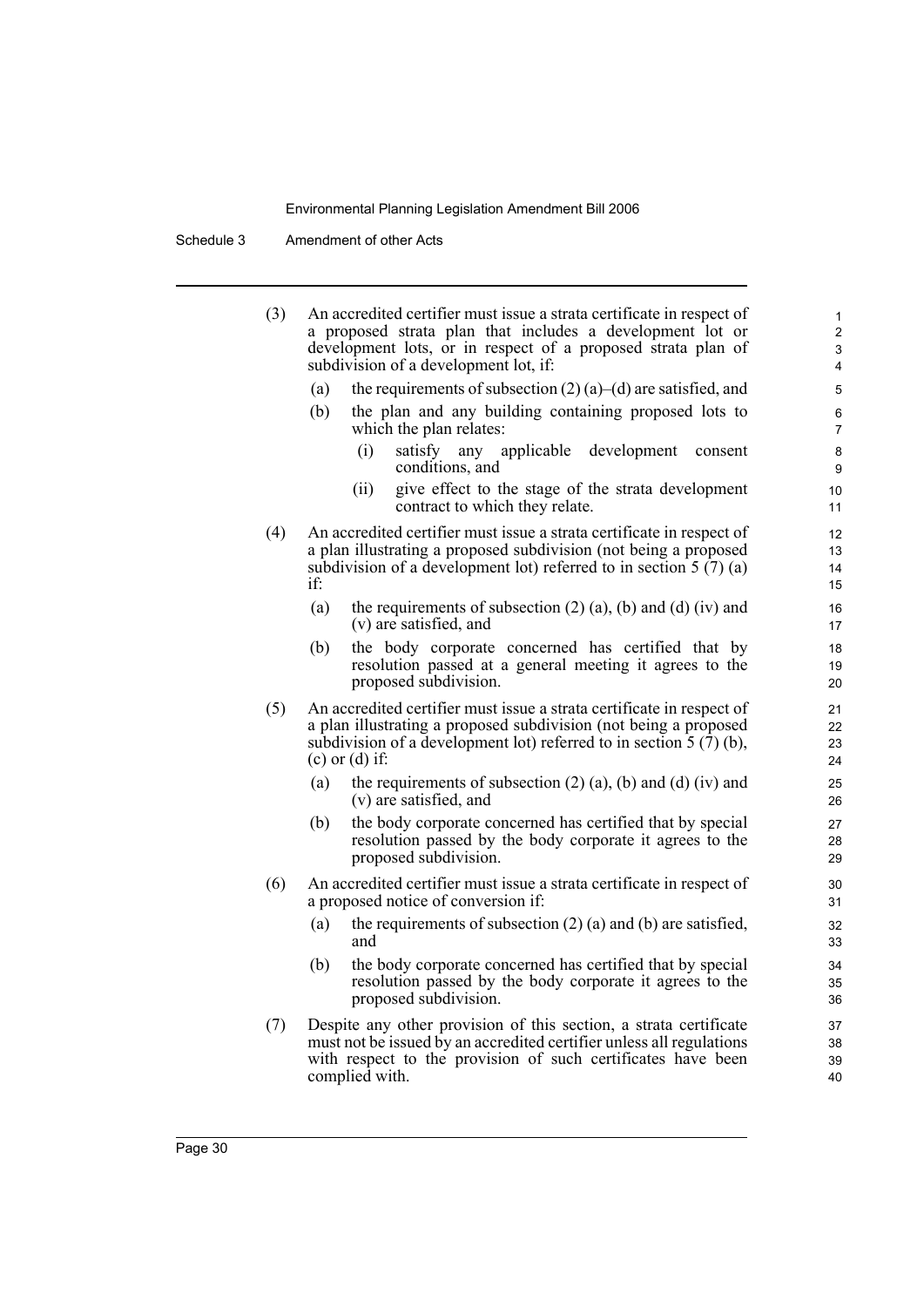Amendment of other Acts Schedule 3

| [6]<br><b>Section 38 Encroachments</b><br>Omit "it is satisfied that" from section 38 (1).<br>Section 38 (1) (c)<br>[7]<br>Insert "it is satisfied that" before "retention".<br>Section 38 (1A)<br>[8]<br>Omit the subsection. Insert instead:<br>An accredited certifier must refuse to issue a strata certificate in<br>(1A)<br>respect of a proposed strata plan or strata plan of subdivision if<br>any building illustrated by that plan encroaches on to a public<br>place unless:<br>(a)<br>the plan clearly indicates the existence<br>of the<br>encroachment and its nature and extent, and<br>either one of the following matters is satisfied:<br>(b)<br>complies with<br>building<br>(i)<br>the<br>relevant<br>any<br>development consent in force with respect to the<br>building with the encroachment,<br>(ii)<br>any relevant development consent in force with<br>respect to the subdivision the subject of the plan<br>specifies the existence of the encroachment.<br>[9]<br><b>Schedule 4 Transitional and savings provisions</b><br>Insert after Part 5:<br>Part 6<br><b>Transitional provisions relating to the</b><br><b>Environmental Planning Legislation</b><br><b>Amendment Act 2006</b><br><b>Strata certificates</b><br>1<br>Division 4 of Part 2, as amended by the <i>Environmental Planning</i><br><i>Legislation Amendment Act 2006</i> , does not apply to or in respect<br>of an application for a strata certificate made, but not determined,<br>before the commencement of Schedule 3.3 to that Act and that<br>Division, as in force immediately before that commencement,<br>continues to apply to and in respect of any such application. |  |                                        |
|------------------------------------------------------------------------------------------------------------------------------------------------------------------------------------------------------------------------------------------------------------------------------------------------------------------------------------------------------------------------------------------------------------------------------------------------------------------------------------------------------------------------------------------------------------------------------------------------------------------------------------------------------------------------------------------------------------------------------------------------------------------------------------------------------------------------------------------------------------------------------------------------------------------------------------------------------------------------------------------------------------------------------------------------------------------------------------------------------------------------------------------------------------------------------------------------------------------------------------------------------------------------------------------------------------------------------------------------------------------------------------------------------------------------------------------------------------------------------------------------------------------------------------------------------------------------------------------------------------------------------------------------------------------------------------|--|----------------------------------------|
|                                                                                                                                                                                                                                                                                                                                                                                                                                                                                                                                                                                                                                                                                                                                                                                                                                                                                                                                                                                                                                                                                                                                                                                                                                                                                                                                                                                                                                                                                                                                                                                                                                                                                    |  | 1                                      |
|                                                                                                                                                                                                                                                                                                                                                                                                                                                                                                                                                                                                                                                                                                                                                                                                                                                                                                                                                                                                                                                                                                                                                                                                                                                                                                                                                                                                                                                                                                                                                                                                                                                                                    |  | $\overline{2}$                         |
|                                                                                                                                                                                                                                                                                                                                                                                                                                                                                                                                                                                                                                                                                                                                                                                                                                                                                                                                                                                                                                                                                                                                                                                                                                                                                                                                                                                                                                                                                                                                                                                                                                                                                    |  | 3                                      |
|                                                                                                                                                                                                                                                                                                                                                                                                                                                                                                                                                                                                                                                                                                                                                                                                                                                                                                                                                                                                                                                                                                                                                                                                                                                                                                                                                                                                                                                                                                                                                                                                                                                                                    |  | 4                                      |
|                                                                                                                                                                                                                                                                                                                                                                                                                                                                                                                                                                                                                                                                                                                                                                                                                                                                                                                                                                                                                                                                                                                                                                                                                                                                                                                                                                                                                                                                                                                                                                                                                                                                                    |  | 5                                      |
|                                                                                                                                                                                                                                                                                                                                                                                                                                                                                                                                                                                                                                                                                                                                                                                                                                                                                                                                                                                                                                                                                                                                                                                                                                                                                                                                                                                                                                                                                                                                                                                                                                                                                    |  | 6                                      |
|                                                                                                                                                                                                                                                                                                                                                                                                                                                                                                                                                                                                                                                                                                                                                                                                                                                                                                                                                                                                                                                                                                                                                                                                                                                                                                                                                                                                                                                                                                                                                                                                                                                                                    |  | 7<br>8<br>$\boldsymbol{9}$<br>10<br>11 |
|                                                                                                                                                                                                                                                                                                                                                                                                                                                                                                                                                                                                                                                                                                                                                                                                                                                                                                                                                                                                                                                                                                                                                                                                                                                                                                                                                                                                                                                                                                                                                                                                                                                                                    |  | 12                                     |
|                                                                                                                                                                                                                                                                                                                                                                                                                                                                                                                                                                                                                                                                                                                                                                                                                                                                                                                                                                                                                                                                                                                                                                                                                                                                                                                                                                                                                                                                                                                                                                                                                                                                                    |  | 13                                     |
|                                                                                                                                                                                                                                                                                                                                                                                                                                                                                                                                                                                                                                                                                                                                                                                                                                                                                                                                                                                                                                                                                                                                                                                                                                                                                                                                                                                                                                                                                                                                                                                                                                                                                    |  | 14<br>15<br>16                         |
|                                                                                                                                                                                                                                                                                                                                                                                                                                                                                                                                                                                                                                                                                                                                                                                                                                                                                                                                                                                                                                                                                                                                                                                                                                                                                                                                                                                                                                                                                                                                                                                                                                                                                    |  | 17<br>18<br>19                         |
|                                                                                                                                                                                                                                                                                                                                                                                                                                                                                                                                                                                                                                                                                                                                                                                                                                                                                                                                                                                                                                                                                                                                                                                                                                                                                                                                                                                                                                                                                                                                                                                                                                                                                    |  | 20                                     |
|                                                                                                                                                                                                                                                                                                                                                                                                                                                                                                                                                                                                                                                                                                                                                                                                                                                                                                                                                                                                                                                                                                                                                                                                                                                                                                                                                                                                                                                                                                                                                                                                                                                                                    |  | 21                                     |
|                                                                                                                                                                                                                                                                                                                                                                                                                                                                                                                                                                                                                                                                                                                                                                                                                                                                                                                                                                                                                                                                                                                                                                                                                                                                                                                                                                                                                                                                                                                                                                                                                                                                                    |  | 22<br>23<br>24                         |
|                                                                                                                                                                                                                                                                                                                                                                                                                                                                                                                                                                                                                                                                                                                                                                                                                                                                                                                                                                                                                                                                                                                                                                                                                                                                                                                                                                                                                                                                                                                                                                                                                                                                                    |  | 25                                     |
|                                                                                                                                                                                                                                                                                                                                                                                                                                                                                                                                                                                                                                                                                                                                                                                                                                                                                                                                                                                                                                                                                                                                                                                                                                                                                                                                                                                                                                                                                                                                                                                                                                                                                    |  | 26<br>27<br>28<br>29<br>30<br>31       |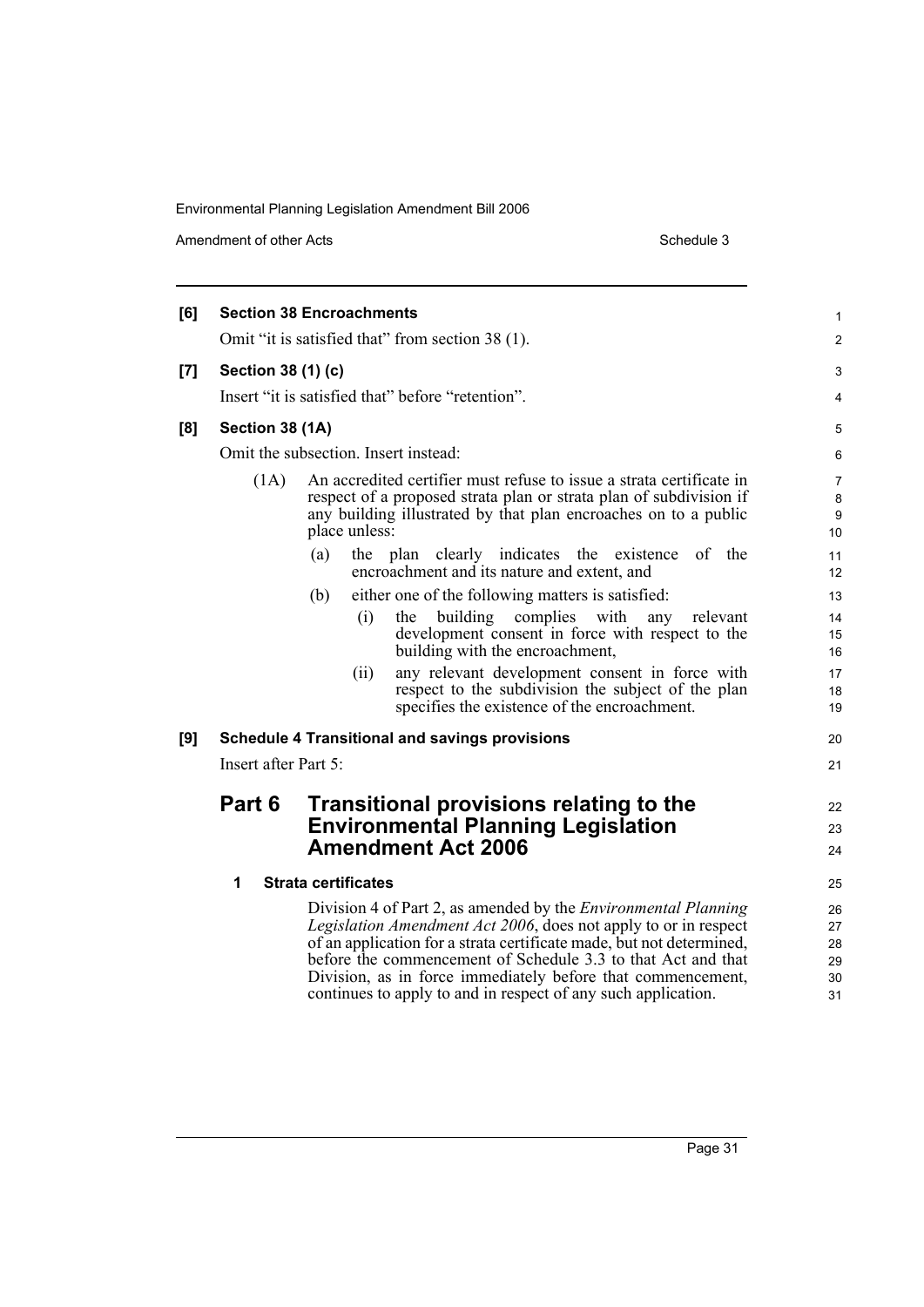### **3.4 Strata Schemes (Leasehold Development) Act 1986 No 219**

#### **[1] Section 66 Approval of proposed strata plans, certain subdivisions and conversions of lots into common property**

Omit section 66 (1). Insert instead:

- (1) Subject to this Division, a local council must, on application made to it for a strata certificate in respect of a proposed strata plan that does not include a development lot or lots, issue to the applicant a strata certificate in respect of that plan if:
	- (a) where the land proposed to be subdivided is situated within a water supply authority's area of operations—the water supply authority has issued a certificate of compliance for the proposed subdivision, and

1

- (b) the requirements of subparagraphs (i), (ii) and (iii) or the requirements of subparagraphs (iv),  $(v)$ ,  $(vi)$ ,  $(vii)$  and (viii) are satisfied:
	- (i) a construction certificate has been issued under the *Environmental Planning and Assessment Act 1979* with respect to the erection of any building containing any proposed lots to which the strata plan relates,
	- (ii) the proposed lots illustrated by that plan substantially correspond with parts of any such building shown in the building plans accompanying the construction certificate and designated in those building plans as being intended for separate occupation,
	- (iii) any such building was completed not more than 12 months, or such longer period as the local council may in any particular case fix, before the application for the strata certificate under this subsection was made to the certifier,
	- (iv) separate occupation of the proposed lots illustrated by the strata plan will not contravene the provisions of the *Environmental Planning and Assessment Act 1979* or of any environmental planning instrument within the meaning of that Act,
	- (v) any consent required under that Act or instrument has been given in relation to the separate occupation of the proposed lots illustrated by that plan,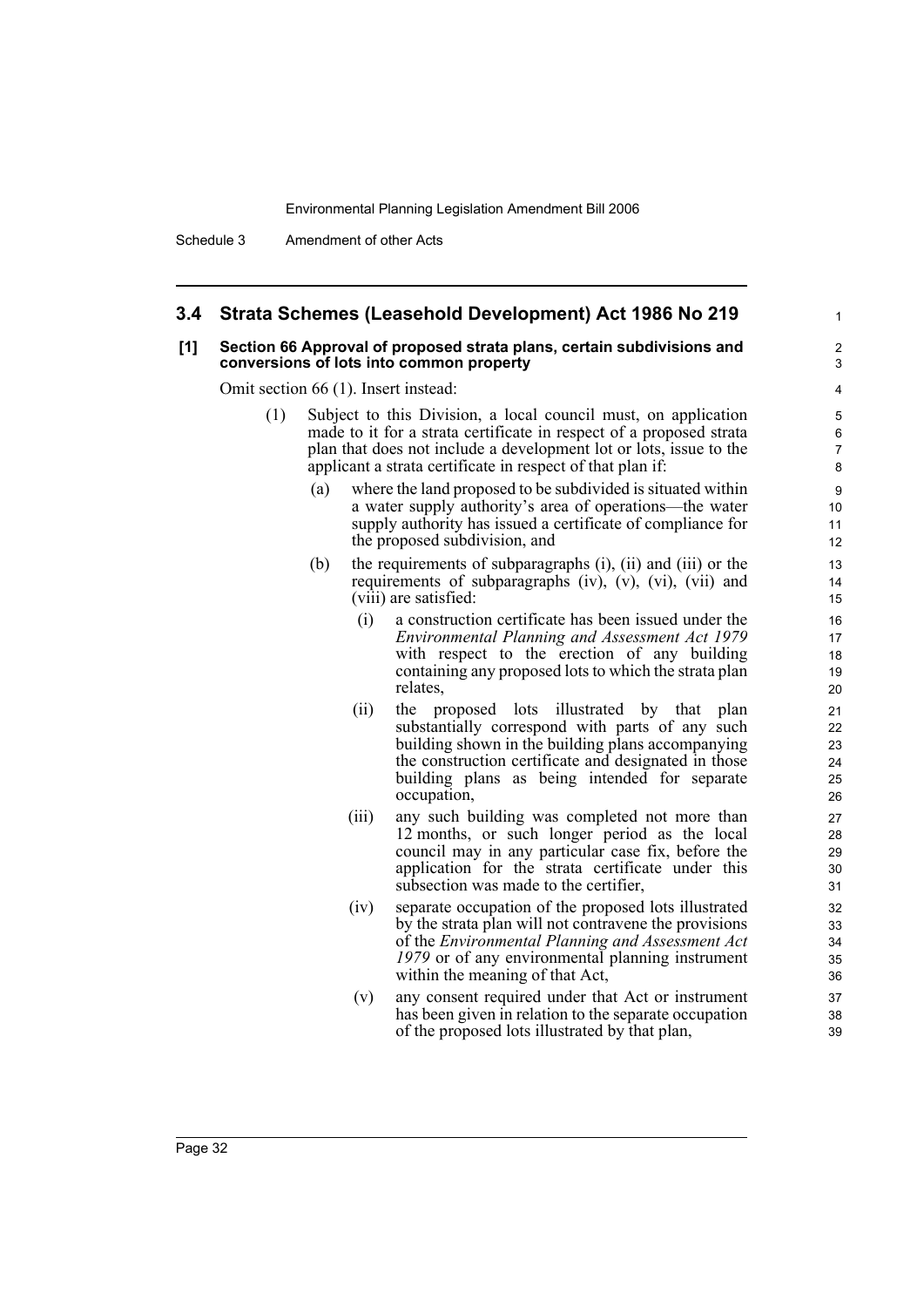Amendment of other Acts Schedule 3

|       |                                                       | (vi)                                 | having regard to the circumstances of the case and<br>the public interest, the local council is satisfied that<br>the subdivision to which the plan relates will not<br>interfere with the existing or likely future amenity of<br>the neighbourhood,                                                                                                                                                                                         | 1<br>$\overline{\mathbf{c}}$<br>$\ensuremath{\mathsf{3}}$<br>$\overline{4}$<br>$\sqrt{5}$ |
|-------|-------------------------------------------------------|--------------------------------------|-----------------------------------------------------------------------------------------------------------------------------------------------------------------------------------------------------------------------------------------------------------------------------------------------------------------------------------------------------------------------------------------------------------------------------------------------|-------------------------------------------------------------------------------------------|
|       |                                                       | (vii)                                | the land proposed to be subdivided is not the subject<br>of any outstanding order, requirement or notice of a<br>kind referred to in, or given under, a provision<br>referred to in subsection (1A),                                                                                                                                                                                                                                          | 6<br>$\overline{7}$<br>$\bf 8$<br>9                                                       |
|       |                                                       | (viii)                               | if the local council has made an order of the kind<br>referred to in Order No 6 in the Table to section<br>of the <i>Environmental Planning</i><br>121B<br>and<br><i>Assessment Act 1979</i> in relation to the land proposed<br>to be subdivided—the order has been complied with<br>or an appeal against the order has been made under<br>section 121ZK of that Act and the Land and<br>Environment Court has refused to confirm the order. | 10<br>11<br>12<br>13<br>14<br>15<br>16<br>17                                              |
| [2]   | Section 66 (1A)                                       |                                      |                                                                                                                                                                                                                                                                                                                                                                                                                                               | 18                                                                                        |
|       | Omit "subsection $(1)$ (b) $(iv)$ and $(c)$ $(iv)$ ". |                                      |                                                                                                                                                                                                                                                                                                                                                                                                                                               |                                                                                           |
|       |                                                       |                                      | Insert instead "subsection $(1)$ (b) $(vii)$ ".                                                                                                                                                                                                                                                                                                                                                                                               | 20                                                                                        |
| $[3]$ | <b>Section 66 (2)</b>                                 |                                      |                                                                                                                                                                                                                                                                                                                                                                                                                                               | 21                                                                                        |
|       |                                                       | Omit the subsection. Insert instead: |                                                                                                                                                                                                                                                                                                                                                                                                                                               | 22                                                                                        |
|       | (2)                                                   |                                      | Subject to this Division, a local council must, on application<br>made to it for a strata certificate in respect of a proposed strata<br>plan that includes a development lot or lots, or of a proposed<br>strata plan of subdivision of a development lot, issue to the<br>applicant a strata certificate in respect of that plan if:                                                                                                        | 23<br>24<br>25<br>26<br>27                                                                |
|       |                                                       | (a)<br>and                           | the requirements of subsection $(1)$ (a) and (b) are satisfied,                                                                                                                                                                                                                                                                                                                                                                               | 28<br>29                                                                                  |
|       |                                                       | (b)                                  | the plan and any building containing proposed lots to<br>which the plan relates:                                                                                                                                                                                                                                                                                                                                                              | 30<br>31                                                                                  |
|       |                                                       | (i)                                  | satisfy<br>any applicable<br>development<br>consent                                                                                                                                                                                                                                                                                                                                                                                           | 32                                                                                        |

- conditions, and (ii) give effect to the stage of the strata development
- contract to which they relate.

33 34 35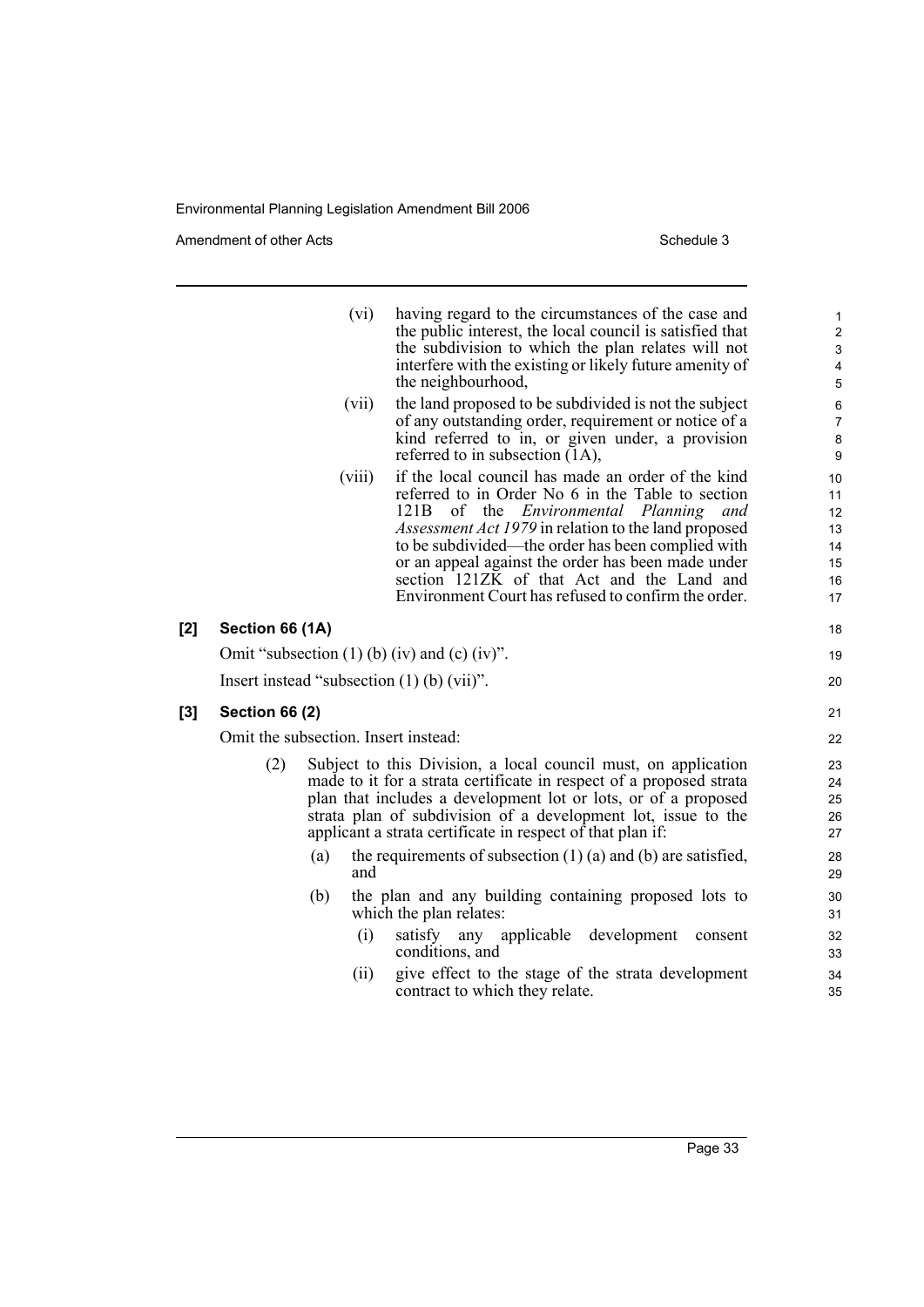Schedule 3 Amendment of other Acts

#### **[4] Section 66 (4) (c)** Omit "subsection  $(1)$  (b)  $(i)$ ,  $(ii)$  and  $(iii)$  or subsection  $(1)$  (c)  $(i)$ ,  $(ii)$  and  $(iii)$ , as if the reference in subsection  $(1)$  (b) or  $(c)$ ". Insert instead "subsection (1) (b) (iv), (v) and (vi), as if the reference in subsection  $(1)$ ". **[5] Section 66 (5) (b)** Omit "subsection  $(1)$  (b)  $(i)$ ,  $(ii)$  or  $(iii)$  and subsection  $(1)$  (c)  $(i)$ ,  $(ii)$  and  $(iii)$ as if the reference in subsection  $(1)$  (b) or  $(c)$ ". Insert instead "subsection (1) (b) (iv), (v) and (vi), as if the reference in subsection  $(1)$ ". **[6] Section 66 (7) (a)** Omit "subsection  $(1)$  (b) (iii) or  $(1)$  (c) (iii)". Insert instead "subsection (1) (b) (vi)". **[7] Section 66 (7A)** Insert after section 66 (7): (7A) For the purposes of subsections  $(1)$ ,  $(2)$ ,  $(4)$ ,  $(5)$  and  $(7)$ , if an Act provides that Part 4 of the *Environmental Planning and Assessment Act 1979* does not apply to the carrying out of the development on the land to which the strata plan relates, a reference in subsection (1) (b) (iv) or (v) to the *Environmental Planning and Assessment Act 1979* or an environmental planning instrument is taken to be a reference to the Act under which development consent to the carrying out of development on that land may be granted or an instrument made under that Act as the case requires. **[8] Section 66A** Omit the section. Insert instead: **66A Approvals by accredited certifiers** (1) An accredited certifier may issue a strata certificate in respect of a proposed strata plan, proposed strata plan of subdivision or proposed notice of conversion in accordance with this section. (2) An accredited certifier must issue a strata certificate in respect of a proposed strata plan that does not include a development lot or lots if: (a) there is a relevant development consent in force, and 1 2 3 4 5 6 7 8 9 10 11 12 13 14 15 16 17 18 19 20 21 22 23 24 25 26 27 28 29 30 31 32 33 34 35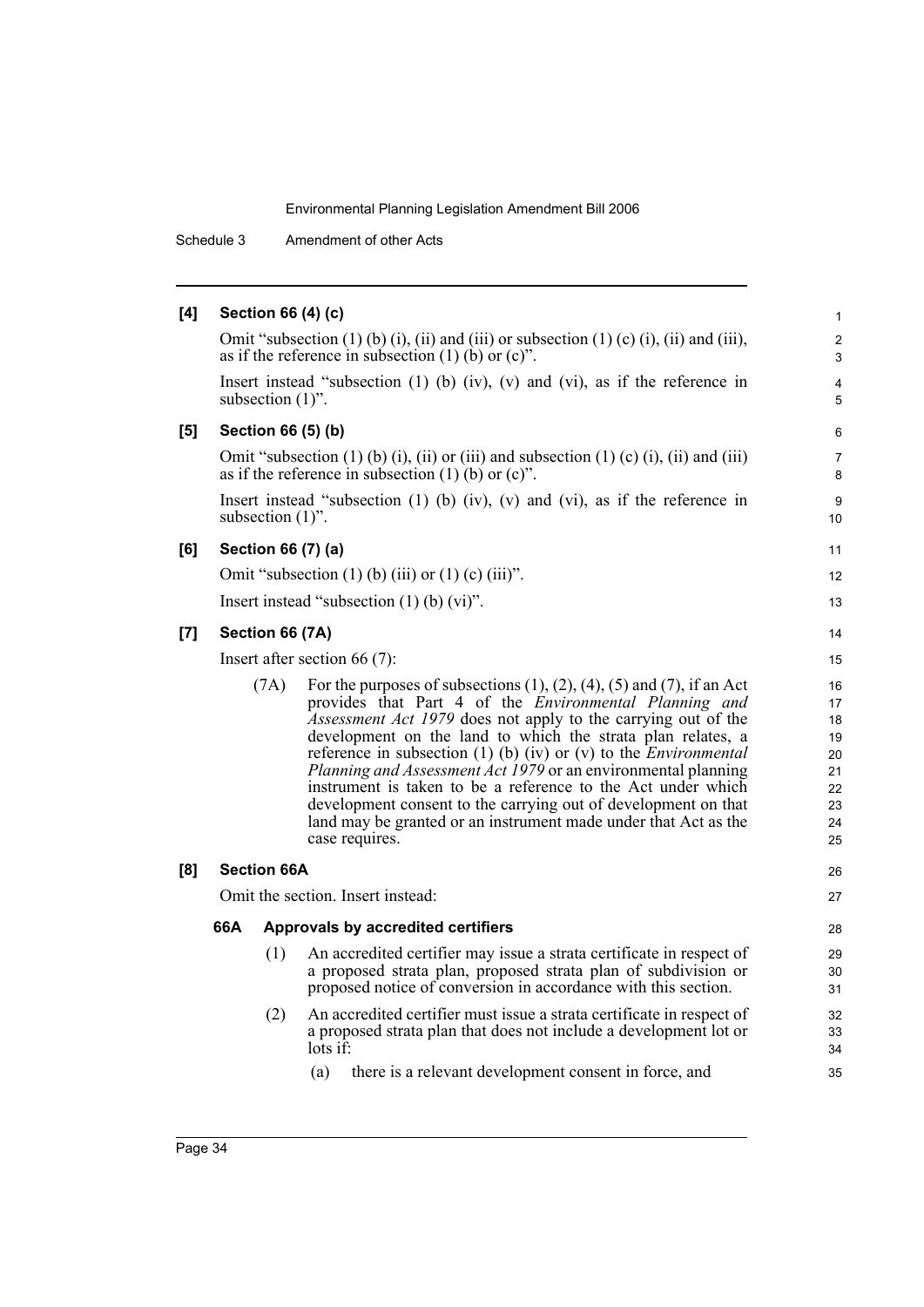Amendment of other Acts Schedule 3

| (b) |            | all conditions of the development consent that, by its<br>terms, are required to be complied with before a strata<br>certificate may be issued have been complied with, and                                                                                                                 |
|-----|------------|---------------------------------------------------------------------------------------------------------------------------------------------------------------------------------------------------------------------------------------------------------------------------------------------|
| (c) |            | where the land proposed to be subdivided is situated within<br>a water supply authority's area of operations—the water<br>supply authority has issued a certificate of compliance for<br>the proposed subdivision, and                                                                      |
| (d) | satisfied: | the requirements of subparagraphs (i), (ii) and (iii) or the<br>requirements of subparagraphs $(iv)$ , $(v)$ , $(vi)$ and $(vii)$ are                                                                                                                                                       |
|     | (i)        | a construction certificate has been issued under the<br>Environmental Planning and Assessment Act 1979<br>with respect to the erection of any building<br>containing any proposed lots to which the strata plan<br>relates,                                                                 |
|     | (ii)       | the<br>proposed lots illustrated by that<br>plan<br>substantially correspond with parts of any such<br>building shown in the building plans accompanying<br>the construction certificate and designated in those<br>building plans as being intended for separate<br>occupation,            |
|     | (iii)      | any such building was completed not more than<br>12 months, or such longer period as the relevant<br>local council may in any particular case fix, before<br>the application for the strata certificate under this<br>subsection was made to the certifier,                                 |
|     | (iv)       | separate occupation of the proposed lots illustrated<br>by the strata plan will not contravene the provisions<br>of the Environmental Planning and Assessment Act<br>1979 or of any environmental planning instrument<br>within the meaning of that Act,                                    |
|     | (v)        | any consent required under that Act or instrument<br>has been given in relation to the separate occupation<br>of the proposed lots illustrated by that plan,                                                                                                                                |
|     | (vi)       | the land proposed to be subdivided is not the subject<br>of any outstanding order, requirement or notice of a<br>kind referred to in, or given under, a provision<br>referred to in section 66 $(\hat{1}A)$ ,                                                                               |
|     | (vii)      | if the relevant local council has made an order of the<br>kind referred to in Order No 6 in the Table to section<br>121B<br>of the <i>Environmental Planning</i><br>and<br><i>Assessment Act 1979</i> in relation to the land proposed<br>to be subdivided—the order has been complied with |

Page 35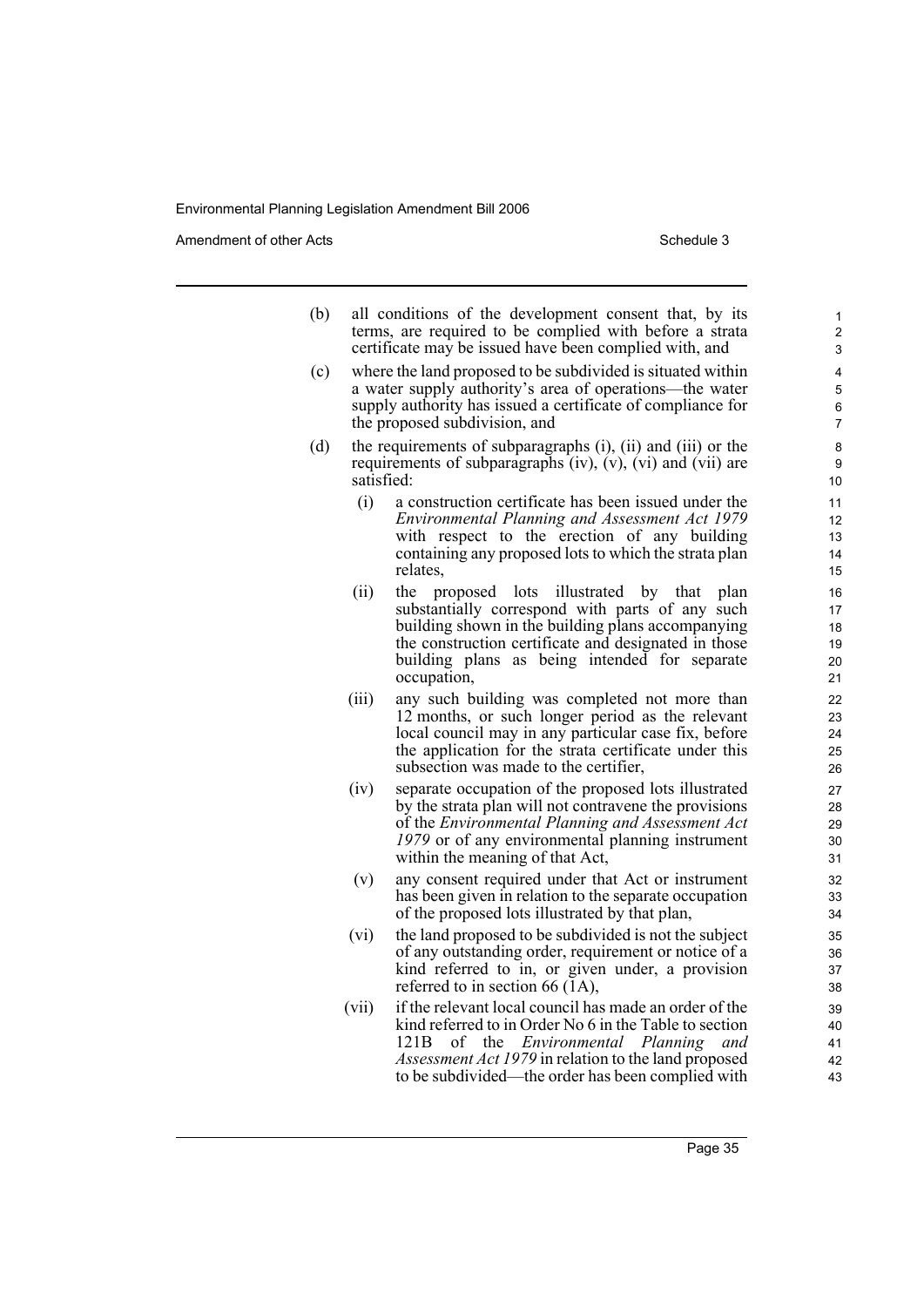Schedule 3 Amendment of other Acts

or an appeal against the order has been made under section 121ZK of that Act and the Land and Environment Court has refused to confirm the order. (3) An accredited certifier must issue a strata certificate in respect of a proposed strata plan that includes a development lot or development lots, or in respect of a proposed strata plan of subdivision of a development lot, if: (a) the requirements of subsection  $(2)$  (a)–(d) are satisfied, and (b) the plan and any building containing proposed lots to which the plan relates: (i) satisfy any applicable development consent conditions, and (ii) give effect to the stage of the strata development contract to which they relate. (4) An accredited certifier must issue a strata certificate in respect of a plan illustrating a proposed subdivision (not being a proposed subdivision of a development lot) referred to in section  $4(7)(a)$ if: (a) the requirements of subsection  $(2)$  (a), (b) and (d) (iv) and (v) are satisfied (as if the reference in subsection (2) (d) (iv) or (v) is a reference to the plan to which the application for certification relates), and (b) the body corporate concerned has certified that by resolution passed at a general meeting it agrees to the proposed subdivision. (5) An accredited certifier must issue a strata certificate in respect of a plan illustrating a proposed subdivision (not being a proposed subdivision of a development lot) referred to in section 4 (7) (b), (c) or (d) if: (a) the requirements of subsection  $(2)$  (a), (b) and (d) (iv) and (v) are satisfied (as if the reference in subsection  $(2)$  (d) (iv) or (v) is a reference to the plan illustrating the proposed subdivision), and (b) the body corporate concerned has certified that by special resolution passed by the body corporate it agrees to the proposed subdivision. (6) An accredited certifier must issue a strata certificate in respect of a proposed notice of conversion if: (a) the requirements of subsection  $(2)$  (a) and (b) are satisfied, and 1 2 3 4 5 6 7 8 9 10 11 12 13 14 15 16 17 18 19  $20$ 21 22  $23$  $24$ 25 26 27 28 29 30 31 32 33 34 35 36 37 38 39 40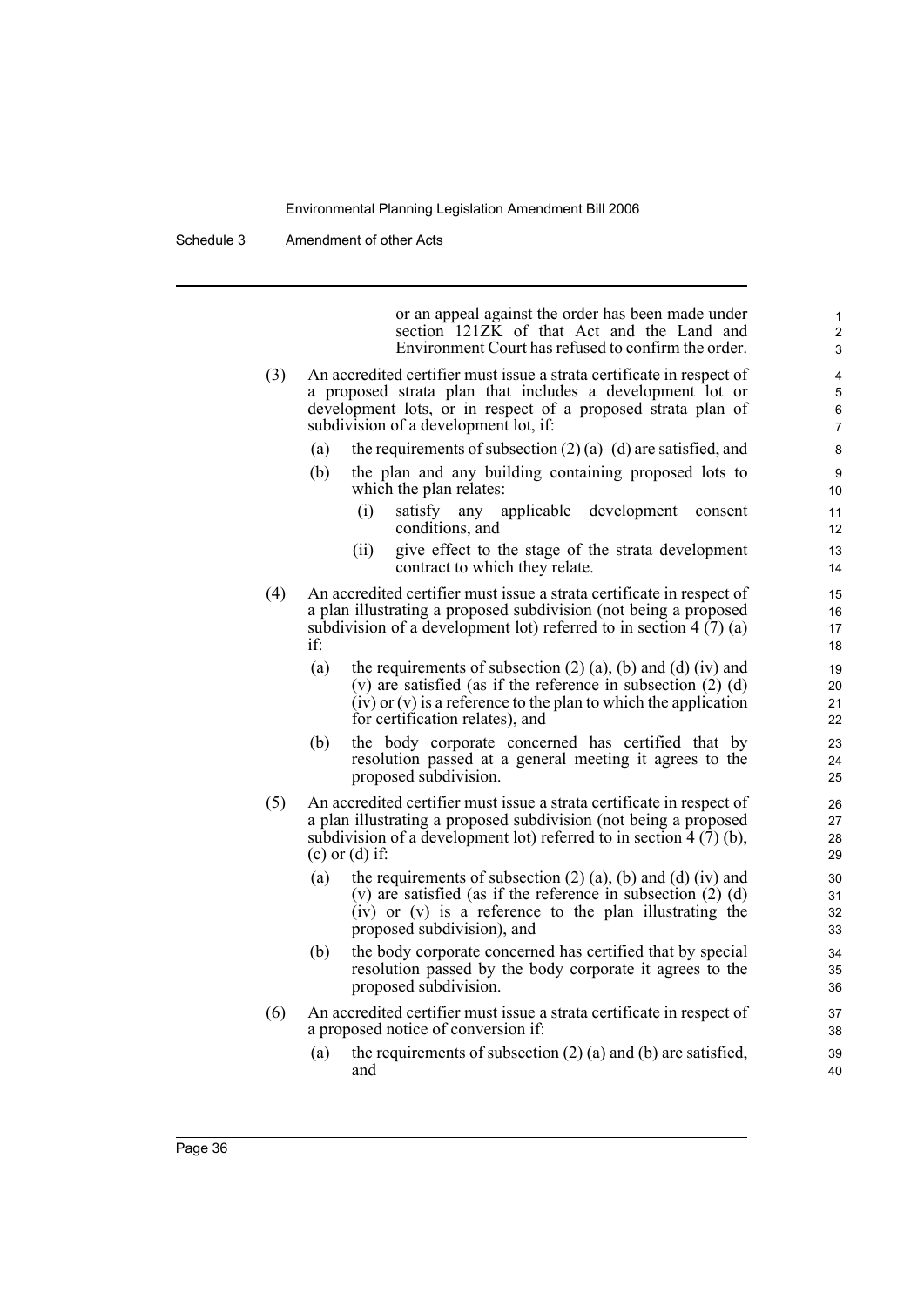Amendment of other Acts Schedule 3

**[10] Section 67 (1) (c)**

 $[11]$ 

|     |                    | the body corporate concerned has certified that by special<br>(b)<br>resolution passed by the body corporate it agrees to the<br>proposed subdivision.                                                                                                                                                                                                                                                                                                                                                                                                                                                                       | $\mathbf{1}$<br>$\overline{\mathbf{c}}$<br>3                    |
|-----|--------------------|------------------------------------------------------------------------------------------------------------------------------------------------------------------------------------------------------------------------------------------------------------------------------------------------------------------------------------------------------------------------------------------------------------------------------------------------------------------------------------------------------------------------------------------------------------------------------------------------------------------------------|-----------------------------------------------------------------|
|     | (7)                | For the purposes of subsections $(2)$ – $(5)$ , if an Act provides that<br>Part 4 of the <i>Environmental Planning and Assessment Act 1979</i><br>does not apply to the carrying out of the development on the land<br>to which the strata plan relates, a reference in subsection $(2)$ (d)<br>(iv) or (v) to the <i>Environmental Planning and Assessment Act</i><br>1979 or an environmental planning instrument is taken to be a<br>reference to the Act under which development consent to the<br>carrying out of development on that land may be granted or an<br>instrument made under that Act as the case requires. | 4<br>5<br>6<br>$\overline{7}$<br>$\bf 8$<br>9<br>10<br>11<br>12 |
|     | (8)                | Despite any other provision of this section, a strata certificate<br>must not be issued by an accredited certifier unless all regulations<br>with respect to the provision of such certificates have been<br>complied with.                                                                                                                                                                                                                                                                                                                                                                                                  | 13<br>14<br>15<br>16                                            |
| [9] |                    | <b>Section 67 Encroachments</b>                                                                                                                                                                                                                                                                                                                                                                                                                                                                                                                                                                                              | 17                                                              |
|     |                    | Omit "it is satisfied that" from section 67 (1).                                                                                                                                                                                                                                                                                                                                                                                                                                                                                                                                                                             | 18                                                              |
| 10] | Section 67 (1) (c) |                                                                                                                                                                                                                                                                                                                                                                                                                                                                                                                                                                                                                              | 19                                                              |
|     |                    | Insert "it is satisfied that" before "retention".                                                                                                                                                                                                                                                                                                                                                                                                                                                                                                                                                                            | 20                                                              |
| 11] | Section 67 (1A)    |                                                                                                                                                                                                                                                                                                                                                                                                                                                                                                                                                                                                                              | 21                                                              |
|     |                    | Omit the subsection. Insert instead:                                                                                                                                                                                                                                                                                                                                                                                                                                                                                                                                                                                         | 22                                                              |
|     | (1A)               | An accredited certifier must refuse to issue a strata certificate in<br>respect of a proposed strata plan or strata plan of subdivision if<br>any building illustrated by that plan encroaches on to a public<br>place unless:                                                                                                                                                                                                                                                                                                                                                                                               | 23<br>24<br>25<br>26                                            |
|     |                    | clearly indicates the<br>of the<br>(a)<br>the plan<br>existence<br>encroachment and its nature and extent, and                                                                                                                                                                                                                                                                                                                                                                                                                                                                                                               | 27<br>28                                                        |
|     |                    | (b)<br>either one of the following matters is satisfied:                                                                                                                                                                                                                                                                                                                                                                                                                                                                                                                                                                     | 29                                                              |
|     |                    | building<br>with<br>(i)<br>the<br>complies<br>any<br>relevant<br>development consent in force with respect to the<br>building with the encroachment,                                                                                                                                                                                                                                                                                                                                                                                                                                                                         | 30<br>31<br>32                                                  |
|     |                    | any relevant development consent in force with<br>(ii)<br>respect to the subdivision the subject of the plan<br>specifies the existence of the encroachment.                                                                                                                                                                                                                                                                                                                                                                                                                                                                 | 33<br>34<br>35                                                  |